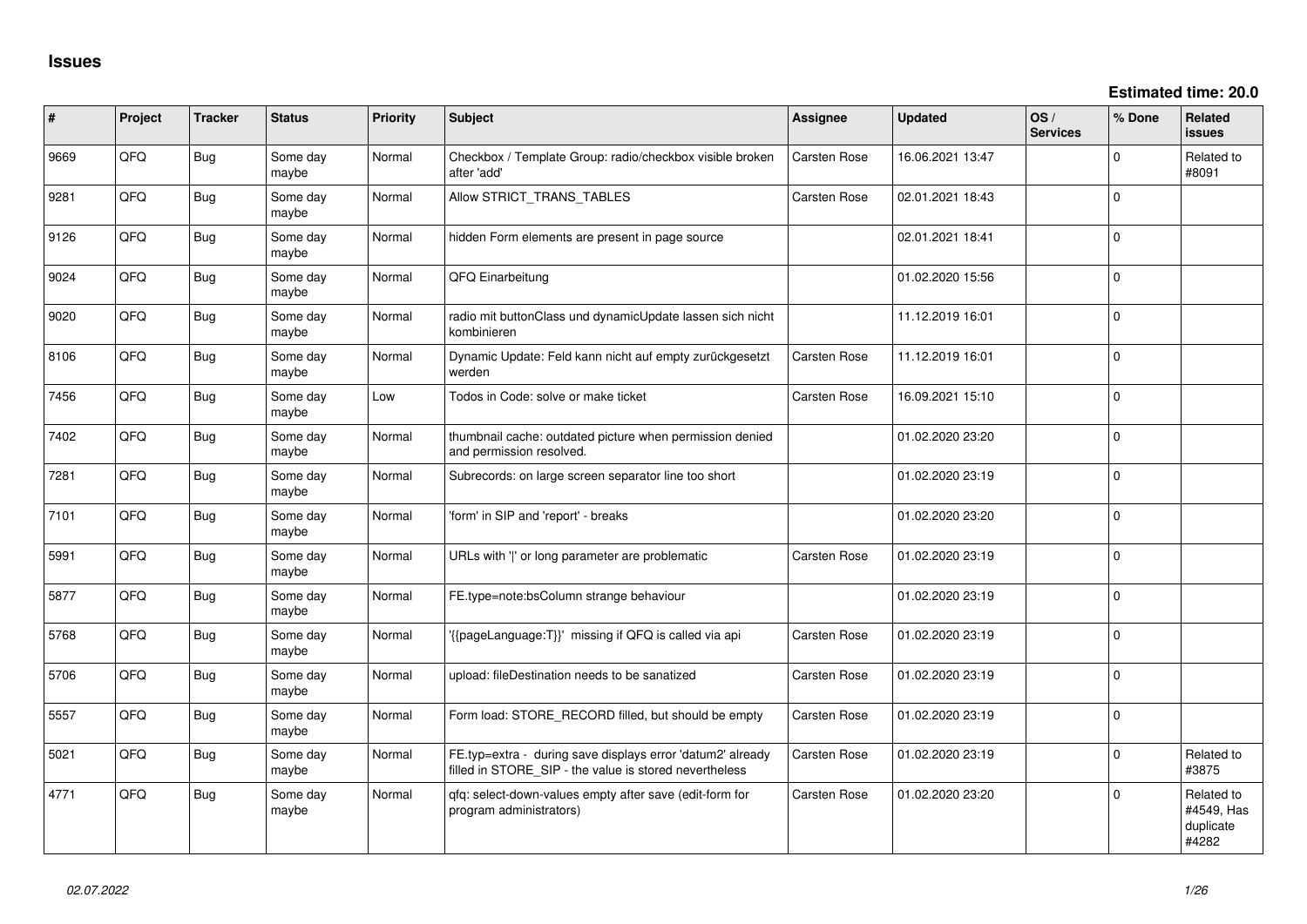| #    | Project | <b>Tracker</b> | <b>Status</b>     | <b>Priority</b> | <b>Subject</b>                                                                                                                                           | Assignee            | <b>Updated</b>   | OS/<br><b>Services</b> | % Done      | Related<br><b>issues</b>                    |
|------|---------|----------------|-------------------|-----------------|----------------------------------------------------------------------------------------------------------------------------------------------------------|---------------------|------------------|------------------------|-------------|---------------------------------------------|
| 4659 | QFQ     | <b>Bug</b>     | Some day<br>maybe | Normal          | infoButtonExtra                                                                                                                                          | Carsten Rose        | 01.02.2020 23:20 |                        | $\Omega$    |                                             |
| 4651 | QFQ     | Bug            | Some day<br>maybe | Normal          | "Loading document" Modal wird angezeigt bei uzhcd type=2<br>Ansicht                                                                                      | <b>Carsten Rose</b> | 01.02.2020 23:20 |                        | $\Omega$    |                                             |
| 4583 | QFQ     | Bug            | Some day<br>maybe | Normal          | Dynamic Update bei TypeAhead Feldern                                                                                                                     | Carsten Rose        | 01.02.2020 23:19 |                        | $\Omega$    |                                             |
| 4549 | QFQ     | Bug            | Some day<br>maybe | Normal          | TemplateGroups: FE.type SELECT loose selected value<br>after save                                                                                        | Carsten Rose        | 01.02.2020 23:20 |                        | $\Omega$    | Related to<br>#4548,<br>Related to<br>#4771 |
| 4546 | QFQ     | Bug            | Some day<br>maybe | Normal          | NH: SIP storage is destroyed                                                                                                                             |                     | 01.02.2020 23:20 |                        | $\Omega$    |                                             |
| 4528 | QFQ     | Bug            | Some day<br>maybe | Normal          | extraButtonLock mit SQLAhead Bug                                                                                                                         | Carsten Rose        | 01.02.2020 23:19 |                        | $\mathbf 0$ |                                             |
| 4454 | QFQ     | Bug            | Some day<br>maybe | Normal          | Required Elements: multiple elements in a row - whole row<br>marked if only one input is empty.                                                          | Benjamin Baer       | 01.02.2020 23:20 |                        | $\Omega$    |                                             |
| 4441 | QFQ     | Bug            | Some day<br>maybe | Normal          | \$ SERVER Vars sollten nur aus dem Store genommen<br>werden - Code entsprechend anpassen.                                                                |                     | 11.12.2019 16:02 |                        | $\Omega$    |                                             |
| 4398 | QFQ     | Bug            | Some day<br>maybe | Normal          | Typeahead: mouse click in a prefilled input opens a single<br>item dropdown with the current value - click on it seems to<br>set the value, not the key. | Benjamin Baer       | 01.02.2020 23:20 |                        | $\Omega$    | Related to<br>#4457                         |
| 4328 | QFQ     | Bug            | Some day<br>maybe | Normal          | Error Message: Show FE name/number on problems in FE                                                                                                     | Carsten Rose        | 01.02.2020 23:20 |                        | $\Omega$    |                                             |
| 4293 | QFQ     | Bug            | Some day<br>maybe | Normal          | Download broken if token 'd:' is missing - but no error<br>message                                                                                       | Carsten Rose        | 11.12.2019 16:03 |                        | $\Omega$    | Related to<br>#7514                         |
| 4279 | QFQ     | Bug            | Some day<br>maybe | High            | config.linkVars lost                                                                                                                                     | Carsten Rose        | 03.05.2021 21:14 |                        | $\Omega$    |                                             |
| 4138 | QFQ     | Bug            | Some day<br>maybe | Normal          | style fehlt                                                                                                                                              |                     | 11.12.2019 16:03 |                        | $\Omega$    |                                             |
| 4122 | QFQ     | Bug            | Some day<br>maybe | Normal          | file: Render Mode hat keinen Effekt                                                                                                                      |                     | 11.12.2019 16:03 |                        | $\Omega$    |                                             |
| 4092 | QFQ     | Bug            | Some day<br>maybe | Normal          | 1) Logging verbessern wann welches FE warum ausgefuehrt   Carsten Rose<br>wird, 2) Documentation: Best Practice Template Group                           |                     | 01.02.2020 23:19 |                        | $\Omega$    | Related to<br>#3504                         |
| 4008 | QFQ     | Bug            | Some day<br>maybe | Normal          | FormElemen.type=sendmail: wrong 'TO' if 'real<br>name <rea@mail.to>' is used</rea@mail.to>                                                               | Carsten Rose        | 11.12.2019 16:03 |                        | $\Omega$    |                                             |
| 3895 | QFQ     | Bug            | Some day<br>maybe | Normal          | typeahead pedantic: on lehrkredit Idap webpass - if only one<br>person is in dropdown, such person can't be selected                                     | <b>Carsten Rose</b> | 11.12.2019 16:03 |                        | $\Omega$    |                                             |
| 3882 | QFQ     | Bug            | Some day<br>maybe | Normal          | templateGroup: disable 'add' if limit is reached - funktioniert<br>nicht wenn bereits records existierten                                                | <b>Carsten Rose</b> | 11.12.2019 16:03 |                        | $\Omega$    |                                             |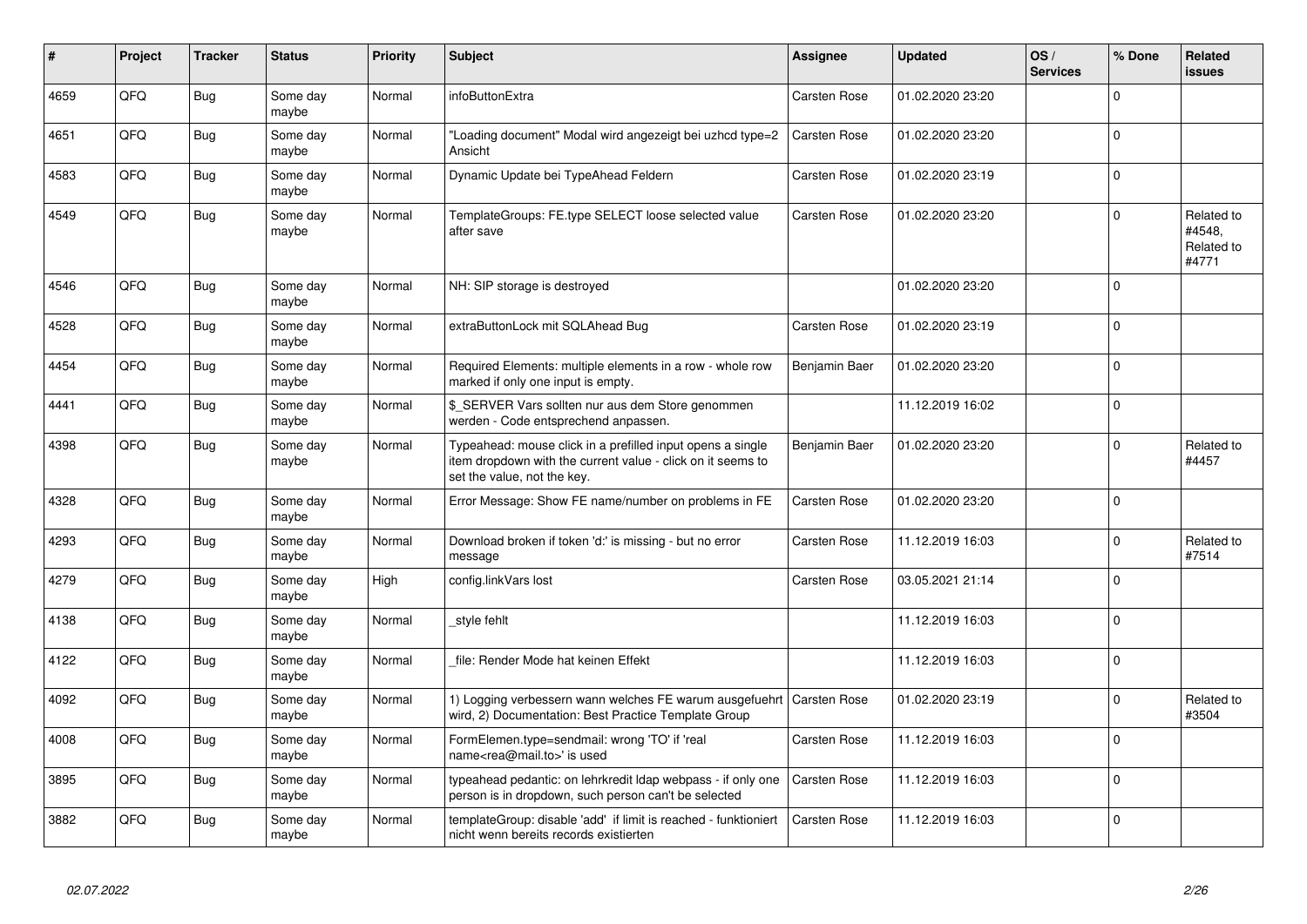| ∦     | Project | <b>Tracker</b> | <b>Status</b>     | <b>Priority</b> | Subject                                                                                                                       | Assignee            | <b>Updated</b>   | OS/<br><b>Services</b> | % Done      | Related<br><b>issues</b>                                              |
|-------|---------|----------------|-------------------|-----------------|-------------------------------------------------------------------------------------------------------------------------------|---------------------|------------------|------------------------|-------------|-----------------------------------------------------------------------|
| 3811  | QFQ     | <b>Bug</b>     | Some day<br>maybe | Normal          | Dynamic Update: extraButtonInfo - Text aktualisieren                                                                          | Carsten Rose        | 11.12.2019 16:03 |                        | 0           | Related to<br>#11517                                                  |
| 3750  | QFQ     | Bug            | Some day<br>maybe | Normal          | FE in a row: if one violates check, all are red                                                                               | Carsten Rose        | 11.12.2019 16:03 |                        | $\Omega$    |                                                                       |
| 3682  | QFQ     | Bug            | Some day<br>maybe | Normal          | Dynamic update: Radio buttons                                                                                                 | Carsten Rose        | 11.12.2019 16:02 |                        | 0           |                                                                       |
| 3613  | QFQ     | Bug            | Some day<br>maybe | Normal          | note /note unchecked -> note div (col-md) wird weiterhin<br>gerendert                                                         | Elias Villiger      | 01.02.2020 23:19 |                        | 100         |                                                                       |
| 3588  | QFQ     | <b>Bug</b>     | Some day<br>maybe | Normal          | templateGroup: versteckte Elemente werden weiterhin<br>gespeichert.                                                           | Carsten Rose        | 11.12.2019 16:02 |                        | $\Omega$    |                                                                       |
| 3570  | QFQ     | <b>Bug</b>     | Some day<br>maybe | High            | Formular mit prmitnew permitEdit=Always wird nicht<br>aufgerufen (ist leer)                                                   | Carsten Rose        | 03.05.2021 21:14 |                        | $\Omega$    |                                                                       |
| 3349  | QFQ     | Bug            | Some day<br>maybe | Normal          | config.qfq.ini: a) vertraegt keine '=' im Value (z.B. Passwort),<br>b) Values sollten in ticks einschliessbar sein (spaces, ) | <b>Carsten Rose</b> | 11.12.2019 16:02 |                        | $\Omega$    |                                                                       |
| 3130  | QFQ     | Bug            | Some day<br>maybe | Normal          | Debug Info's nicht korrekt nach 'New > Save'.                                                                                 | Carsten Rose        | 11.12.2019 16:03 |                        | $\Omega$    | Related to<br>#3253                                                   |
| 3109  | QFQ     | Bug            | Some day<br>maybe | High            | RealUrl: Links werden nicht korrekt gerendert                                                                                 | Carsten Rose        | 03.05.2021 21:14 |                        | $\mathbf 0$ |                                                                       |
| 3061  | QFQ     | Bug            | Some day<br>maybe | High            | winstitute: mysql connection durcheinander - nmhp17<br>(ag7)/QFQ arbeitet mit DB/Tabellen von biostat.                        | Carsten Rose        | 03.05.2021 21:14 |                        | $\Omega$    |                                                                       |
| 2643  | QFQ     | Bug            | Some day<br>maybe | Normal          | Zend / PHP Webinars anschauen                                                                                                 | <b>Carsten Rose</b> | 01.02.2020 15:56 |                        | $\Omega$    |                                                                       |
| 2063  | QFQ     | Bug            | Some day<br>maybe | Normal          | Pills auf 'inaktiv' setzen falls keine Element auf dem Pill<br>sichtbar sind.                                                 | Benjamin Baer       | 11.12.2019 16:03 |                        | $\Omega$    | Related to<br>#3752                                                   |
| 13608 | QFQ     | Feature        | Some day<br>maybe | Normal          | Automatic Browser Language Redirect                                                                                           | Enis Nuredini       | 17.06.2022 08:35 |                        | $\Omega$    |                                                                       |
| 12611 | QFQ     | Feature        | Some day<br>maybe | Normal          | Refactoring: Bootstrap with Lazy Loading                                                                                      | Carsten Rose        | 08.06.2022 10:37 |                        | $\Omega$    | Related to<br>#12490,<br>Related to<br>#10013.<br>Related to<br>#7732 |
| 12337 | QFQ     | Feature        | Some day<br>maybe | Normal          | Database.php: better caching                                                                                                  | Carsten Rose        | 16.09.2021 15:10 |                        | $\Omega$    |                                                                       |
| 12315 | QFQ     | Feature        | Some day<br>maybe | Normal          | Form History (Diffs) / Backups                                                                                                | Carsten Rose        | 16.09.2021 15:10 |                        | $\mathbf 0$ |                                                                       |
| 11323 | QFQ     | Feature        | Some day<br>maybe | Normal          | Report Frontend Editor Modal + Codemirror                                                                                     | Carsten Rose        | 16.09.2021 15:10 |                        | $\mathbf 0$ | Related to<br>#11036                                                  |
| 11322 | QFQ     | Feature        | Some day<br>maybe | Normal          | Form Element JSON - (multiline parameter field)                                                                               | Carsten Rose        | 16.09.2021 15:10 |                        | $\mathbf 0$ |                                                                       |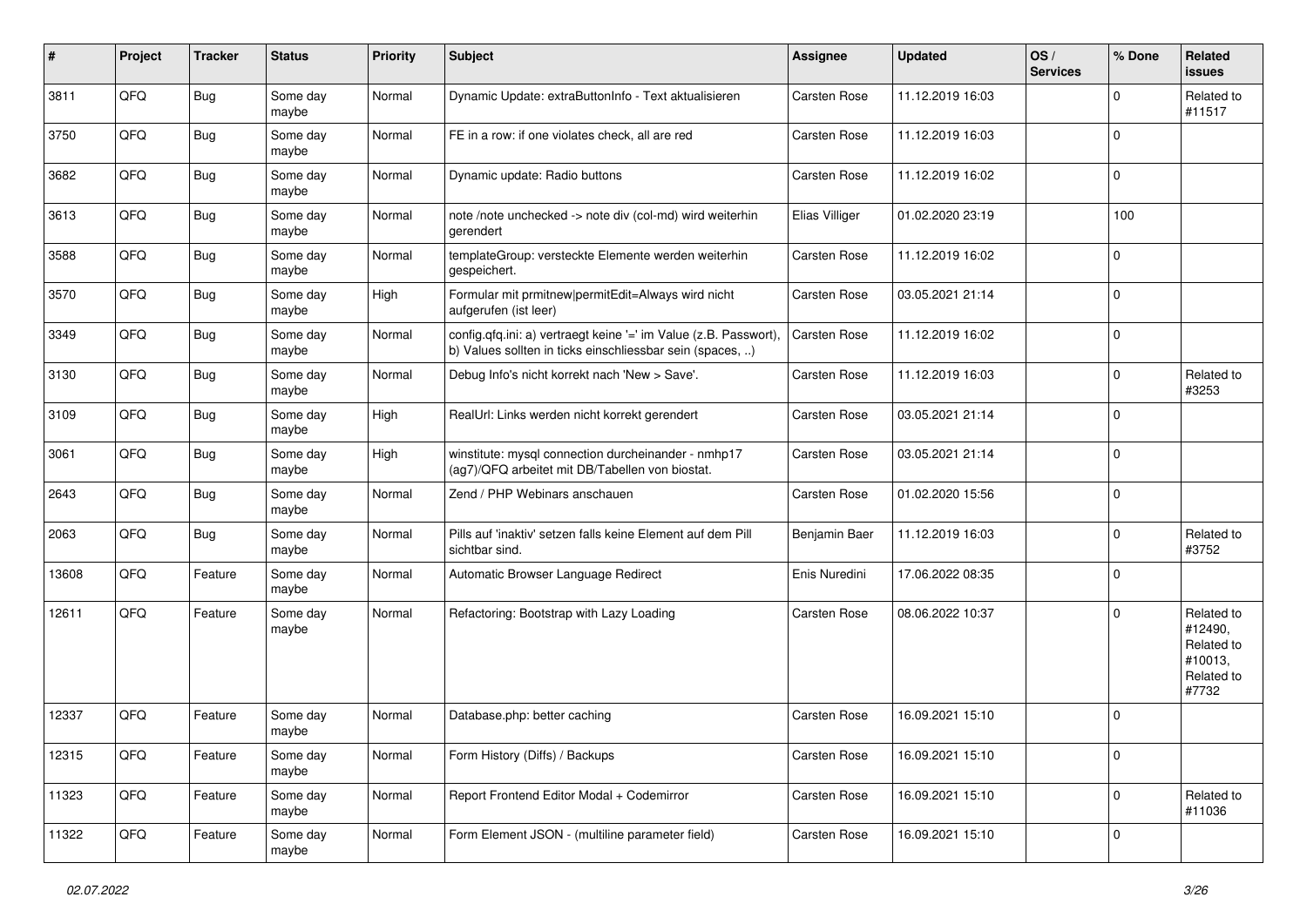| $\vert$ # | Project | <b>Tracker</b> | <b>Status</b>     | <b>Priority</b> | <b>Subject</b>                                     | Assignee            | <b>Updated</b>   | OS/<br><b>Services</b> | % Done      | Related<br><b>issues</b>                                              |
|-----------|---------|----------------|-------------------|-----------------|----------------------------------------------------|---------------------|------------------|------------------------|-------------|-----------------------------------------------------------------------|
| 11217     | QFQ     | Feature        | Some day<br>maybe | Normal          | <b>Extend Script Functionality</b>                 | Carsten Rose        | 16.09.2021 15:10 |                        | $\Omega$    |                                                                       |
| 11036     | QFQ     | Feature        | Some day<br>maybe | Normal          | inline report editor permissions                   | <b>Carsten Rose</b> | 16.09.2021 15:09 |                        | $\mathbf 0$ | Related to<br>#11323                                                  |
| 10745     | QFQ     | Feature        | Some day<br>maybe | Normal          | Tablesorter Excel Export                           | Carsten Rose        | 16.09.2021 15:09 |                        | $\Omega$    |                                                                       |
| 10738     | QFQ     | Feature        | Some day<br>maybe | Normal          | CORS headers for external API requests             |                     | 10.06.2020 14:00 |                        | $\mathbf 0$ |                                                                       |
| 10716     | QFQ     | Feature        | Some day<br>maybe | Normal          | Business Logic mit Externen Skripten               | Carsten Rose        | 16.09.2021 15:10 |                        | $\mathbf 0$ | Related to<br>#10713,<br>Related to<br>#8217                          |
| 10116     | QFQ     | Feature        | Some day<br>maybe | Normal          | TypeAhead: Tag - show inside 'input' element       | Carsten Rose        | 16.09.2021 15:09 |                        | $\Omega$    |                                                                       |
| 10095     | QFQ     | Feature        | Some day<br>maybe | Normal          | Generic Gitlab Integration into QFQ                | Carsten Rose        | 16.09.2021 15:10 |                        | $\mathbf 0$ |                                                                       |
| 10013     | QFQ     | Feature        | Some day<br>maybe | Normal          | FE.typ=editor: CodeMirror                          | Carsten Rose        | 08.06.2022 10:37 |                        | $\mathbf 0$ | Related to<br>#12611,<br>Related to<br>#12490,<br>Related to<br>#7732 |
| 9704      | QFQ     | Feature        | Some day<br>maybe | Normal          | Thumbnails Generieren beim Splitten von PDF Files  | <b>Carsten Rose</b> | 11.12.2019 16:01 |                        | $\Omega$    |                                                                       |
| 9579      | QFQ     | Feature        | Some day<br>maybe | Normal          | Multiform with Process Row                         | <b>Carsten Rose</b> | 11.12.2019 16:01 |                        | $\Omega$    |                                                                       |
| 9130      | QFQ     | Feature        | Some day<br>maybe | Normal          | tablesorter: Automatic Row numbering / Zeilenummer | Benjamin Baer       | 01.02.2020 23:22 |                        | $\Omega$    |                                                                       |
| 8894      | QFQ     | Feature        | Some day<br>maybe | Normal          | Documentation Tags Usable in QFQ Application       | <b>Carsten Rose</b> | 11.12.2019 16:01 |                        | $\mathbf 0$ |                                                                       |
| 8892      | QFQ     | Feature        | Some day<br>maybe | Normal          | Display and Edit SQL Comments in Form Editor       | Carsten Rose        | 11.12.2019 16:01 |                        | $\mathbf 0$ |                                                                       |
| 8586      | QFQ     | Feature        | Some day<br>maybe | Normal          | QFQ: Enhance Error message for 'record not found'  | Carsten Rose        | 16.09.2021 15:10 |                        | $\Omega$    |                                                                       |
| 8522      | QFQ     | Feature        | Some day<br>maybe | Normal          | build QFQ - npm warnings                           | Benjamin Baer       | 01.02.2020 23:19 |                        | 50          |                                                                       |
| 8520      | QFQ     | Feature        | Some day<br>maybe | Normal          | Bring QFQ to Composer                              | Carsten Rose        | 16.09.2021 15:10 |                        | $\Omega$    |                                                                       |
| 8101      | QFQ     | Feature        | Some day<br>maybe | Normal          | Password hash: support further hashing methods     | <b>Carsten Rose</b> | 16.09.2021 15:10 |                        | $\mathbf 0$ |                                                                       |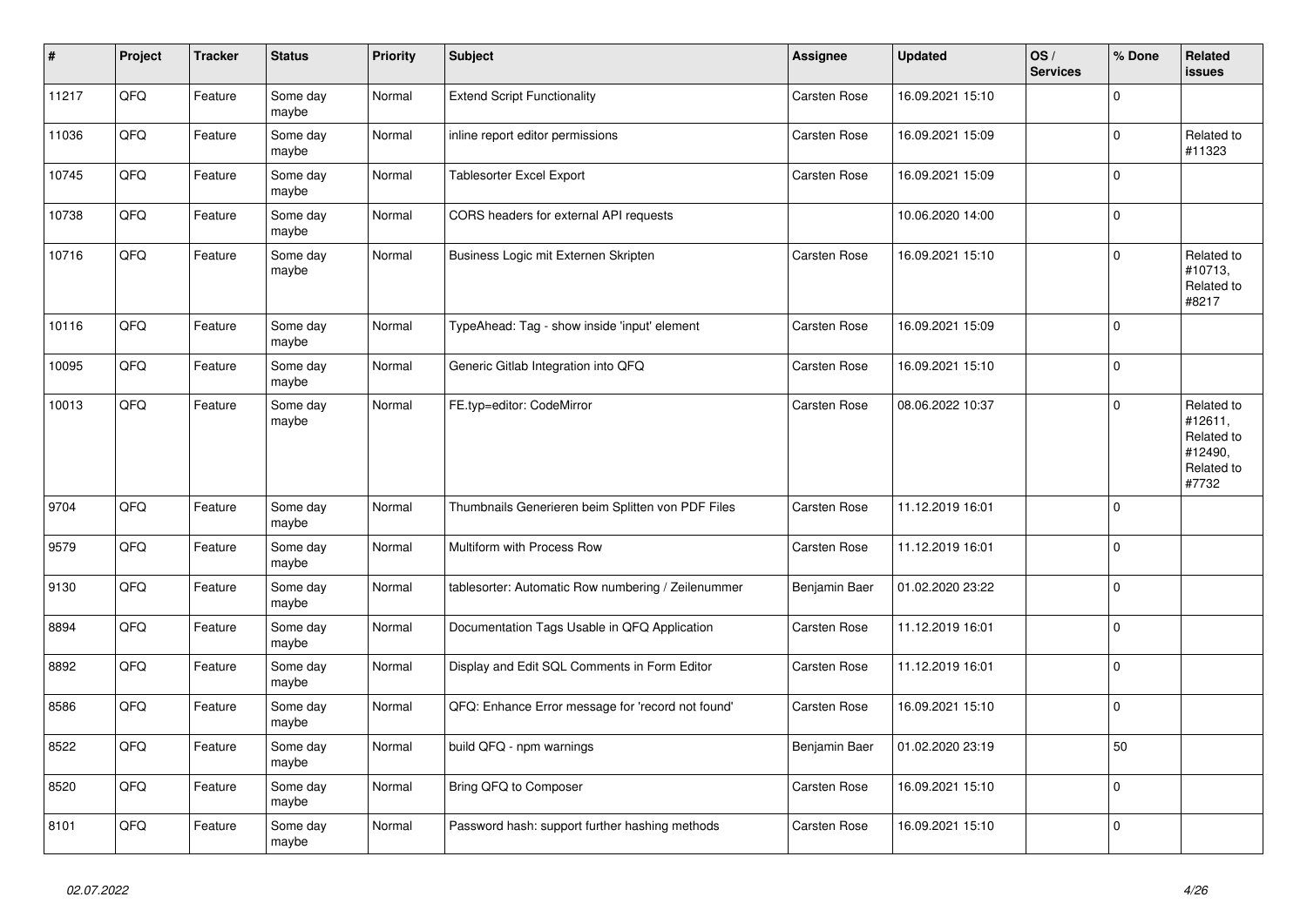| #    | Project | <b>Tracker</b> | <b>Status</b>     | <b>Priority</b> | <b>Subject</b>                                                                                 | Assignee      | <b>Updated</b>   | OS/<br><b>Services</b> | % Done         | Related<br><b>issues</b>                                               |
|------|---------|----------------|-------------------|-----------------|------------------------------------------------------------------------------------------------|---------------|------------------|------------------------|----------------|------------------------------------------------------------------------|
| 8056 | QFQ     | Feature        | Some day<br>maybe | Normal          | Termin Organisation (Reservation)                                                              |               | 01.02.2020 23:19 |                        | $\Omega$       | Related to<br>#8658                                                    |
| 7921 | QFQ     | Feature        | Some day<br>maybe | Normal          | Rest API Export: URL kuerzer machen                                                            |               | 01.02.2020 23:19 |                        | $\overline{0}$ |                                                                        |
| 7732 | QFQ     | Feature        | Some day<br>maybe | Normal          | Javascript: Lazy Loading der add on libs                                                       | Benjamin Baer | 08.06.2022 10:38 |                        | $\Omega$       | Related to<br>#12611,<br>Related to<br>#12490,<br>Related to<br>#10013 |
| 7453 | QFQ     | Feature        | Some day<br>maybe | Normal          | import / export forms QFQ                                                                      | Carsten Rose  | 16.09.2021 15:10 |                        | $\Omega$       |                                                                        |
| 7452 | QFQ     | Feature        | Some day<br>maybe | Normal          | automate deployment new QFQ version                                                            | Carsten Rose  | 16.09.2021 15:10 |                        | $\Omega$       |                                                                        |
| 7336 | QFQ     | Feature        | Some day<br>maybe | Normal          | PDF Upload: disallow PDFs with specific Meta information                                       | Carsten Rose  | 11.12.2019 16:01 |                        | $\mathbf 0$    |                                                                        |
| 7278 | QFQ     | Feature        | Some day<br>maybe | Normal          | Form: Wert vordefinieren der immer gesetzt wird                                                |               | 02.05.2021 09:27 |                        | $\mathbf 0$    |                                                                        |
| 7229 | QFQ     | Feature        | Some day<br>maybe | Normal          | New FormElement.type: Button                                                                   |               | 01.02.2021 12:32 |                        | $\Omega$       |                                                                        |
| 7108 | QFQ     | Feature        | Some day<br>maybe | Normal          | QFQ Wrap Elements                                                                              |               | 11.12.2019 16:01 |                        | $\mathbf 0$    |                                                                        |
| 7107 | QFQ     | Feature        | Some day<br>maybe | Normal          | Showcase Registration Tool: Anmeldung / Administration :<br>Liste Anmeldungen / Emaileinaldung | Carsten Rose  | 11.12.2019 16:01 |                        | $\mathbf 0$    |                                                                        |
| 7106 | QFQ     | Feature        | Some day<br>maybe | Normal          | Beispiel Nummerierung von Rows in Report                                                       |               | 11.12.2019 16:01 |                        | $\Omega$       |                                                                        |
| 7105 | QFQ     | Feature        | Some day<br>maybe | Normal          | Beispiel wie man in einer zweiten Tabelle speichert.                                           |               | 11.12.2019 16:01 |                        | $\mathbf 0$    |                                                                        |
| 7104 | QFQ     | Feature        | Some day<br>maybe | Normal          | Manual: hint about escaping if '\r' appears in mail body                                       |               | 11.12.2019 16:01 |                        | $\overline{0}$ |                                                                        |
| 7100 | QFQ     | Feature        | Some day<br>maybe | Normal          | Download: log access, max downloads, time limit                                                |               | 01.02.2020 23:19 |                        | 0              |                                                                        |
| 6992 | QFQ     | Feature        | Some day<br>maybe | Normal          | DB exception: Syntax Highlight                                                                 |               | 11.12.2019 16:01 |                        | $\Omega$       | Related to<br>#5450                                                    |
| 6972 | QFQ     | Feature        | Some day<br>maybe | Normal          | Fabric Clipboard / cross browser tab                                                           | Benjamin Baer | 01.02.2020 23:21 |                        | 0              |                                                                        |
| 6970 | QFQ     | Feature        | Some day<br>maybe | Normal          | tablesorter: default fuer 'sortReset' aendern von 'Ctrl' zu 'Alt'                              | Benjamin Baer | 01.02.2020 23:21 |                        | 0              |                                                                        |
| 6715 | QFG     | Feature        | Some day<br>maybe | Normal          | Code-Refactoring: dbArray vereinheitlichen                                                     | Carsten Rose  | 11.12.2019 16:02 |                        | 0              |                                                                        |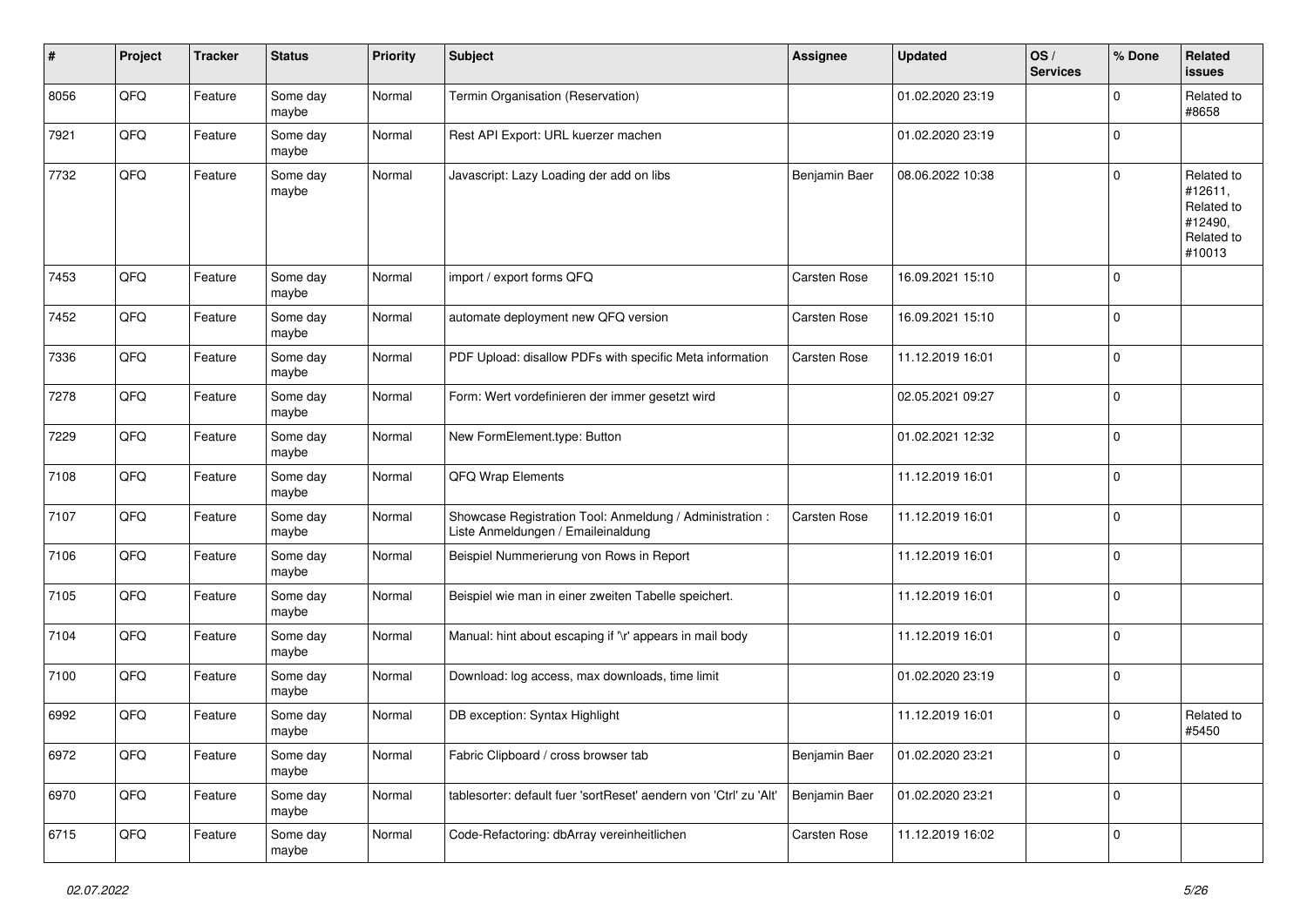| $\sharp$ | Project | <b>Tracker</b> | <b>Status</b>     | <b>Priority</b> | <b>Subject</b>                                                                    | Assignee     | <b>Updated</b>   | OS/<br><b>Services</b> | % Done      | Related<br><b>issues</b>                    |
|----------|---------|----------------|-------------------|-----------------|-----------------------------------------------------------------------------------|--------------|------------------|------------------------|-------------|---------------------------------------------|
| 6704     | QFQ     | Feature        | Some day<br>maybe | Normal          | Upload Mode: Bilder in Notizen rechts sollen aktuellen<br>Upload repräsentieren.  |              | 01.02.2020 23:19 |                        | $\Omega$    | Related to<br>#3264                         |
| 6515     | QFQ     | Feature        | Some day<br>maybe | Normal          | Formular: Felder dynamisch ein/ausblenden                                         |              | 11.12.2019 16:02 |                        | $\mathbf 0$ |                                             |
| 6299     | QFQ     | Feature        | Some day<br>maybe | Normal          | Attack detection: log table with invalid SIP access                               |              | 11.12.2019 16:02 |                        | $\Omega$    | Related to<br>#3947                         |
| 6288     | QFQ     | Feature        | Some day<br>maybe | Normal          | Best Practice: Erklaeren wie man ein Formular ganz in<br>'weiss' erstellen kann   |              | 11.12.2019 16:02 |                        | $\mathbf 0$ |                                             |
| 6084     | QFQ     | Feature        | Some day<br>maybe | Normal          | New escape type: 'D' - convert date                                               |              | 01.02.2020 23:19 |                        | $\mathbf 0$ |                                             |
| 6083     | QFQ     | Feature        | Some day<br>maybe | Normal          | Dynamic Update: Value Check via SQL                                               |              | 11.12.2019 16:02 |                        | $\Omega$    |                                             |
| 5983     | QFQ     | Feature        | Some day<br>maybe | Normal          | Form Submit (save & update): normalize date/-time FE                              | Carsten Rose | 01.02.2020 23:19 |                        | $\Omega$    |                                             |
| 5923     | QFQ     | Feature        | Some day<br>maybe | Normal          | fillStoreSystemBySqlLate                                                          |              | 01.02.2020 23:19 |                        | $\mathbf 0$ |                                             |
| 5895     | QFQ     | Feature        | Some day<br>maybe | Normal          | Tutorial: List of all QFQ Features                                                |              | 01.02.2020 23:19 |                        | 0           |                                             |
| 5893     | QFQ     | Feature        | Some day<br>maybe | Normal          | Edit on double-click                                                              |              | 01.02.2020 23:19 |                        | $\Omega$    | Related to<br>#5894                         |
| 5892     | QFQ     | Feature        | Some day<br>maybe | Normal          | QFQ should use T3 API to manipulate FE GROUP<br>membership                        |              | 01.02.2020 23:20 |                        | $\mathbf 0$ |                                             |
| 5852     | QFQ     | Feature        | Some day<br>maybe | Normal          | Logging: mail.log / sql.log - im FE anzeigen und via AJAX<br>aktualisieren        | Carsten Rose | 01.02.2020 23:19 |                        | $\Omega$    | Related to<br>#5885                         |
| 5851     | QFQ     | Feature        | Some day<br>maybe | Normal          | Queue System implementieren: MQTT, RabbitMQ                                       |              | 01.02.2020 23:20 |                        | $\Omega$    | Related to<br>#5715                         |
| 5850     | QFQ     | Feature        | Some day<br>maybe | Normal          | Deployment: In QFQ Doc best practice fuer zeitgemaesses<br>Deployment beschreiben |              | 01.02.2020 23:20 |                        | $\Omega$    |                                             |
| 5805     | QFQ     | Feature        | Some day<br>maybe | Normal          | TypeAHead SQL value instead of key stored                                         |              | 01.02.2020 23:19 |                        | $\Omega$    | Related to<br>#5444                         |
| 5783     | QFQ     | Feature        | Some day<br>maybe | Normal          | <b>BPMN View/Edit</b>                                                             |              | 11.12.2019 16:02 |                        | $\mathbf 0$ |                                             |
| 5665     | QFQ     | Feature        | Some day<br>maybe | Normal          | Versuch das '{{!' nicht mehr noetig ist.                                          | Carsten Rose | 01.02.2020 23:20 |                        | l 0         | Related to<br>#7432,<br>Related to<br>#7434 |
| 5579     | QFQ     | Feature        | Some day<br>maybe | Normal          | Enhance Doc / Presentation: variable type 'link column type'                      | Carsten Rose | 01.02.2020 23:19 |                        | 0           |                                             |
| 5548     | QFQ     | Feature        | Some day<br>maybe | Normal          | 801 Textfiles/Scriptfiles als Thumbnail                                           | Carsten Rose | 07.03.2022 16:26 |                        | 0           |                                             |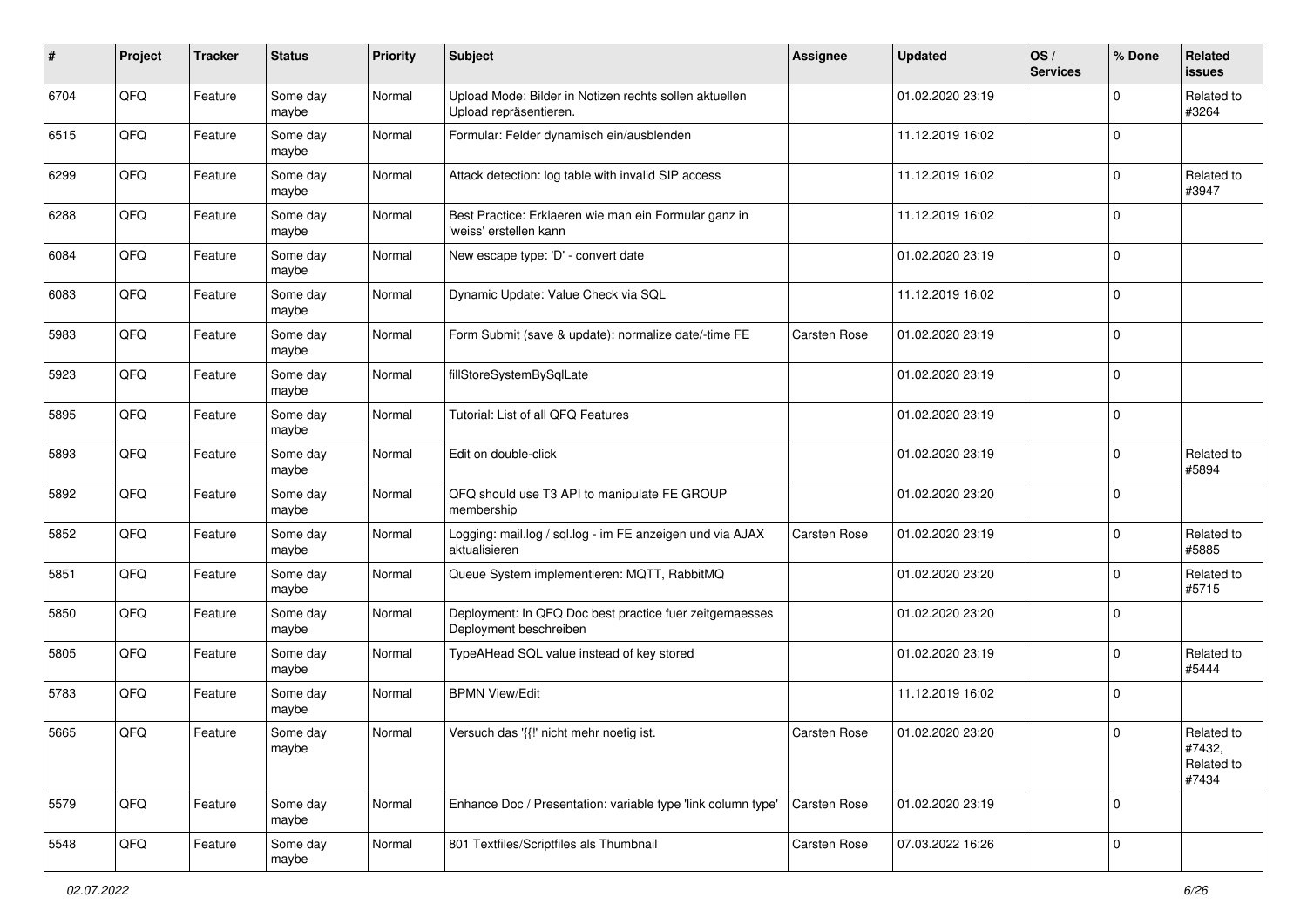| #    | Project | <b>Tracker</b> | <b>Status</b>     | <b>Priority</b> | <b>Subject</b>                                                                          | Assignee            | <b>Updated</b>   | OS/<br><b>Services</b> | % Done      | Related<br>issues    |
|------|---------|----------------|-------------------|-----------------|-----------------------------------------------------------------------------------------|---------------------|------------------|------------------------|-------------|----------------------|
| 5480 | QFQ     | Feature        | Some day<br>maybe | Normal          | QFQ: Dokumentation mit Screenshots versehen                                             | Carsten Rose        | 01.02.2020 23:20 |                        | $\Omega$    | Related to<br>#9879  |
| 5455 | QFQ     | Feature        | Some day<br>maybe | Normal          | Mail Redirects grld abhaengig                                                           |                     | 01.02.2020 23:20 |                        | $\Omega$    |                      |
| 5452 | QFQ     | Feature        | Some day<br>maybe | Normal          | Thumbnails from PDF: bad quality                                                        |                     | 01.02.2020 23:20 |                        | $\Omega$    |                      |
| 5428 | QFQ     | Feature        | Some day<br>maybe | Normal          | secure thumbnail: late render on access.                                                | Carsten Rose        | 01.02.2020 23:20 |                        | $\Omega$    |                      |
| 5389 | QFQ     | Feature        | Some day<br>maybe | Normal          | QFQ Design: Multline label / note                                                       | Benjamin Baer       | 01.02.2020 23:19 |                        | l O         |                      |
| 5342 | QFQ     | Feature        | Some day<br>maybe | Normal          | link - with HTML Attributes                                                             |                     | 01.02.2020 23:20 |                        | $\Omega$    | Related to<br>#14077 |
| 5160 | QFQ     | Feature        | Some day<br>maybe | Normal          | QFQ collaborative / together.js, ShareJS, y-js, collaborative,                          |                     | 11.12.2019 16:02 |                        | $\Omega$    |                      |
| 5132 | QFQ     | Feature        | Some day<br>maybe | Normal          | Error Message sendmail missing attachment: more details                                 | <b>Carsten Rose</b> | 01.02.2020 23:19 |                        | $\Omega$    |                      |
| 5129 | QFQ     | Feature        | Some day<br>maybe | Normal          | Reports: SQL fuer x Achse und y Achse                                                   |                     | 11.12.2019 16:02 |                        | $\Omega$    |                      |
| 5024 | QFQ     | Feature        | Some day<br>maybe | Normal          | Fabric: Generate PDF with edits                                                         | Benjamin Baer       | 01.02.2020 23:20 |                        | $\Omega$    | Related to<br>#10704 |
| 4974 | QFQ     | Feature        | Some day<br>maybe | Normal          | Long polling - inform all listening clients of changes                                  |                     | 11.12.2019 16:02 |                        | $\Omega$    |                      |
| 4956 | QFQ     | Feature        | Some day<br>maybe | Normal          | Sendmail: Benutzerdefinierte Headers                                                    | Carsten Rose        | 11.12.2019 16:02 |                        | $\mathbf 0$ |                      |
| 4872 | QFQ     | Feature        | Some day<br>maybe | Normal          | Fields of Typo3 page available in STORE_TYPO3                                           | <b>Carsten Rose</b> | 01.02.2020 23:19 |                        | $\mathbf 0$ |                      |
| 4869 | QFQ     | Feature        | Some day<br>maybe | Normal          | Dynamic Update (show, hide, readonly?, required?) for<br><b>Template Group Elements</b> | <b>Carsten Rose</b> | 01.02.2020 23:19 |                        | $\mathbf 0$ | Related to<br>#4865  |
| 4839 | QFQ     | Feature        | Some day<br>maybe | Normal          | gfg-handle in <head> Abschnitt</head>                                                   | Carsten Rose        | 11.12.2019 16:02 |                        | $\Omega$    |                      |
| 4816 | QFQ     | Feature        | Some day<br>maybe | Normal          | Templates for QFQ Reports (Tables, Radios, )                                            |                     | 01.02.2020 23:20 |                        | $\Omega$    |                      |
| 4757 | QFQ     | Feature        | Some day<br>maybe | Normal          | Test subrecord: download links ok? Links ok?                                            | <b>Carsten Rose</b> | 01.02.2020 23:20 |                        | $\Omega$    |                      |
| 4719 | QFQ     | Feature        | Some day<br>maybe | Normal          | Custom Message in Client in case of 'Browser tab close,<br>modification will be lost'   |                     | 01.02.2020 23:20 |                        | $\mathbf 0$ |                      |
| 4652 | QFQ     | Feature        | Some day<br>maybe | Normal          | UZH CD: Weiterleitung auf benutzerdefinierte 403/404 Seite                              | <b>Carsten Rose</b> | 01.02.2020 23:20 |                        | $\Omega$    |                      |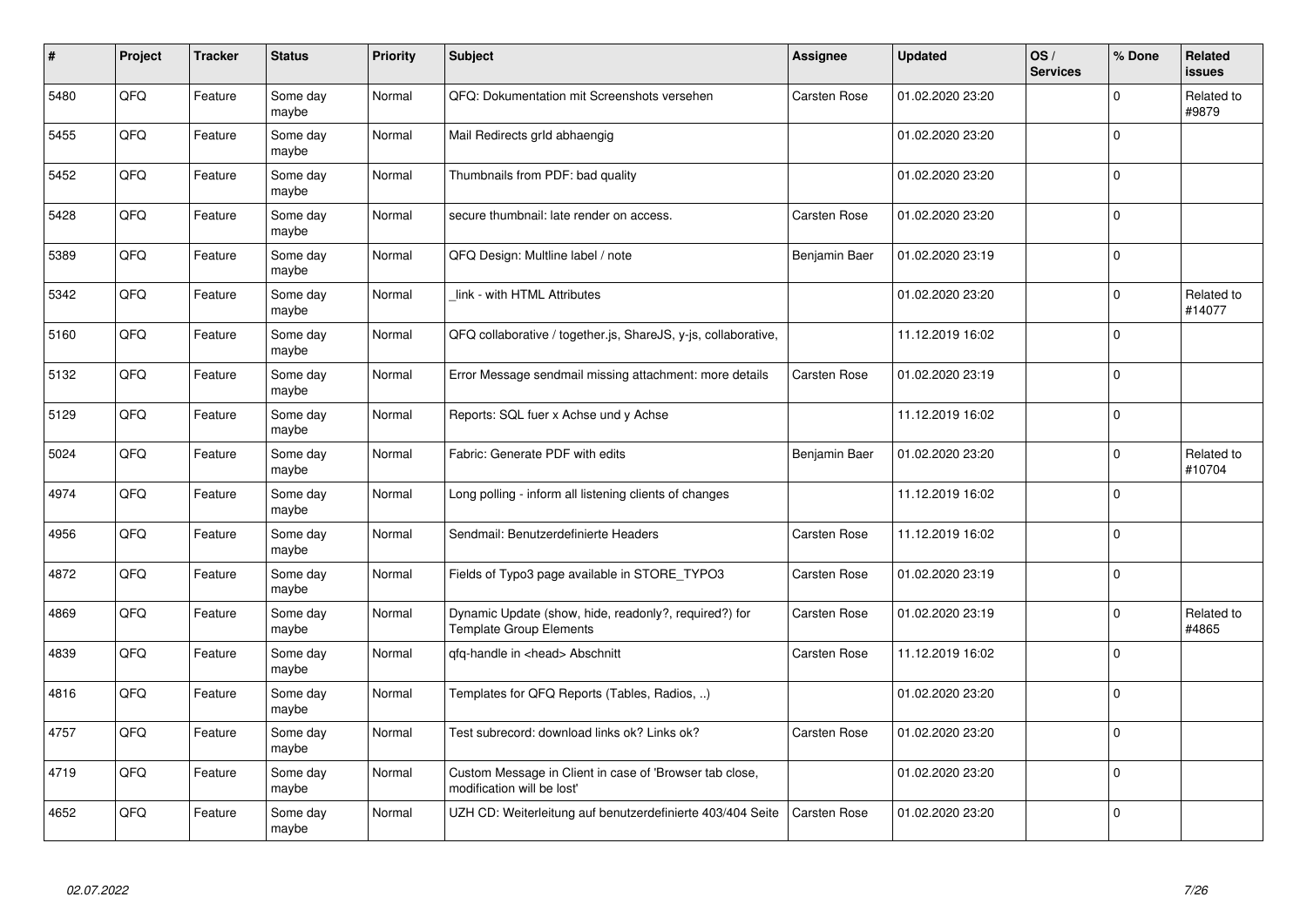| #    | Project | <b>Tracker</b> | <b>Status</b>     | <b>Priority</b> | <b>Subject</b>                                                                                                                                                | Assignee      | <b>Updated</b>   | OS/<br><b>Services</b> | % Done      | Related<br><b>issues</b>                    |
|------|---------|----------------|-------------------|-----------------|---------------------------------------------------------------------------------------------------------------------------------------------------------------|---------------|------------------|------------------------|-------------|---------------------------------------------|
| 4650 | QFQ     | Feature        | Some day<br>maybe | Normal          | Convert html to doc/rtf                                                                                                                                       | Carsten Rose  | 01.02.2020 23:20 |                        | $\Omega$    | Related to<br>#10704                        |
| 4640 | QFQ     | Feature        | Some day<br>maybe | Normal          | Rename System Forms                                                                                                                                           |               | 01.02.2020 23:20 |                        | $\mathbf 0$ |                                             |
| 4627 | QFQ     | Feature        | Some day<br>maybe | Normal          | dbupdate: all tables - check 'create', 'modified' if it is possible<br>to change to default 'CURRENT_TIMESTAMP' and modified<br>'ON UPDATE CURRENT TIMESTAMP' |               | 01.02.2020 23:20 |                        | $\mathbf 0$ |                                             |
| 4626 | QFQ     | Feature        | Some day<br>maybe | Normal          | Mobile View: 'classBody=qfq-form-right' makes no sense                                                                                                        |               | 01.02.2020 23:20 |                        | $\mathbf 0$ |                                             |
| 4606 | QFQ     | Feature        | Some day<br>maybe | Normal          | link: qualifier to render bootstrap button                                                                                                                    | Carsten Rose  | 01.02.2020 23:19 |                        | $\mathbf 0$ |                                             |
| 4551 | QFQ     | Feature        | Some day<br>maybe | Normal          | Set 'pills' via dynamicUpdate to show/hide/disabled                                                                                                           |               | 01.02.2020 23:20 |                        | $\mathbf 0$ | Related to<br>#3752                         |
| 4536 | QFQ     | Feature        | Some day<br>maybe | Normal          | FE upload: problem with delete if mutliple uploads an<br>FE.name="                                                                                            |               | 01.02.2020 23:20 |                        | $\mathbf 0$ |                                             |
| 4446 | QFQ     | Feature        | Some day<br>maybe | Normal          | New FE get same feldContainerId as last modifed FE                                                                                                            |               | 01.02.2020 23:20 |                        | $\mathbf 0$ |                                             |
| 4445 | QFQ     | Feature        | Some day<br>maybe | Normal          | template group: Option to simulate fieldset                                                                                                                   |               | 28.06.2021 14:11 |                        | $\mathbf 0$ |                                             |
| 4444 | QFQ     | Feature        | Some day<br>maybe | Normal          | FE.type=upload: detect mime type                                                                                                                              |               | 11.12.2019 16:02 |                        | $\mathbf 0$ | Related to<br>#4303                         |
| 4443 | QFQ     | Feature        | Some day<br>maybe | Normal          | Form: multiple secondary tables                                                                                                                               |               | 01.02.2020 23:20 |                        | $\mathbf 0$ |                                             |
| 4442 | QFQ     | Feature        | Some day<br>maybe | Normal          | Special Column Name: _link - new symbol G (Glyph) to<br>choose any available symbol                                                                           |               | 11.12.2019 16:02 |                        | $\mathbf 0$ |                                             |
| 4440 | QFQ     | Feature        | Some day<br>maybe | Normal          | Manual.rst: explain how to. expand PHP Session to 4h                                                                                                          |               | 11.12.2019 16:02 |                        | $\mathbf 0$ |                                             |
| 4439 | QFQ     | Feature        | Some day<br>maybe | Normal          | Log: report all actions fired by an FE Element, incl. the<br>original directive (slaveld, sqllnsert, )                                                        |               | 01.02.2020 23:20 |                        | $\mathbf 0$ | Related to<br>#4432,<br>Related to<br>#5458 |
| 4435 | QFQ     | Feature        | Some day<br>maybe | Normal          | Report: striptags - specify allowed tags                                                                                                                      |               | 01.02.2020 23:20 |                        | $\mathbf 0$ |                                             |
| 4433 | QFQ     | Feature        | Some day<br>maybe | Normal          | Log when SIP will be destroyed by QFQ for any (security)<br>reason                                                                                            |               | 01.02.2020 23:20 |                        | $\pmb{0}$   | Related to<br>#4432,<br>Related to<br>#5458 |
| 4420 | QFQ     | Feature        | Some day<br>maybe | Normal          | Client: Local Storage - store the changes of a form, local in<br>the browser.                                                                                 | Benjamin Baer | 11.12.2019 16:02 |                        | $\mathbf 0$ |                                             |
| 4365 | QFQ     | Feature        | Some day<br>maybe | Normal          | Multi Language: new way of config                                                                                                                             | Carsten Rose  | 01.02.2020 23:20 |                        | 0           |                                             |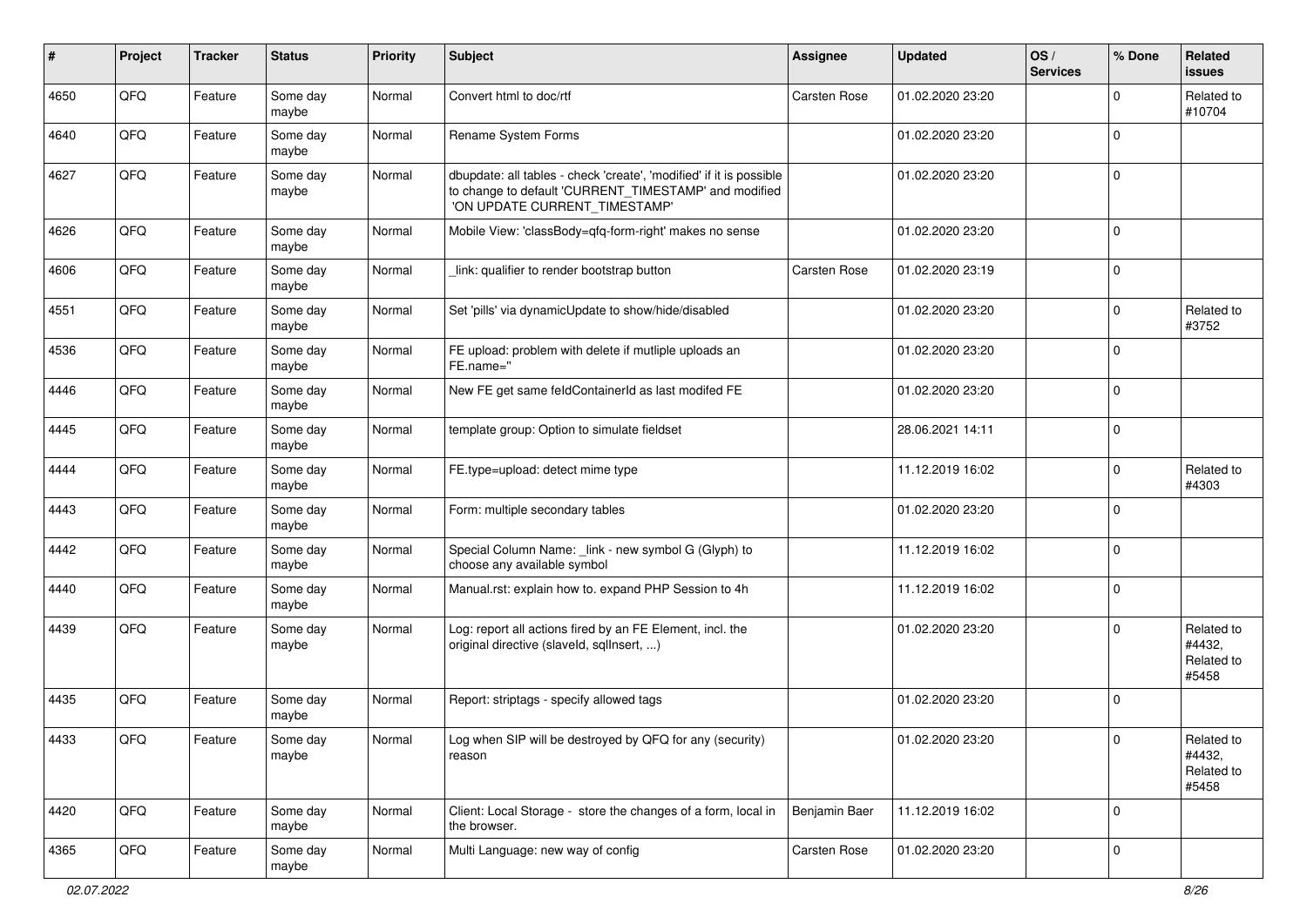| $\vert$ # | <b>Project</b> | <b>Tracker</b> | <b>Status</b>     | <b>Priority</b> | <b>Subject</b>                                                                                                                                           | Assignee            | <b>Updated</b>   | OS/<br><b>Services</b> | % Done   | Related<br>issues                           |
|-----------|----------------|----------------|-------------------|-----------------|----------------------------------------------------------------------------------------------------------------------------------------------------------|---------------------|------------------|------------------------|----------|---------------------------------------------|
| 4349      | QFQ            | Feature        | Some day<br>maybe | Normal          | link download: downloaded external URL to<br>deliver/concatenate - check mimetipe and handle it correctly                                                | Carsten Rose        | 11.12.2019 16:02 |                        | $\Omega$ |                                             |
| 4343      | QFQ            | Feature        | Some day<br>maybe | Normal          | Link: Classifier to add 'attributes'                                                                                                                     | Carsten Rose        | 01.02.2020 23:20 |                        | $\Omega$ | Related to<br>#14077                        |
| 4330      | QFQ            | Feature        | Some day<br>maybe | Normal          | Error Message: report missing {{ / }} in sqlUpdate, sqlInsert,<br>sqlDelete, sqlAfter, sqlBefore in FE action elements.                                  | Carsten Rose        | 01.02.2020 23:20 |                        | $\Omega$ |                                             |
| 4259      | QFQ            | Feature        | Some day<br>maybe | Normal          | Instant trigger a cron job                                                                                                                               | <b>Carsten Rose</b> | 11.12.2019 16:03 |                        | $\Omega$ |                                             |
| 4258      | QFQ            | Feature        | Some day<br>maybe | High            | <b>System Defaults: Forms</b>                                                                                                                            | Carsten Rose        | 03.05.2021 21:14 |                        | $\Omega$ |                                             |
| 4197      | QFQ            | Feature        | Some day<br>maybe | Normal          | Unit Test fuer JSON Stream von QuickFormQuery.php ><br>doForm()                                                                                          | Carsten Rose        | 11.12.2019 16:03 |                        | $\Omega$ |                                             |
| 4027      | QFQ            | Feature        | Some day<br>maybe | Normal          | Missing: orange 'check' / 'bullet'                                                                                                                       |                     | 11.12.2019 16:03 |                        | $\Omega$ |                                             |
| 4026      | QFQ            | Feature        | Some day<br>maybe | Normal          | sqlLog.sql: log number of FE.id                                                                                                                          | Carsten Rose        | 11.12.2019 16:03 |                        | $\Omega$ | Related to<br>#5458                         |
| 3991      | QFQ            | Feature        | Some day<br>maybe | Normal          | report: Columnname '_skipWrap' skips 'fbeg', 'fend'                                                                                                      | Carsten Rose        | 11.12.2019 16:03 |                        | $\Omega$ |                                             |
| 3990      | QFQ            | Feature        | Some day<br>maybe | High            | custom class definition: add space automatically                                                                                                         | <b>Carsten Rose</b> | 03.05.2021 21:14 |                        | $\Omega$ |                                             |
| 3967      | QFQ            | Feature        | Some day<br>maybe | High            | Report: Checkbox, Radio, Dropdown, Input welches ohne<br>Submit funktioniert - 'Inline-Form'                                                             | <b>Carsten Rose</b> | 03.05.2021 21:14 |                        | $\Omega$ |                                             |
| 3947      | QFQ            | Feature        | Some day<br>maybe | Normal          | Attack detectect: logout current user                                                                                                                    | Carsten Rose        | 11.12.2019 16:03 |                        | $\Omega$ | Related to<br>#5458,<br>Related to<br>#6299 |
| 3942      | QFQ            | Feature        | Some day<br>maybe | Normal          | Action Elemente: neu generierte IDs via FE weitergeben                                                                                                   | <b>Carsten Rose</b> | 11.12.2019 16:03 |                        | $\Omega$ | Related to<br>#3941                         |
| 3941      | QFQ            | Feature        | Some day<br>maybe | Normal          | sqlAfter: es sollten mehrere moeglich sein                                                                                                               | Carsten Rose        | 11.12.2019 16:03 |                        | $\Omega$ | Related to<br>#3942                         |
| 3905      | QFQ            | Feature        | Some day<br>maybe | Normal          | Documentation: Best Practice anhand eines Online<br>Bewerbungstools                                                                                      | Carsten Rose        | 11.12.2019 16:03 |                        | 0        |                                             |
| 3900      | QFQ            | Feature        | Some day<br>maybe | Normal          | Extend documentation of 'Copy / Paste'                                                                                                                   | Carsten Rose        | 11.12.2019 16:03 |                        | $\Omega$ | Related to<br>#3899                         |
| 3880      | QFQ            | Feature        | Some day<br>maybe | Normal          | Form 'Form': anlegen einer Tabelle                                                                                                                       |                     | 14.01.2021 10:12 |                        | $\Omega$ |                                             |
| 3879      | QFQ            | Feature        | Some day<br>maybe | Normal          | Form 'FormElement': Beim Feld 'name' rechts in der Notiz<br>einen Link einblenden - a) aktuelle Definition anzeigen, b)<br>Spalte in der Tabelle anlegen |                     | 11.12.2019 16:03 |                        | $\Omega$ |                                             |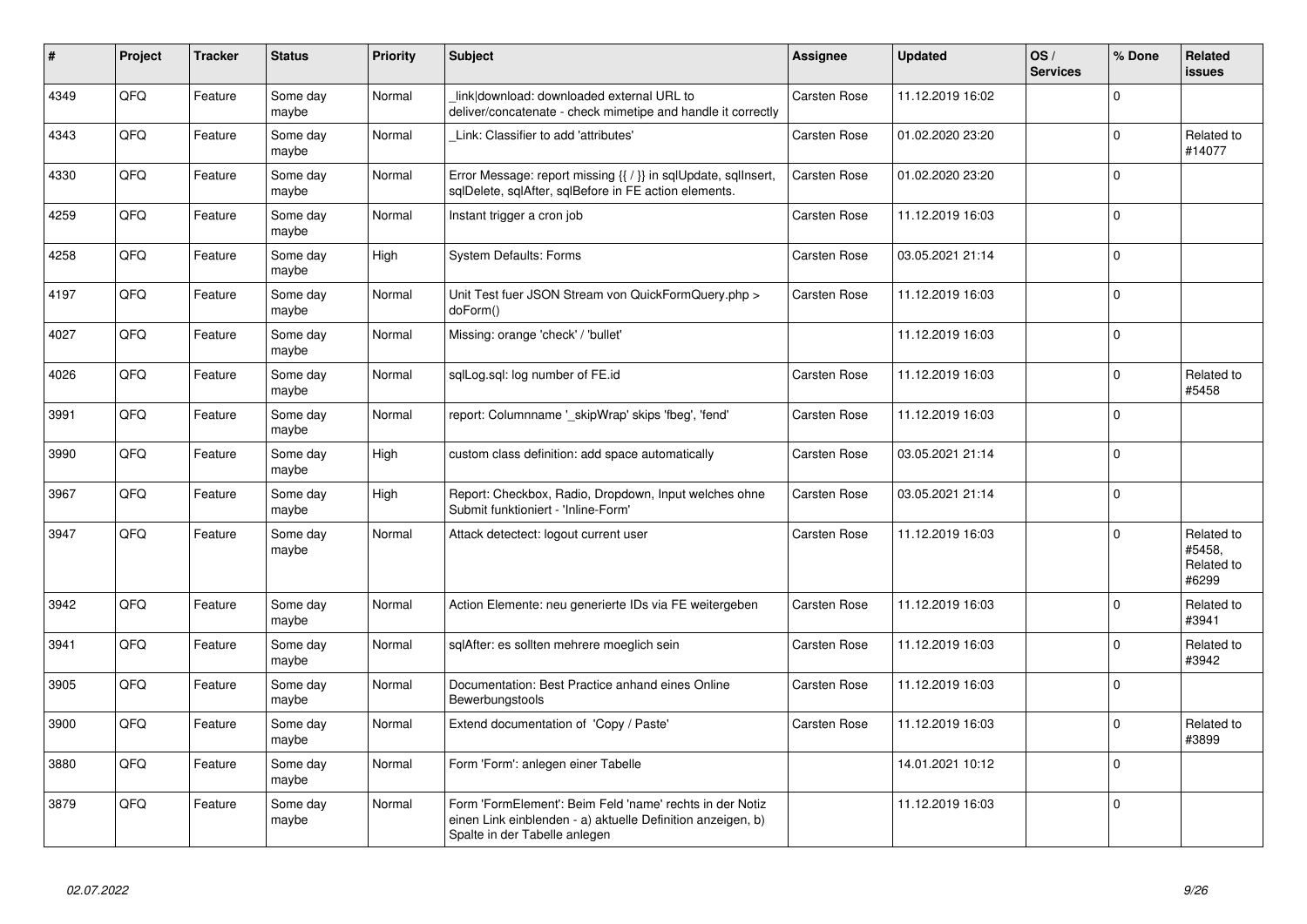| $\sharp$ | Project | <b>Tracker</b> | <b>Status</b>     | <b>Priority</b> | <b>Subject</b>                                                                                                                               | Assignee            | <b>Updated</b>   | OS/<br><b>Services</b> | % Done      | Related<br><b>issues</b> |
|----------|---------|----------------|-------------------|-----------------|----------------------------------------------------------------------------------------------------------------------------------------------|---------------------|------------------|------------------------|-------------|--------------------------|
| 3878     | QFQ     | Feature        | Some day<br>maybe | Normal          | Form 'FormElement': Spalte 'name' typeAhead mit<br>Spaltennamen der Primarytable.                                                            |                     | 11.12.2019 16:03 |                        | $\Omega$    |                          |
| 3877     | QFQ     | Feature        | Some day<br>maybe | Normal          | FormEditor: die Felder die aktuell nicht gebraucht werden<br>nur auf readonly/disabled setzen (nicht ausblenden > das<br>irritiert.          | <b>Carsten Rose</b> | 11.12.2019 16:03 |                        | $\pmb{0}$   |                          |
| 3848     | QFQ     | Feature        | Some day<br>maybe | High            | Antivirus check fuer Upload files in qfq?                                                                                                    | <b>Carsten Rose</b> | 03.05.2021 21:14 |                        | $\mathbf 0$ | Related to<br>#4131      |
| 3708     | QFQ     | Feature        | Some day<br>maybe | Normal          | Form: input - 'specialchars', 'none'  gewisse tags<br>erlauben, andere verbieten                                                             | Carsten Rose        | 11.12.2019 16:02 |                        | $\mathbf 0$ | Related to<br>#14320     |
| 3692     | QFQ     | Feature        | Some day<br>maybe | Normal          | QFQ Webseite                                                                                                                                 | Benjamin Baer       | 11.12.2019 16:02 |                        | $\mathsf 0$ | Related to<br>#5033      |
| 3677     | QFQ     | Feature        | Some day<br>maybe | Normal          | wkhtmltopdf: FE User access prohibited, if client IP changes<br>\$TYPO3_CONF_VARS[FE][locklP]                                                | <b>Carsten Rose</b> | 11.12.2019 16:02 |                        | $\mathbf 0$ |                          |
| 3666     | QFQ     | Feature        | Some day<br>maybe | Normal          | a) Performance Messung: mysql_real_escape_string() im<br>Vergleich zu str_replace(), b) doppeltes Aufrufen von<br>mysql_real_escape_string() | Carsten Rose        | 11.12.2019 16:02 |                        | $\mathbf 0$ |                          |
| 3646     | QFQ     | Feature        | Some day<br>maybe | Normal          | Moeglichkeit HTML Tags in Reports auszugeben (zu<br>enkodieren: htmlspecialchars)                                                            |                     | 11.12.2019 16:02 |                        | $\mathbf 0$ | Related to<br>#14320     |
| 3617     | QFQ     | Feature        | Some day<br>maybe | Normal          | Load javascripts at bottom                                                                                                                   |                     | 11.12.2019 16:02 |                        | $\Omega$    |                          |
| 3567     | QFQ     | Feature        | Some day<br>maybe | Low             | 'Save', 'Close', 'New' als FormElement                                                                                                       |                     | 11.12.2019 16:02 |                        | $\mathsf 0$ |                          |
| 3537     | QFQ     | Feature        | Some day<br>maybe | Low             | SHOW COLUMNS FROM tableName - Extend '{{!'<br>definition                                                                                     | <b>Carsten Rose</b> | 11.12.2019 16:02 |                        | $\mathbf 0$ |                          |
| 3495     | QFQ     | Feature        | Some day<br>maybe | Normal          | Predifined Parameter werden nicht in '+' (add new record)<br>SIP gerendert.                                                                  |                     | 11.12.2019 16:02 |                        | $\mathbf 0$ |                          |
| 3458     | QFQ     | Feature        | Some day<br>maybe | Normal          | Display 'Edit Form Element'-Checkbox on form: should<br>depend on FE Group                                                                   | Carsten Rose        | 11.12.2019 16:02 |                        | $\Omega$    | Related to<br>#3447      |
| 3457     | QFQ     | Feature        | Some day<br>maybe | Normal          | LDAP: concat multi values to one single entry                                                                                                | Carsten Rose        | 11.12.2019 16:02 |                        | $\Omega$    |                          |
| 3415     | QFQ     | Feature        | Some day<br>maybe | Normal          | FE Login Box Templatefile                                                                                                                    | Benjamin Baer       | 11.12.2019 16:02 |                        | $\mathsf 0$ |                          |
| 3402     | QFQ     | Feature        | Some day<br>maybe | Normal          | Syntax Highlighting via CodeMirror                                                                                                           | Carsten Rose        | 11.12.2019 16:02 |                        | 100         | Related to<br>#3207      |
| 3385     | QFQ     | Feature        | Some day<br>maybe | Normal          | templateGroup: insert/update/delete non primary records                                                                                      | Carsten Rose        | 11.12.2019 16:02 |                        | $\mathbf 0$ |                          |
| 3350     | QFQ     | Feature        | Some day<br>maybe | Normal          | FormEditor: Hilfetext hinter 'checktype'                                                                                                     | <b>Carsten Rose</b> | 11.12.2019 16:02 |                        | $\mathbf 0$ |                          |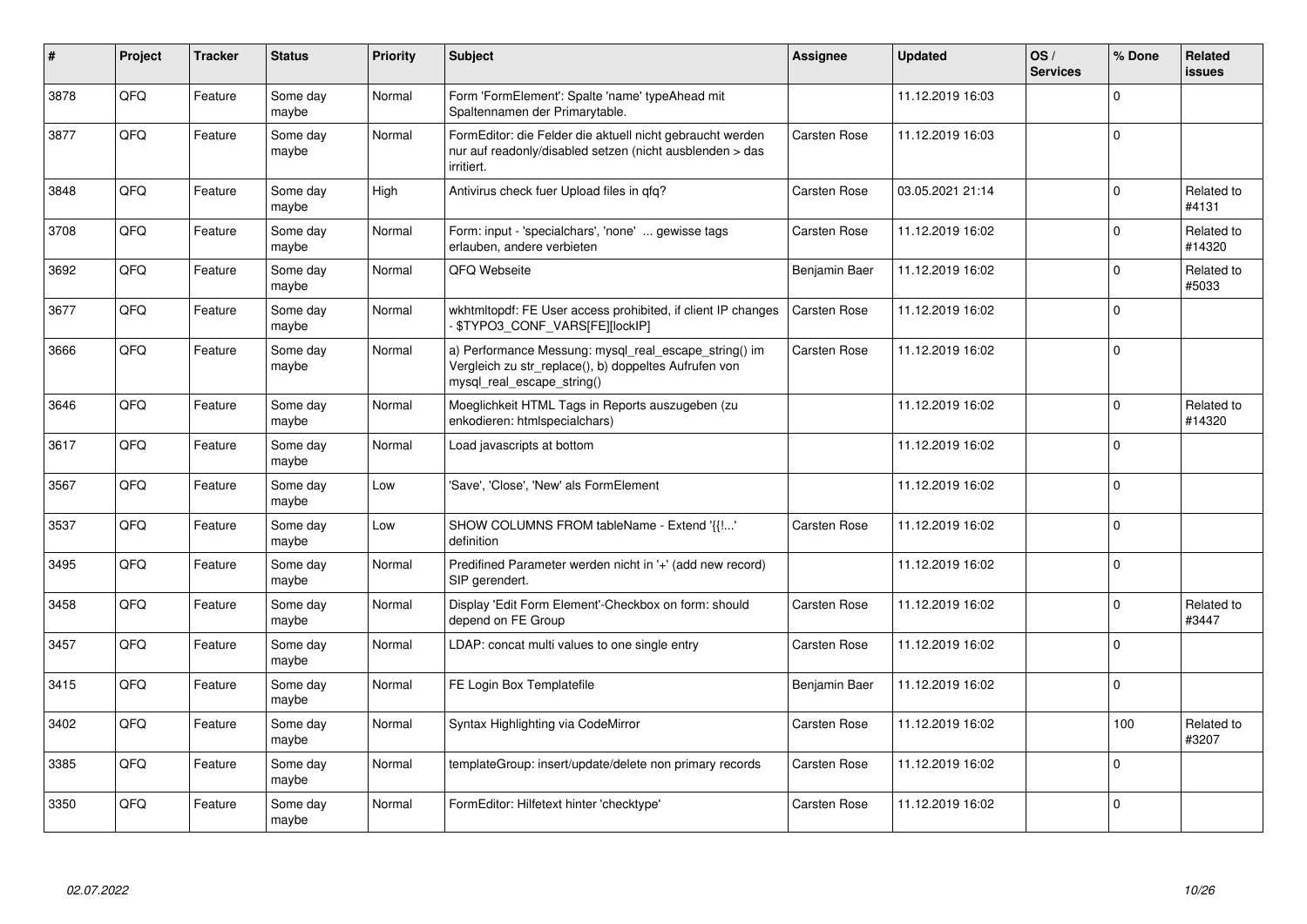| #    | Project | <b>Tracker</b> | <b>Status</b>     | <b>Priority</b> | <b>Subject</b>                                                                                                     | <b>Assignee</b>     | <b>Updated</b>   | OS/<br><b>Services</b> | % Done      | Related<br><b>issues</b>                    |
|------|---------|----------------|-------------------|-----------------|--------------------------------------------------------------------------------------------------------------------|---------------------|------------------|------------------------|-------------|---------------------------------------------|
| 3332 | QFQ     | Feature        | Some day<br>maybe | Normal          | Uploads: Thumbnails, Details zum hochgeladenen File                                                                | Carsten Rose        | 11.12.2019 16:02 |                        | $\Omega$    | Related to<br>#3264,<br>Related to<br>#5333 |
| 3331 | QFQ     | Feature        | Some day<br>maybe | Normal          | Default Tooltip fuer _page? Links: mit Form und Record ID                                                          | Carsten Rose        | 11.12.2019 16:02 |                        | $\mathbf 0$ |                                             |
| 3291 | QFQ     | Feature        | Some day<br>maybe | Normal          | AutoCron websiteToken                                                                                              | Carsten Rose        | 11.12.2019 16:02 |                        | $\mathbf 0$ | Related to<br>#4250                         |
| 3285 | QFQ     | Feature        | Some day<br>maybe | Normal          | Zeichenlimit pro Feld: textarea / editor                                                                           | Carsten Rose        | 11.12.2019 16:02 |                        | $\mathbf 0$ |                                             |
| 3273 | QFQ     | Feature        | Some day<br>maybe | Low             | Dirty Flag in Form                                                                                                 | Carsten Rose        | 11.12.2019 16:02 |                        | $\mathbf 0$ |                                             |
| 3267 | QFQ     | Feature        | Some day<br>maybe | Normal          | 2 Forms auf einer Seite: real + Read only                                                                          | <b>Carsten Rose</b> | 11.12.2019 16:03 |                        | $\mathbf 0$ |                                             |
| 3216 | QFQ     | Feature        | Some day<br>maybe | Normal          | dynamic update für checkbox label2                                                                                 | Carsten Rose        | 11.12.2019 16:03 |                        | $\mathbf 0$ | Related to<br>#2081                         |
| 2995 | QFQ     | Feature        | Some day<br>maybe | Normal          | Dropdown JQuery Plugin: 'chosen' - Moeglichkeit um Select<br>Listen mehr Funktion zu geben. Kein Bootstrap noetig. | Carsten Rose        | 11.12.2019 16:03 |                        | $\mathbf 0$ |                                             |
| 2950 | QFQ     | Feature        | Some day<br>maybe | Normal          | Inhalt QFQ Records als File                                                                                        |                     | 11.12.2019 16:03 |                        | $\mathbf 0$ |                                             |
| 2084 | QFQ     | Feature        | Some day<br>maybe | Normal          | Mailto mit encryption: Subrecord                                                                                   | Carsten Rose        | 11.12.2019 16:03 |                        | $\mathbf 0$ | Related to<br>#2082                         |
| 1946 | QFQ     | Feature        | Some day<br>maybe | Normal          | Kontrolle ob der ReadOnly Modus bei den<br>Formularelementen korrekt implementiert ist                             | Carsten Rose        | 11.12.2019 16:03 |                        | $\mathbf 0$ |                                             |
| 1635 | QFQ     | Feature        | Some day<br>maybe | Normal          | QFQ Extension content record: weitere Optionen<br>einblenden.                                                      | <b>Carsten Rose</b> | 11.12.2019 16:03 |                        | $\mathbf 0$ |                                             |
| 1623 | QFQ     | Feature        | Some day<br>maybe | Normal          | RealURL                                                                                                            |                     | 11.12.2019 16:03 |                        | 30          |                                             |
| 1510 | QFQ     | Feature        | Some day<br>maybe | Normal          | jquery von google laden, falls das nicht geht lokal                                                                |                     | 11.12.2019 16:03 |                        | $\mathbf 0$ |                                             |
| 1253 | QFQ     | Feature        | Some day<br>maybe | Normal          | QF: Colorpicker                                                                                                    |                     | 11.12.2019 16:03 |                        | $\mathbf 0$ |                                             |
| 1251 | QFQ     | Feature        | Some day<br>maybe | Normal          | QF: Combo                                                                                                          |                     | 11.12.2019 16:03 |                        | $\mathbf 0$ |                                             |
| 1234 | QFQ     | Feature        | Some day<br>maybe | Normal          | QF: Record numbering: Im Grid soll in Spalte 1 optional die<br>laufende Nummer der Records angezeigt werden.       |                     | 01.02.2020 23:20 |                        | $\mathbf 0$ |                                             |
| 955  | QFQ     | Feature        | Some day<br>maybe | Normal          | QF: Notizen vor/nach dem Form                                                                                      |                     | 01.02.2020 23:20 |                        | $\mathbf 0$ |                                             |
| 880  | QFQ     | Feature        | Some day<br>maybe | Urgent          | Security: PHP, SQL Injection, XSS                                                                                  |                     | 03.05.2021 21:14 |                        | $\pmb{0}$   | Related to<br>#14320                        |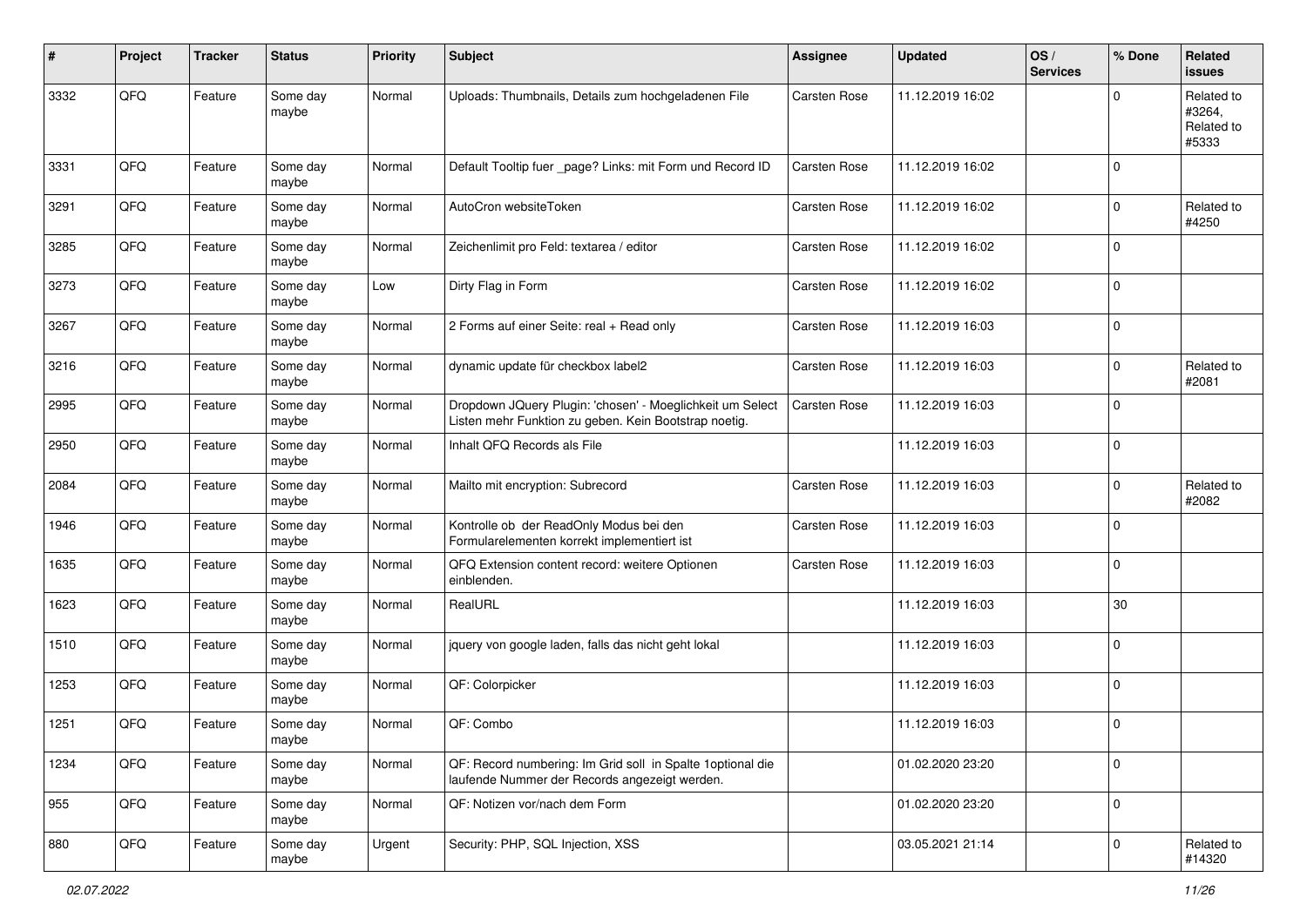| #     | Project | <b>Tracker</b> | <b>Status</b>              | <b>Priority</b> | <b>Subject</b>                                                                       | <b>Assignee</b>     | <b>Updated</b>                       | OS/<br><b>Services</b> | % Done         | Related<br><b>issues</b>                                                                                                       |
|-------|---------|----------------|----------------------------|-----------------|--------------------------------------------------------------------------------------|---------------------|--------------------------------------|------------------------|----------------|--------------------------------------------------------------------------------------------------------------------------------|
| 13767 | QFQ     | <b>Bug</b>     | Feedback                   | Normal          | date/time-picker: required shows up/down button orange                               | Enis Nuredini       | 16.05.2022 23:16                     |                        | $\mathbf 0$    |                                                                                                                                |
| 12546 | QFQ     | Bug            | Feedback                   | Normal          | Branch 'Development' - Unit Tests mit dirty workaround<br>angepasst                  | Carsten Rose        | 19.03.2022 17:48                     |                        | $\Omega$       |                                                                                                                                |
| 11630 | QFQ     | <b>Bug</b>     | Feedback                   | High            | Bitte check ob CALL() in 20.11.0 noch so funktioniert wie in<br>20.4.1               | Enis Nuredini       | 28.05.2022 13:45                     |                        | $\Omega$       | Related to<br>#11325                                                                                                           |
| 11347 | QFQ     | <b>Bug</b>     | Feedback                   | Normal          | If Bedingungen funktionieren nicht korrekt                                           | Christoph Fuchs     | 21.03.2021 20:37                     |                        | $\Omega$       |                                                                                                                                |
| 9898  | QFQ     | Bug            | Feedback                   | Normal          | Formular trotz Timeout gespeichert                                                   | Benjamin Baer       | 01.02.2020 15:56                     |                        | $\Omega$       |                                                                                                                                |
| 9535  | QFQ     | Bug            | Feedback                   | Normal          | Report:  AS '_vertical' - column to wide - vertical >> rot45,<br>rot <sub>90</sub>   | Benjamin Baer       | 01.02.2020 15:56                     |                        | $\Omega$       |                                                                                                                                |
| 8316  | QFQ     | <b>Bug</b>     | Feedback                   | Normal          | Documentation/Behaviour for Nested Queries and<br>Record-Store confusing             |                     | Nicola Chiapolini   20.11.2019 09:14 |                        | $\mathbf 0$    |                                                                                                                                |
| 13572 | QFQ     | Feature        | Feedback                   | Normal          | Form Load: misleading error message on trying to load non<br>existent primary record | Enis Nuredini       | 16.05.2022 23:16                     |                        | 100            |                                                                                                                                |
| 12584 | QFQ     | Feature        | Feedback                   | Normal          | T3 v10 migration script: replace alias-patterns (v11)                                | Carsten Rose        | 28.05.2022 11:12                     |                        | 100            |                                                                                                                                |
| 10782 | QFQ     | Feature        | Feedback                   | Normal          | Tiny MCE: Image Upload                                                               | Enis Nuredini       | 16.05.2022 23:16                     |                        | $\mathbf 0$    | Related to<br>#12452                                                                                                           |
| 10124 | QFQ     | Feature        | Feedback                   | Normal          | qfq AAI-Login                                                                        | Karin Niffeler      | 07.05.2020 09:36                     |                        | $\Omega$       |                                                                                                                                |
| 9548  | QFQ     | Feature        | Feedback                   | High            | FormElement: Pattern mismatch - optional report only on<br>focus lost                | Benjamin Baer       | 03.05.2021 21:14                     |                        | $\mathbf 0$    |                                                                                                                                |
| 9052  | QFQ     | Feature        | Feedback                   | High            | Report: CodeMirror with SQL Syntax Highlight in FE                                   | Enis Nuredini       | 08.06.2022 10:25                     |                        | $\Omega$       |                                                                                                                                |
| 5894  | QFQ     | Feature        | Feedback                   | Normal          | Typeahead in Report: show/hide rows dynamically                                      | Carsten Rose        | 18.02.2022 08:50                     |                        | $\Omega$       | Related to<br>#5893,<br>Related to<br>#5885                                                                                    |
| 13566 | QFQ     | Feature        | Ready to sync<br>(develop) | Normal          | Delete config-example.qfq.php file                                                   | <b>Carsten Rose</b> | 23.12.2021 09:25                     |                        | $\overline{0}$ |                                                                                                                                |
| 14323 | QFQ     | <b>Bug</b>     | In Progress                | Normal          | Report: render=both single - no impact                                               | Carsten Rose        | 19.06.2022 18:31                     |                        | $\mathbf 0$    |                                                                                                                                |
| 14175 | QFQ     | Bug            | In Progress                | Normal          | Opening a form with no QFQ Session cookie fails                                      | Carsten Rose        | 03.06.2022 10:40                     |                        | $\mathbf 0$    |                                                                                                                                |
| 12508 | QFQ     | Bug            | In Progress                | High            | qfq Form: sendMail                                                                   | Karin Niffeler      | 19.03.2022 17:48                     |                        | $\Omega$       |                                                                                                                                |
| 11517 | QFQ     | Bug            | In Progress                | Normal          | extraButtonInfo Broken for multiple FormElements                                     | <b>Carsten Rose</b> | 12.05.2022 13:12                     |                        | $\Omega$       | Related to<br>#7890,<br>Related to<br>#3811, Has<br>duplicate<br>#10905, Has<br>duplicate<br>#10553, Has<br>duplicate<br>#6779 |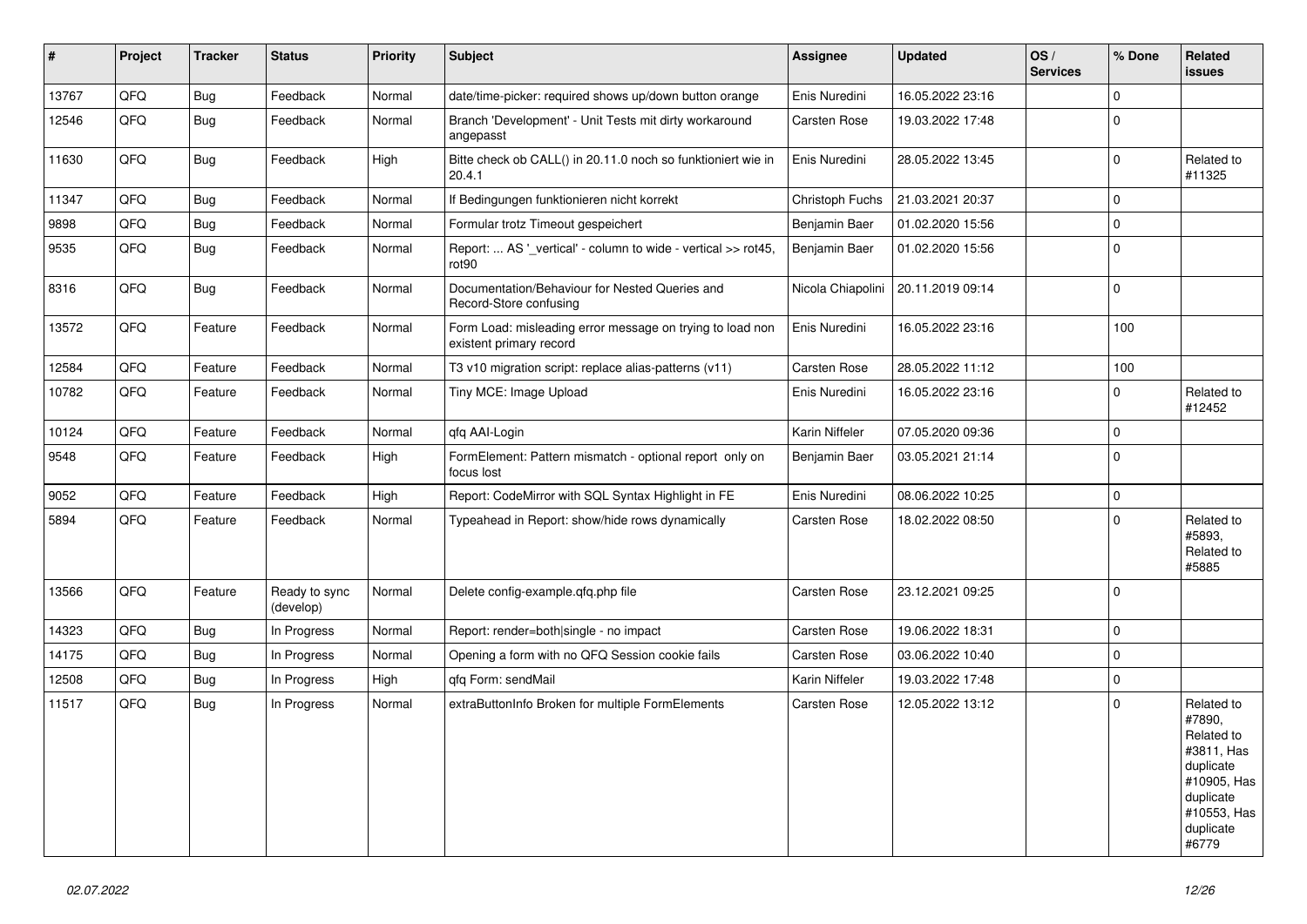| #     | Project | <b>Tracker</b> | <b>Status</b> | <b>Priority</b> | <b>Subject</b>                                                                          | Assignee      | <b>Updated</b>   | OS/<br><b>Services</b> | % Done              | Related<br><b>issues</b>                                               |
|-------|---------|----------------|---------------|-----------------|-----------------------------------------------------------------------------------------|---------------|------------------|------------------------|---------------------|------------------------------------------------------------------------|
| 10661 | QFQ     | Bug            | In Progress   | Normal          | Typo3 Warnungen                                                                         | Carsten Rose  | 07.09.2021 13:23 |                        | $\mathbf 0$         | Related to<br>#12440                                                   |
| 9789  | QFQ     | Bug            | In Progress   | High            | Record Lock: release to early on 'leave page'                                           | Carsten Rose  | 10.01.2022 09:25 |                        | 100                 | Related to<br>#10081,<br>Related to<br>#9173,<br>Related to<br>#8702   |
| 9691  | QFQ     | <b>Bug</b>     | In Progress   | Normal          | Checkbox: dynamic update > readonly                                                     | Carsten Rose  | 01.02.2020 23:22 |                        | 50                  | Related to<br>#9834                                                    |
| 13330 | QFQ     | Feature        | In Progress   | Normal          | Multi Form: Upload                                                                      | Carsten Rose  | 07.11.2021 12:40 |                        | 50                  | Related to<br>#9706                                                    |
| 12630 | QFQ     | Feature        | In Progress   | Normal          | Input: date[time]: min / max values                                                     | Enis Nuredini | 20.06.2022 18:31 |                        | $\mathbf 0$         | Related to<br>#10096,<br>Related to<br>#14302,<br>Related to<br>#14303 |
| 12440 | QFQ     | Feature        | In Progress   | Normal          | Typo3 V10 upgrade (durchfuehren und testen)                                             | Carsten Rose  | 21.03.2022 09:53 |                        | 50                  | Related to<br>#12357,<br>Related to<br>#12067,<br>Related to<br>#10661 |
| 12439 | QFQ     | Feature        | In Progress   | Normal          | TinyMCE Paste from Word & Character Count/Limit                                         | Carsten Rose  | 05.05.2021 22:15 |                        | $\mathbf 0$         |                                                                        |
| 11980 | QFQ     | Feature        | In Progress   | Normal          | protected verzeichnis MUSS geschützt werden                                             | Carsten Rose  | 07.09.2021 13:30 |                        | $\mathbf 0$         |                                                                        |
| 11076 | QFQ     | Feature        | In Progress   | Normal          | SELECT  AS _websocket                                                                   | Carsten Rose  | 30.08.2020 17:49 |                        | $\mathbf 0$         |                                                                        |
| 10793 | QFQ     | Feature        | In Progress   | Normal          | Update NPM Packages                                                                     | Carsten Rose  | 07.09.2021 13:25 |                        | 30                  |                                                                        |
| 10443 | QFQ     | Feature        | In Progress   | Normal          | Konzept_api / _live                                                                     | Carsten Rose  | 07.05.2020 09:39 |                        | $\mathbf 0$         |                                                                        |
| 9517  | QFQ     | Feature        | In Progress   | High            | Input multiple tags with typeahead                                                      | Carsten Rose  | 03.05.2021 21:14 |                        | 40                  | Related to<br>#10150                                                   |
| 6250  | QFQ     | Feature        | In Progress   | Normal          | Enhance layout: a) Subrecord, b) Subrecord-Title                                        | Carsten Rose  | 01.02.2020 23:22 |                        | $\mathbf 0$         | Related to<br>#5391                                                    |
| 5695  | QFQ     | Feature        | In Progress   | Normal          | Multiform                                                                               | Carsten Rose  | 02.01.2021 18:38 |                        | $\pmb{0}$           |                                                                        |
| 4194  | QFQ     | Feature        | In Progress   | Normal          | Bootstrap 4 ist jetzt offiziel                                                          |               | 03.05.2021 20:47 |                        | 0                   | Related to<br>#10114                                                   |
| 14303 | QFQ     | Bug            | ToDo          | Normal          | datetime broken with picker                                                             | Enis Nuredini | 17.06.2022 09:02 |                        | $\mathbf 0$         | Related to<br>#12630                                                   |
| 13899 | QFQ     | Bug            | ToDo          | Normal          | Selenium: zum laufen bringen                                                            | Enis Nuredini | 25.03.2022 10:24 |                        | $\mathsf{O}\xspace$ |                                                                        |
| 12463 | QFQ     | Bug            | ToDo          | High            | QFQ Function: 'function' and 'sql' on same level - output of<br>sql is shown two times. | Carsten Rose  | 15.12.2021 16:31 |                        | 0                   |                                                                        |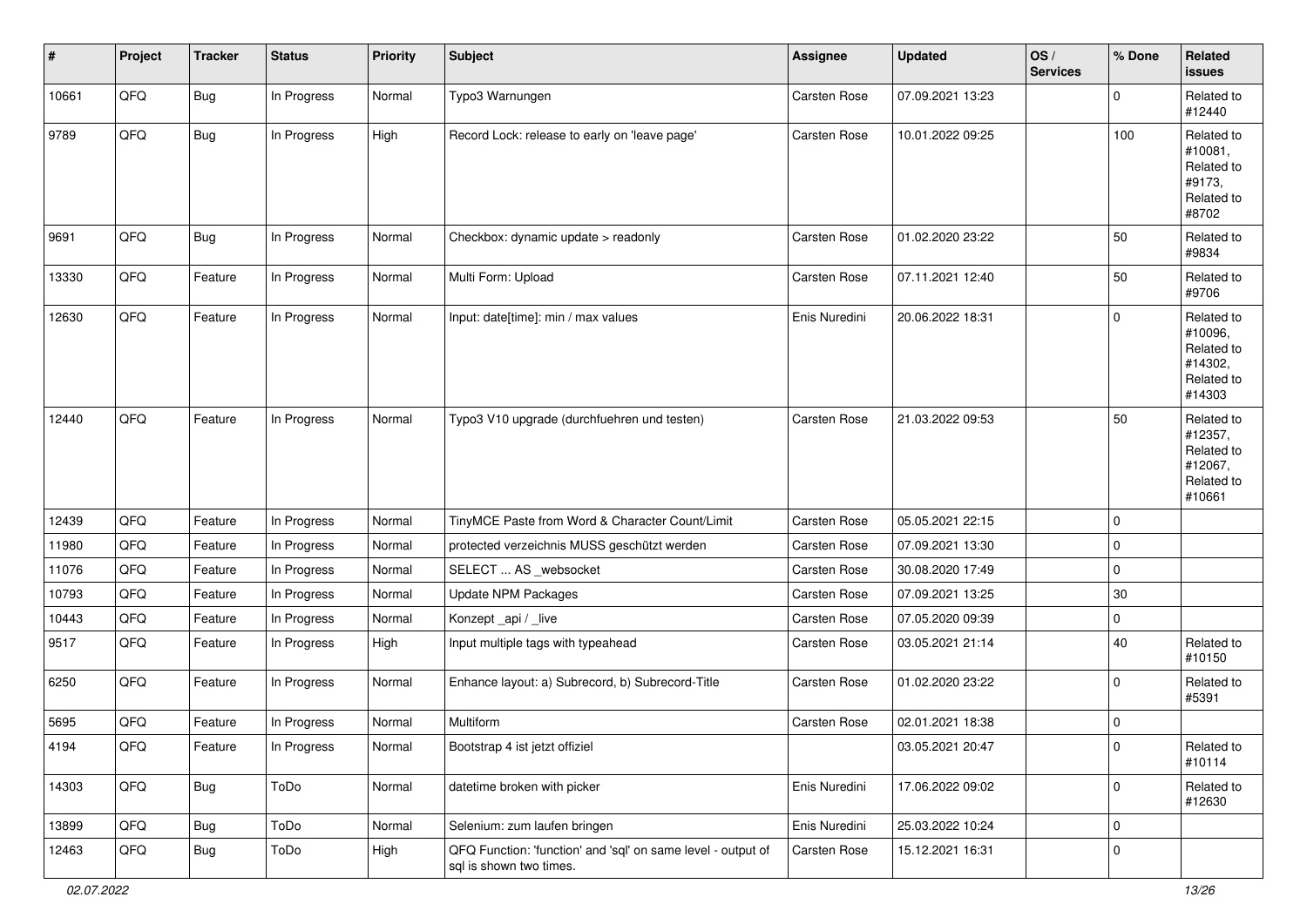| $\vert$ # | Project | <b>Tracker</b> | <b>Status</b> | <b>Priority</b> | Subject                                                                                                  | Assignee      | <b>Updated</b>   | OS/<br><b>Services</b> | % Done      | Related<br><b>issues</b>                                                                                                                                              |
|-----------|---------|----------------|---------------|-----------------|----------------------------------------------------------------------------------------------------------|---------------|------------------|------------------------|-------------|-----------------------------------------------------------------------------------------------------------------------------------------------------------------------|
| 12395     | QFQ     | <b>Bug</b>     | ToDo          | High            | QFQ Function: Result two times shown                                                                     | Carsten Rose  | 18.02.2022 08:59 |                        | $\pmb{0}$   |                                                                                                                                                                       |
| 14320     | QFQ     | Feature        | ToDo          | Normal          | Allow specific HTML Tags and Attributes: general, TinyMCE                                                | Enis Nuredini | 17.06.2022 10:44 |                        | $\pmb{0}$   | Related to<br>#12664,<br>Related to<br>#12039,<br>Related to<br>#11702,<br>Related to<br>#7239,<br>Related to<br>#3708,<br>Related to<br>#3646.<br>Related to<br>#880 |
| 12262     | QFQ     | Feature        | ToDo          | Normal          | Form buttons on top: more customable                                                                     | Enis Nuredini | 17.06.2022 10:44 |                        | $\mathbf 0$ | Related to<br>#13945, Has<br>duplicate<br>#4046, Has<br>duplicate<br>#10080                                                                                           |
| 7602      | QFQ     | Feature        | ToDo          | High            | Multi Select: with checkboxes                                                                            | Benjamin Baer | 22.03.2022 09:07 |                        | $\mathbf 0$ |                                                                                                                                                                       |
| 14283     | QFQ     | <b>Bug</b>     | Priorize      | Normal          | HEIC / HEIF convert doesn't trigger                                                                      | Carsten Rose  | 19.06.2022 16:37 |                        | $\mathbf 0$ |                                                                                                                                                                       |
| 13943     | QFQ     | <b>Bug</b>     | Priorize      | Normal          | unable to find formgroup                                                                                 | Enis Nuredini | 28.05.2022 11:03 |                        | $\pmb{0}$   |                                                                                                                                                                       |
| 12325     | QFQ     | <b>Bug</b>     | Priorize      | Normal          | MultiDB form.dblndex not working for report syntax                                                       | Carsten Rose  | 07.09.2021 13:37 |                        | $\pmb{0}$   | Related to<br>#12145,<br>Related to<br>#12314                                                                                                                         |
| 9975      | QFQ     | <b>Bug</b>     | Priorize      | Normal          | Dropdown Menu: 'r:3' broken                                                                              | Carsten Rose  | 01.02.2020 10:13 |                        | $\pmb{0}$   |                                                                                                                                                                       |
| 9958      | QFQ     | <b>Bug</b>     | Priorize      | Normal          | Broken subrecord query: no error message                                                                 | Carsten Rose  | 05.02.2021 15:15 |                        | $\mathbf 0$ |                                                                                                                                                                       |
| 9947      | QFQ     | <b>Bug</b>     | Priorize      | Normal          | Unwanted error message if missing 'typeAheadSqlPrefetch'                                                 | Carsten Rose  | 01.02.2020 10:13 |                        | $\pmb{0}$   |                                                                                                                                                                       |
| 9862      | QFQ     | <b>Bug</b>     | Priorize      | Normal          | Failed writing to sql mail qfq.log should throw an exception                                             | Carsten Rose  | 01.02.2020 10:13 |                        | $\pmb{0}$   |                                                                                                                                                                       |
| 9834      | QFQ     | <b>Bug</b>     | Priorize      | Normal          | Input elements with tag 'disabled' are missing on<br>form-submit: server option 'processReadOnly' broken | Carsten Rose  | 07.12.2021 16:43 |                        | $\mathbf 0$ | Related to<br>#9691,<br>Related to<br>#5305, Has<br>duplicate<br>#12331                                                                                               |
| 9534      | QFQ     | <b>Bug</b>     | Priorize      | Urgent          | FE.type=upload: 'Unknown Mode: ID"                                                                       | Carsten Rose  | 03.05.2021 21:14 |                        | $\mathbf 0$ | Related to<br>#9532                                                                                                                                                   |
| 9173      | QFQ     | <b>Bug</b>     | Priorize      | Urgent          | Stale Record Lock: Firefox                                                                               | Carsten Rose  | 03.05.2021 21:14 |                        | $\mathbf 0$ | Related to<br>#9789                                                                                                                                                   |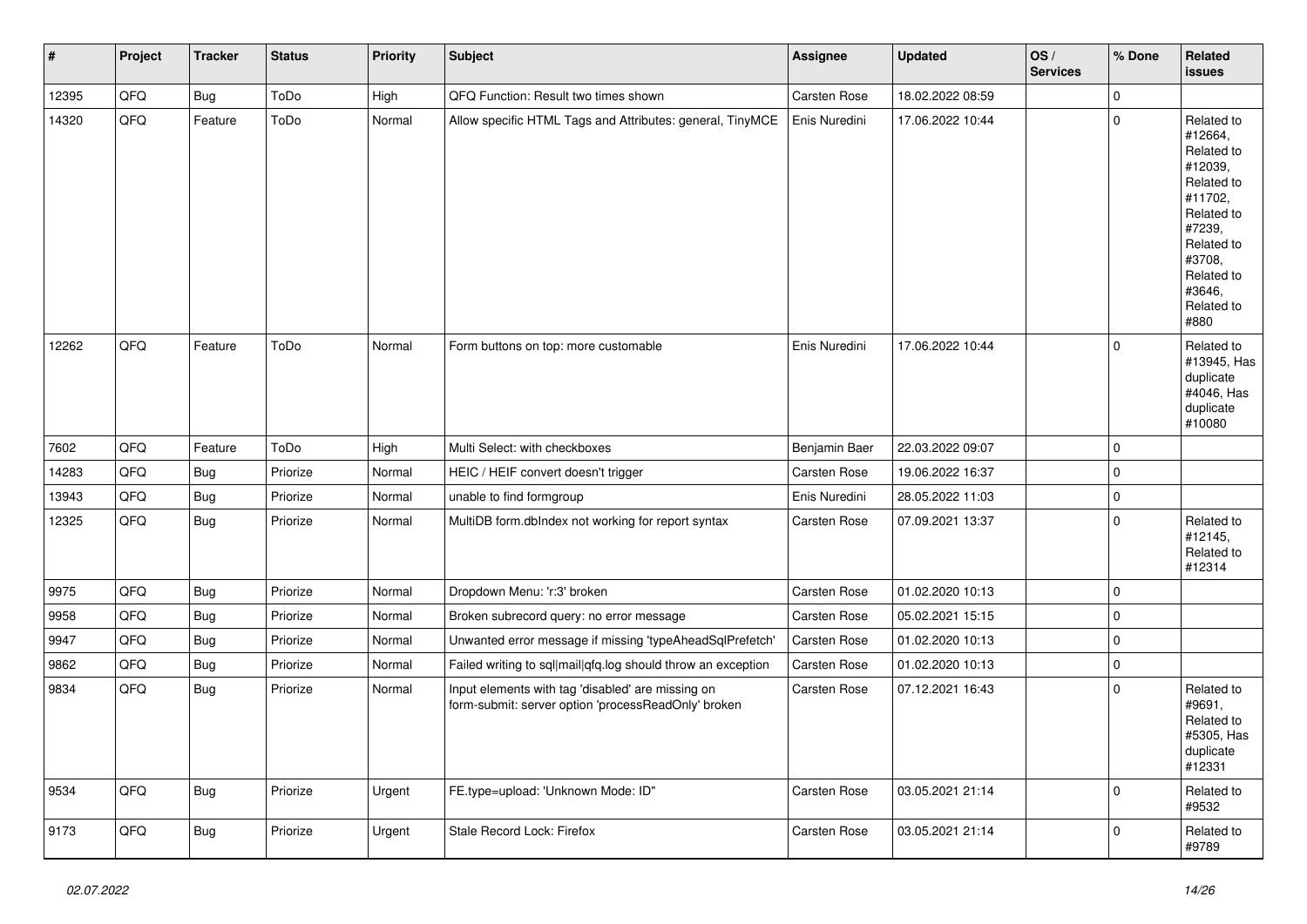| #     | Project | <b>Tracker</b> | <b>Status</b> | <b>Priority</b> | Subject                                                                                             | <b>Assignee</b>     | <b>Updated</b>   | OS/<br><b>Services</b> | % Done      | Related<br>issues                                                      |
|-------|---------|----------------|---------------|-----------------|-----------------------------------------------------------------------------------------------------|---------------------|------------------|------------------------|-------------|------------------------------------------------------------------------|
| 9121  | QFQ     | <b>Bug</b>     | Priorize      | High            | sip links have r and __dbIndexData set                                                              | Carsten Rose        | 12.06.2021 10:41 |                        | 0           |                                                                        |
| 8037  | QFQ     | <b>Bug</b>     | Priorize      | Normal          | FE.type=upload (advanced mode): {{slaveId:V}} missing<br>during dynamic update                      | <b>Carsten Rose</b> | 01.02.2020 10:13 |                        | $\Omega$    |                                                                        |
| 7656  | QFQ     | <b>Bug</b>     | Priorize      | Normal          | FE with required, 'pattern' and 'extraButtonLock': always<br>complain about missing value           | <b>Carsten Rose</b> | 01.02.2020 10:13 |                        | $\Omega$    |                                                                        |
| 7616  | QFQ     | <b>Bug</b>     | Priorize      | Normal          | Selectlist with Enum & Dynamic Update                                                               | Carsten Rose        | 01.02.2020 10:13 |                        | $\Omega$    |                                                                        |
| 6574  | QFQ     | Bug            | Priorize      | Normal          | qfq.log: Fehlermeldung wurde angezeigt, aber nicht geloggt                                          | <b>Carsten Rose</b> | 01.02.2020 10:13 |                        | $\Omega$    |                                                                        |
| 6566  | QFQ     | <b>Bug</b>     | Priorize      | Normal          | Link Function 'delete': provided parameter missing on page<br>reload                                | Benjamin Baer       | 03.01.2022 08:08 |                        | $\Omega$    |                                                                        |
| 6140  | QFQ     | <b>Bug</b>     | Priorize      | Normal          | QFQ DnD Sort: Locked fields                                                                         | Benjamin Baer       | 21.03.2022 09:56 |                        | $\Omega$    |                                                                        |
| 6116  | QFQ     | <b>Bug</b>     | Priorize      | High            | value of checkbox not saved                                                                         | <b>Carsten Rose</b> | 07.12.2021 17:19 |                        | $\Omega$    |                                                                        |
| 4457  | QFQ     | <b>Bug</b>     | Priorize      | Normal          | typeahead: pressing return to select an item, saves the form<br>and closes the form.                | Benjamin Baer       | 03.01.2022 08:01 |                        | 0           | Related to<br>#4398                                                    |
| 3782  | QFQ     | <b>Bug</b>     | Priorize      | Normal          | Bei fehlerhafter Eingabe (z.B. Datum) sollte das erwartete<br>Format angezeigt werden               | <b>Carsten Rose</b> | 01.02.2020 10:13 |                        | $\Omega$    |                                                                        |
| 2665  | QFQ     | <b>Bug</b>     | Priorize      | Normal          | Dynamic Update funktioniert nicht, wenn beim<br>entsprechenden FormElement eine size angegeben ist. | Benjamin Baer       | 03.01.2022 08:12 |                        | 30          |                                                                        |
| 14371 | QFQ     | Feature        | Priorize      | Normal          | LDAP via REPORT                                                                                     | <b>Carsten Rose</b> | 19.06.2022 16:37 |                        | $\Omega$    |                                                                        |
| 14290 | QFQ     | Feature        | Priorize      | Normal          | FormEditor: Show Table Definition                                                                   | Carsten Rose        | 19.06.2022 16:37 |                        | 0           |                                                                        |
| 13900 | QFQ     | Feature        | Priorize      | Normal          | Selenium: Check das Cookie/PDF funktioniert                                                         | Enis Nuredini       | 25.03.2022 12:45 |                        | 0           |                                                                        |
| 12504 | QFQ     | Feature        | Priorize      | Normal          | sql.log: report fe.id                                                                               | <b>Carsten Rose</b> | 05.05.2021 22:09 |                        | $\Omega$    |                                                                        |
| 12503 | QFQ     | Feature        | Priorize      | Normal          | Detect dangerous UPDATE statement with missing WHERE                                                | Carsten Rose        | 05.05.2021 22:09 |                        | $\Omega$    |                                                                        |
| 12452 | QFQ     | Feature        | Priorize      | Normal          | BaseURL: alsways with '/' at the end                                                                | <b>Carsten Rose</b> | 19.06.2022 13:45 |                        | $\Omega$    | Related to<br>#10782                                                   |
| 11320 | QFQ     | Feature        | Priorize      | Normal          | Typo3 Version 10 support                                                                            | <b>Carsten Rose</b> | 05.05.2021 22:09 |                        | $\Omega$    |                                                                        |
| 10569 | QFQ     | Feature        | Priorize      | Normal          | link blank more safe                                                                                | Enis Nuredini       | 25.03.2022 12:44 |                        | $\mathbf 0$ |                                                                        |
| 10015 | QFQ     | Feature        | Priorize      | Normal          | Monospace in Textarea                                                                               | <b>Carsten Rose</b> | 03.02.2020 13:40 |                        | $\Omega$    |                                                                        |
| 10012 | QFQ     | Feature        | Priorize      | Normal          | redirectAllMailTo: {{beEmail:T}}                                                                    | <b>Carsten Rose</b> | 08.05.2021 09:54 |                        | 0           | Related to<br>#12412,<br>Related to<br>#12413,<br>Related to<br>#10011 |
| 10011 | QFQ     | Feature        | Priorize      | Normal          | Offer new STORE_TYPO3 Variable 'beUser', 'beEmail'                                                  | Carsten Rose        | 08.05.2021 09:51 |                        | $\Omega$    | Related to<br>#10012,<br>Related to<br>#12511                          |
| 10005 | QFQ     | Feature        | Priorize      | Normal          | Report / special column name:  AS _calendar                                                         | Carsten Rose        | 03.06.2020 17:28 |                        | $\mathbf 0$ |                                                                        |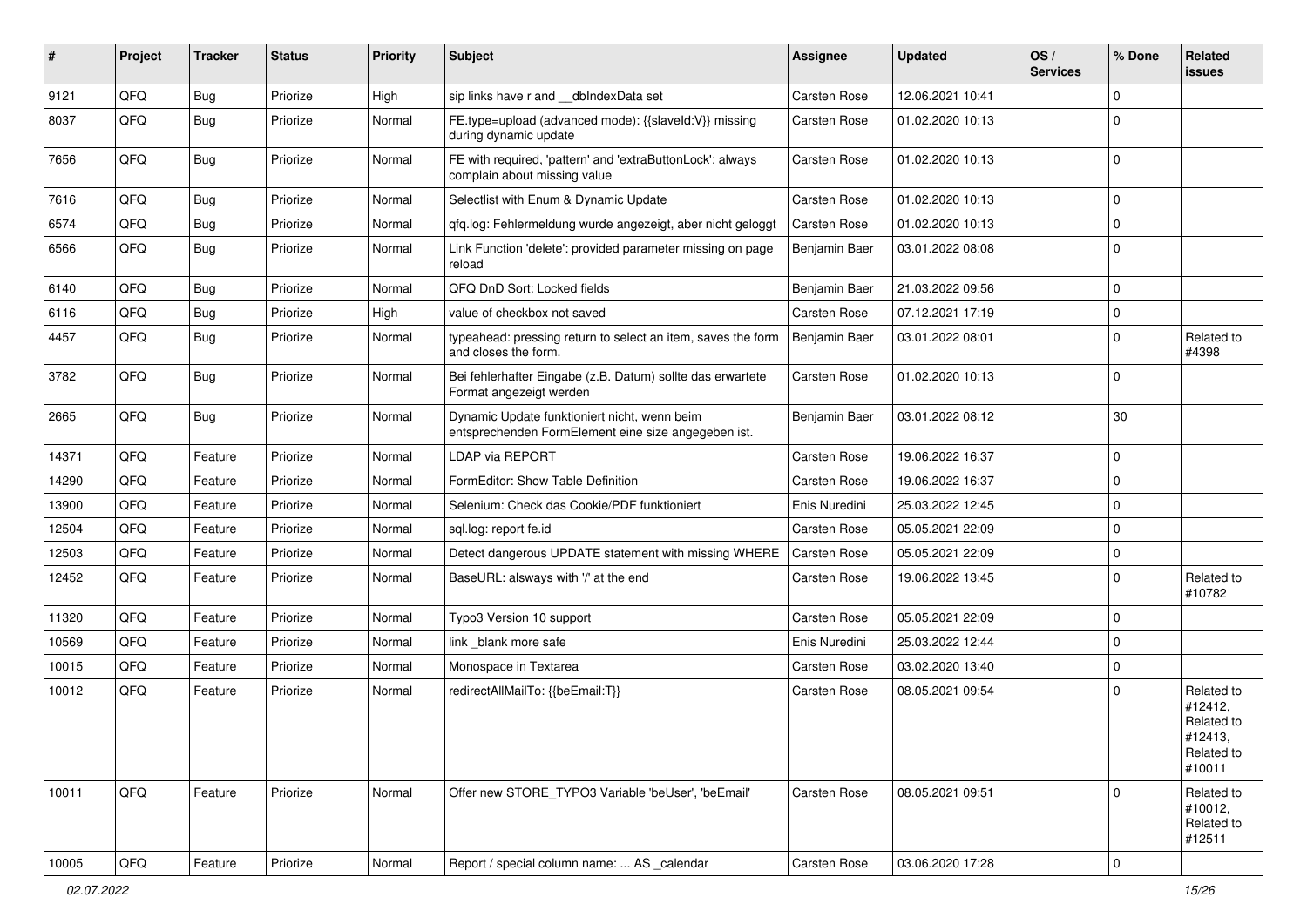| #     | Project        | <b>Tracker</b> | <b>Status</b> | <b>Priority</b> | Subject                                                                                             | Assignee      | <b>Updated</b>   | OS/<br><b>Services</b> | % Done              | Related<br><b>issues</b>                        |
|-------|----------------|----------------|---------------|-----------------|-----------------------------------------------------------------------------------------------------|---------------|------------------|------------------------|---------------------|-------------------------------------------------|
| 10003 | QFQ            | Feature        | Priorize      | Normal          | fieldset: stronger visualize group                                                                  | Benjamin Baer | 12.02.2020 08:13 |                        | $\mathbf 0$         |                                                 |
| 9968  | QFQ            | Feature        | Priorize      | Normal          | Tooltip in Links for Developer                                                                      | Carsten Rose  | 01.02.2020 23:17 |                        | $\mathbf 0$         |                                                 |
| 9928  | QFQ            | Feature        | Priorize      | Normal          | SpecialColumnName: a) Deprecated: ' AS "_+tag " ', b)<br>New: ' AS "_ <tag1><tag2>" '</tag2></tag1> | Carsten Rose  | 01.02.2020 23:17 |                        | $\mathbf 0$         | Related to<br>#9929                             |
| 9900  | QFQ            | Feature        | Priorize      | Normal          | Generic API Call: tt-content record >> JSON                                                         | Carsten Rose  | 01.02.2020 10:13 |                        | $\mathbf 0$         |                                                 |
| 9668  | QFQ            | Feature        | Priorize      | Normal          | Form.mode: rename 'hidden' to 'hide'                                                                | Carsten Rose  | 05.05.2021 22:14 |                        | $\mathbf 0$         | Related to<br>#6437                             |
| 9394  | QFQ            | Feature        | Priorize      | Normal          | REST: allow for non numerical ids in get requests                                                   | Carsten Rose  | 05.05.2021 22:10 |                        | $\mathbf 0$         |                                                 |
| 9346  | QFQ            | Feature        | Priorize      | Normal          | beforeSave: check if an upload is given                                                             | Carsten Rose  | 11.06.2021 21:18 |                        | $\mathbf 0$         |                                                 |
| 9135  | QFQ            | Feature        | Priorize      | Normal          | Progress Bar generic / replace old hourglass download<br>popup                                      | Benjamin Baer | 03.01.2022 07:43 |                        | $\mathbf 0$         |                                                 |
| 8963  | QFQ            | Feature        | Priorize      | Normal          | Setting values in a store: flexible way                                                             | Carsten Rose  | 05.05.2021 22:10 |                        | $\mathbf 0$         | Related to<br>#8975                             |
| 8585  | QFQ            | Feature        | Priorize      | Normal          | Enhance Error message for 'unknown form'                                                            | Carsten Rose  | 01.02.2020 10:13 |                        | $\mathbf 0$         |                                                 |
| 8584  | QFQ            | Feature        | Priorize      | Normal          | FE 'Action' - never assign to Container (except Template<br>Group)                                  | Carsten Rose  | 01.02.2020 10:13 |                        | $\mathbf 0$         |                                                 |
| 8277  | QFQ            | Feature        | Priorize      | Normal          | fe.parameter.default=                                                                               | Carsten Rose  | 01.02.2020 23:17 |                        | $\mathbf 0$         | Related to<br>#8113                             |
| 8204  | QFQ            | Feature        | Priorize      | High            | Position 'required mark'                                                                            | Carsten Rose  | 16.06.2021 13:44 |                        | $\mathbf 0$         |                                                 |
| 8082  | QFQ            | Feature        | Priorize      | High            | Contact form without saving record                                                                  | Carsten Rose  | 07.12.2021 15:20 |                        | $\mathbf 0$         | Related to<br>#8587,<br><b>Blocks</b><br>#11850 |
| 8044  | QFQ            | Feature        | Priorize      | Normal          | Transaction: a) Form, b) Report                                                                     | Carsten Rose  | 05.05.2021 22:14 |                        | $\mathbf 0$         | Related to<br>#8043                             |
| 8034  | QFQ            | Feature        | Priorize      | Normal          | FormElement 'data': 22.22.2222 should not be accepted                                               | Carsten Rose  | 01.02.2020 10:13 |                        | $\mathbf 0$         |                                                 |
| 7965  | QFQ            | Feature        | Priorize      | Normal          | Input type 'text' with visual format - currency                                                     | Benjamin Baer | 03.01.2022 07:45 |                        | $\mathbf 0$         |                                                 |
| 7730  | QFQ            | Feature        | Priorize      | Normal          | SELECT Box: title in between                                                                        | Benjamin Baer | 01.02.2020 23:22 |                        | $\mathbf 0$         |                                                 |
| 7630  | QFQ            | Feature        | Priorize      | Normal          | detailed error message for simple upload                                                            | Carsten Rose  | 01.02.2020 10:13 |                        | $\mathbf 0$         |                                                 |
| 7522  | QFQ            | Feature        | Priorize      | Normal          | Inserting default index.html to folder (Avoid Apache<br>Indexing)                                   | Carsten Rose  | 01.02.2020 10:13 |                        | $\mathbf 0$         |                                                 |
| 7290  | QFQ            | Feature        | Priorize      | Normal          | FormEditor: title as textarea if LEN(title)>60                                                      | Carsten Rose  | 01.02.2020 10:13 |                        | $\mathbf 0$         | Blocked by<br>#7682                             |
| 7217  | QFO            | Feature        | Priorize      | Normal          | Download: notice User if `_sip=?` is missing                                                        | Carsten Rose  | 01.02.2020 10:13 |                        | $\mathbf 0$         |                                                 |
| 6998  | QFQ            | Feature        | Priorize      | Normal          | Form: with debug=on show column information as tooltip of<br>column label                           | Carsten Rose  | 01.02.2020 10:13 |                        | $\mathbf 0$         |                                                 |
| 6870  | $\mathsf{QFQ}$ | Feature        | Priorize      | Normal          | Click on '_link' triggers an API call                                                               | Benjamin Baer | 03.01.2022 08:25 |                        | $\mathsf{O}\xspace$ |                                                 |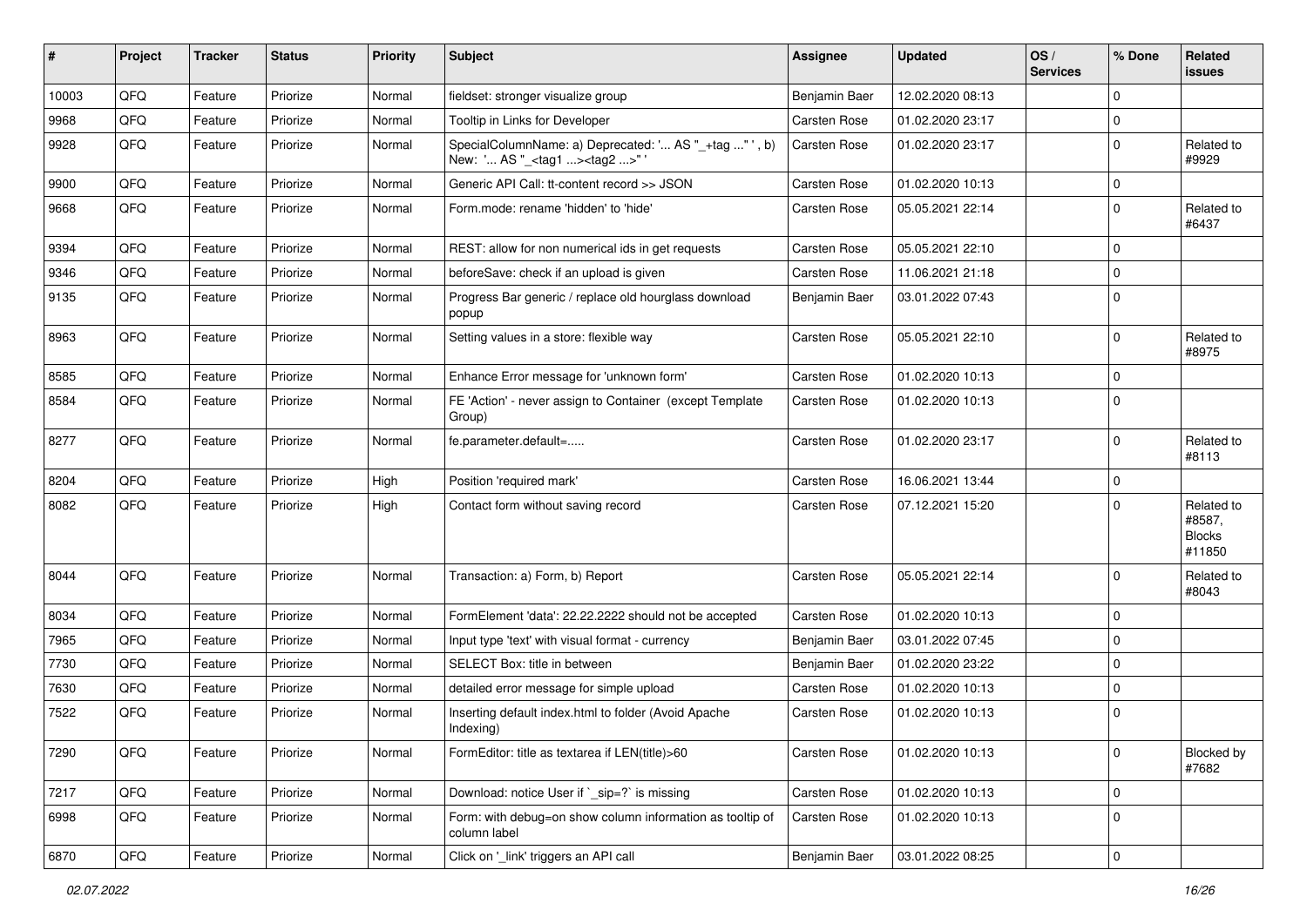| ∦     | Project | <b>Tracker</b> | <b>Status</b> | <b>Priority</b> | <b>Subject</b>                                                                           | Assignee            | <b>Updated</b>   | OS/<br><b>Services</b> | % Done      | Related<br><b>issues</b>                         |
|-------|---------|----------------|---------------|-----------------|------------------------------------------------------------------------------------------|---------------------|------------------|------------------------|-------------|--------------------------------------------------|
| 6801  | QFQ     | Feature        | Priorize      | Normal          | Fabric: Maximize / FullIscreen                                                           | Benjamin Baer       | 21.03.2022 09:56 |                        | $\Omega$    |                                                  |
| 6224  | QFQ     | Feature        | Priorize      | Normal          | Dynamic update: fade in/out fields                                                       | Benjamin Baer       | 21.03.2022 09:50 |                        | $\Omega$    |                                                  |
| 5942  | QFQ     | Feature        | Priorize      | Normal          | 'L' and 'type': append to links, generate via '_link' by using<br>'u:' .                 | Carsten Rose        | 01.02.2020 10:13 |                        | $\Omega$    |                                                  |
| 5562  | QFQ     | Feature        | Priorize      | Normal          | Drag'n'Drop fuer Uploads                                                                 | Benjamin Baer       | 21.03.2022 09:52 |                        | $\Omega$    | Related to<br>#9706                              |
| 5366  | QFQ     | Feature        | Priorize      | Normal          | Saving with keyboard shortcuts                                                           | Benjamin Baer       | 21.03.2022 09:47 |                        | $\Omega$    |                                                  |
| 3867  | QFQ     | Feature        | Priorize      | Normal          | Readonly Formular: Template Groups add/delete<br>ausbeldnen                              | Carsten Rose        | 05.05.2021 22:12 |                        | $\Omega$    |                                                  |
| 14455 | QFQ     | Support        | New           | Normal          | TinyMCE: Activate save button after upload picture over<br>drag&drop                     | Enis Nuredini       | 01.07.2022 08:37 |                        | 0           |                                                  |
| 14395 | QFQ     | Support        | New           | Normal          | FormEditor: Virtual table columns                                                        | Enis Nuredini       | 21.06.2022 16:09 |                        | $\Omega$    |                                                  |
| 14377 | QFQ     | <b>Bug</b>     | New           | Normal          | Documentation > General Tips: white page after migration                                 | Enis Nuredini       | 19.06.2022 16:37 |                        | $\Omega$    |                                                  |
| 14322 | QFQ     | <b>Bug</b>     | New           | Normal          | Form Load: by default no scroll (save & close should be<br>visible)                      | Enis Nuredini       | 15.06.2022 14:12 |                        | 0           | Related to<br>#14321,<br>Related to<br>#6232     |
| 14305 | QFQ     | Bug            | <b>New</b>    | Normal          | Inline Report editing does not create history entries                                    | <b>Carsten Rose</b> | 10.06.2022 11:55 |                        | $\Omega$    |                                                  |
| 14304 | QFQ     | Bug            | New           | Normal          | table sorter view safer does not work                                                    | Carsten Rose        | 10.06.2022 11:49 |                        | $\Omega$    |                                                  |
| 14245 | QFQ     | Bug            | New           | Normal          | Form Save Btn bleibt disabled wenn Datumsfeld über<br>Datepicker geändert                | Enis Nuredini       | 27.05.2022 13:45 |                        | $\Omega$    | Related to<br>#13689                             |
| 14233 | QFQ     | Bug            | New           | Normal          | AS_link: question - HTML is not rendered                                                 | Carsten Rose        | 28.05.2022 11:02 |                        | $\Omega$    |                                                  |
| 14091 | QFQ     | Bug            | <b>New</b>    | Normal          | inconsistent template path for twig                                                      | Carsten Rose        | 19.04.2022 18:36 |                        | $\mathbf 0$ |                                                  |
| 14077 | QFQ     | Bug            | New           | Normal          | As _link: Attribute 'class' missing by r:1 and r:3 - but should<br>set                   | Carsten Rose        | 28.05.2022 11:02 |                        | $\Omega$    | Related to<br>#5342,<br>Related to<br>#4343      |
| 13716 | QFQ     | <b>Bug</b>     | New           | High            | Firefox ask to store username/password                                                   | Enis Nuredini       | 30.05.2022 09:31 |                        | 0           | Related to<br>#13827                             |
| 13706 | QFQ     | Bug            | New           | Normal          | Wrong CheckType in FieldElement LastStatus of Form Cron                                  | <b>Carsten Rose</b> | 21.01.2022 18:20 |                        | $\Omega$    |                                                  |
| 13689 | QFQ     | Bug            | New           | Normal          | Enter auf Eingabefeld mit ungültigem Wert führt zu blurry<br>Seite                       | Enis Nuredini       | 28.05.2022 10:53 |                        | $\Omega$    | Related to<br>#14245, Has<br>duplicate<br>#11891 |
| 13659 | QFQ     | Bug            | New           | Normal          | wrong sanitize class applied to R-store                                                  | Carsten Rose        | 15.01.2022 14:23 |                        | $\mathbf 0$ |                                                  |
| 13647 | QFQ     | <b>Bug</b>     | New           | Normal          | Autofocus funktioniert nicht auf Chrome                                                  | Benjamin Baer       | 19.03.2022 17:44 |                        | $\mathbf 0$ |                                                  |
| 13592 | QFQ     | <b>Bug</b>     | New           | Normal          | QFQ Build Queue: das vergeben von Tags klappt nicht. Es<br>werden keine Releases gebaut. | Carsten Rose        | 19.03.2022 17:45 |                        | 0           |                                                  |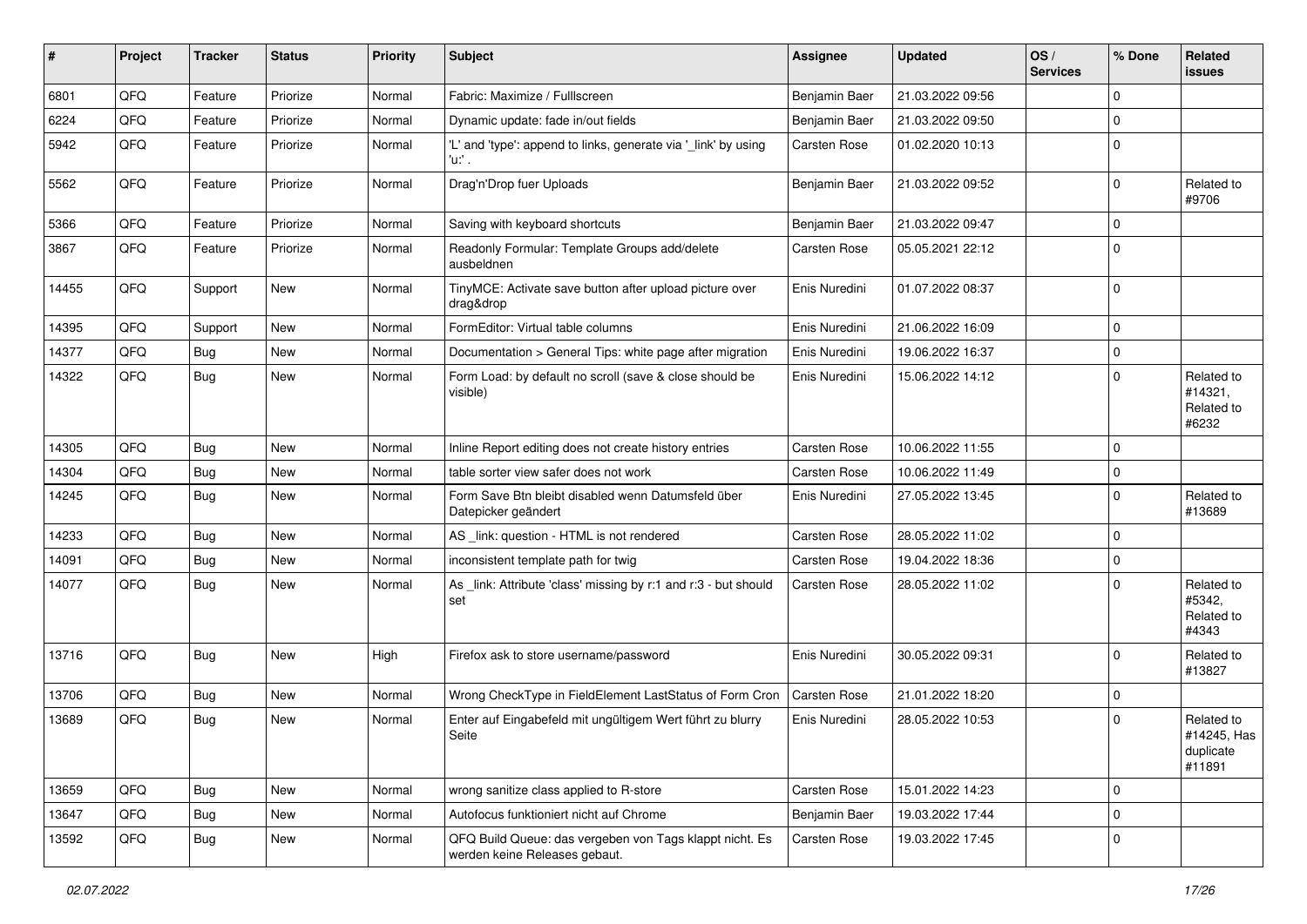| #     | Project | <b>Tracker</b> | <b>Status</b> | <b>Priority</b> | Subject                                                                                                                                             | <b>Assignee</b>     | <b>Updated</b>   | OS/<br><b>Services</b> | % Done      | Related<br><b>issues</b> |
|-------|---------|----------------|---------------|-----------------|-----------------------------------------------------------------------------------------------------------------------------------------------------|---------------------|------------------|------------------------|-------------|--------------------------|
| 13528 | QFQ     | Bug            | New           | Normal          | qfq.io > releases: es wird kein neues Release angelegt                                                                                              | Benjamin Baer       | 19.03.2022 17:46 |                        | 0           |                          |
| 13460 | QFQ     | Bug            | <b>New</b>    | Normal          | Doc: Password set/reset  password should not processed<br>with 'html encode'                                                                        | <b>Carsten Rose</b> | 19.03.2022 17:46 |                        | $\mathbf 0$ |                          |
| 13451 | QFQ     | Bug            | <b>New</b>    | Normal          | Character Counter / Max Character: Problem in Safari                                                                                                | <b>Carsten Rose</b> | 15.04.2022 17:18 |                        | $\mathbf 0$ |                          |
| 13332 | QFQ     | Bug            | <b>New</b>    | Normal          | Multi Form: Required Felder werden visuell nicht markiert.                                                                                          | <b>Carsten Rose</b> | 19.03.2022 17:47 |                        | $\mathbf 0$ |                          |
| 13331 | QFQ     | Bug            | <b>New</b>    | Normal          | Multi Form: Clear Icon misplaced                                                                                                                    | <b>Carsten Rose</b> | 19.03.2022 17:47 |                        | $\mathbf 0$ |                          |
| 12989 | QFQ     | Bug            | <b>New</b>    | Normal          | empty string does not trigger dynamic update                                                                                                        | Enis Nuredini       | 28.05.2022 11:09 |                        | $\mathbf 0$ |                          |
| 12974 | QFQ     | Bug            | New           | High            | Sanitize Queries in Action-Elements                                                                                                                 | <b>Carsten Rose</b> | 07.12.2021 17:19 |                        | $\mathbf 0$ |                          |
| 12716 | QFQ     | <b>Bug</b>     | <b>New</b>    | Normal          | template group: Pattern only applied to first instance                                                                                              | <b>Carsten Rose</b> | 19.03.2022 17:47 |                        | $\mathbf 0$ |                          |
| 12714 | QFQ     | Bug            | <b>New</b>    | Normal          | Conversion of GIF to PDF broken when GIF contains Alpha.                                                                                            | <b>Carsten Rose</b> | 19.03.2022 17:49 |                        | $\mathbf 0$ |                          |
| 12702 | QFQ     | Bug            | <b>New</b>    | High            | templateGroup: broken in multiDb Setup                                                                                                              | <b>Carsten Rose</b> | 14.12.2021 16:02 |                        | $\mathbf 0$ |                          |
| 12670 | QFQ     | Bug            | New           | High            | Dropdown-Menu classes können nicht mehr angegeben<br>werden                                                                                         | <b>Carsten Rose</b> | 07.12.2021 17:19 |                        | $\mathbf 0$ |                          |
| 12581 | QFQ     | Bug            | <b>New</b>    | Normal          | Form.forward=close: Record 'new' in new browser tab ><br>save (& close) >> Form is not reloaded with new created<br>record id and stays in mode=new | <b>Carsten Rose</b> | 19.03.2022 17:48 |                        | $\mathbf 0$ |                          |
| 12545 | QFQ     | Bug            | <b>New</b>    | Urgent          | sql.log not created / updated                                                                                                                       | <b>Carsten Rose</b> | 14.12.2021 16:02 |                        | $\mathbf 0$ |                          |
| 12520 | QFQ     | Bug            | <b>New</b>    | Normal          | Switch FE User: still active even FE User session expired                                                                                           | <b>Carsten Rose</b> | 19.03.2022 17:48 |                        | $\mathbf 0$ |                          |
| 12513 | QFQ     | Bug            | <b>New</b>    | High            | Implement server side check of maxlength                                                                                                            | Carsten Rose        | 07.12.2021 17:19 |                        | $\mathbf 0$ |                          |
| 12512 | QFQ     | Bug            | <b>New</b>    | Normal          | Some MySQL Installation can't use 'stored procedures'                                                                                               | <b>Carsten Rose</b> | 19.03.2022 17:48 |                        | $\mathbf 0$ |                          |
| 12468 | QFQ     | Bug            | <b>New</b>    | Urgent          | Form: update Form.title after save                                                                                                                  | <b>Carsten Rose</b> | 03.05.2021 21:12 |                        | $\mathbf 0$ |                          |
| 12327 | QFQ     | <b>Bug</b>     | <b>New</b>    | Normal          | Copy to clipboard: Glyphicon can not be changed                                                                                                     | <b>Carsten Rose</b> | 27.12.2021 17:59 |                        | $\mathbf 0$ |                          |
| 12187 | QFQ     | Bug            | New           | Normal          | Trigger FormAsFile() via Report: probably problem with multi<br>DB setup                                                                            | Carsten Rose        | 20.03.2021 21:20 |                        | $\Omega$    |                          |
| 12133 | QFQ     | Bug            | <b>New</b>    | Normal          | NPM, phpSpreadSheet aktualisieren                                                                                                                   | <b>Carsten Rose</b> | 15.03.2021 09:04 |                        | 0           |                          |
| 12066 | QFQ     | <b>Bug</b>     | <b>New</b>    | High            | enterAsSubmit: Forward wird nicht ausgeführt                                                                                                        | Enis Nuredini       | 29.05.2022 09:23 |                        | $\mathbf 0$ |                          |
| 12045 | QFQ     | <b>Bug</b>     | New           | Normal          | templateGroup afterSave FE: Aufruf ohne<br>salHonorFormElements funktioniert nicht                                                                  | <b>Carsten Rose</b> | 18.02.2021 16:33 |                        | $\mathbf 0$ |                          |
| 12040 | QFQ     | Bug            | <b>New</b>    | Normal          | FE Mode 'hidden' für zwei FEs auf einer Zeile                                                                                                       | <b>Carsten Rose</b> | 18.02.2021 10:13 |                        | $\mathbf 0$ |                          |
| 11752 | QFQ     | <b>Bug</b>     | New           | Normal          | checkbox renders multiple input elements with same name                                                                                             | <b>Carsten Rose</b> | 17.12.2020 14:58 |                        | 0           | Related to<br>#11750     |
| 11715 | QFQ     | <b>Bug</b>     | New           | Normal          | acceptZeroAsRequired and requiredOffButMark do not<br>coincide                                                                                      |                     | 08.12.2020 12:13 |                        | 0           |                          |
| 11695 | QFQ     | <b>Bug</b>     | New           | Normal          | MultiForm required FE Error                                                                                                                         | <b>Carsten Rose</b> | 04.12.2020 13:34 |                        | 0           |                          |
| 11668 | QFQ     | <b>Bug</b>     | New           | Normal          | Play function.sql - problem with mysql                                                                                                              | Carsten Rose        | 03.05.2021 20:48 |                        | $\mathbf 0$ |                          |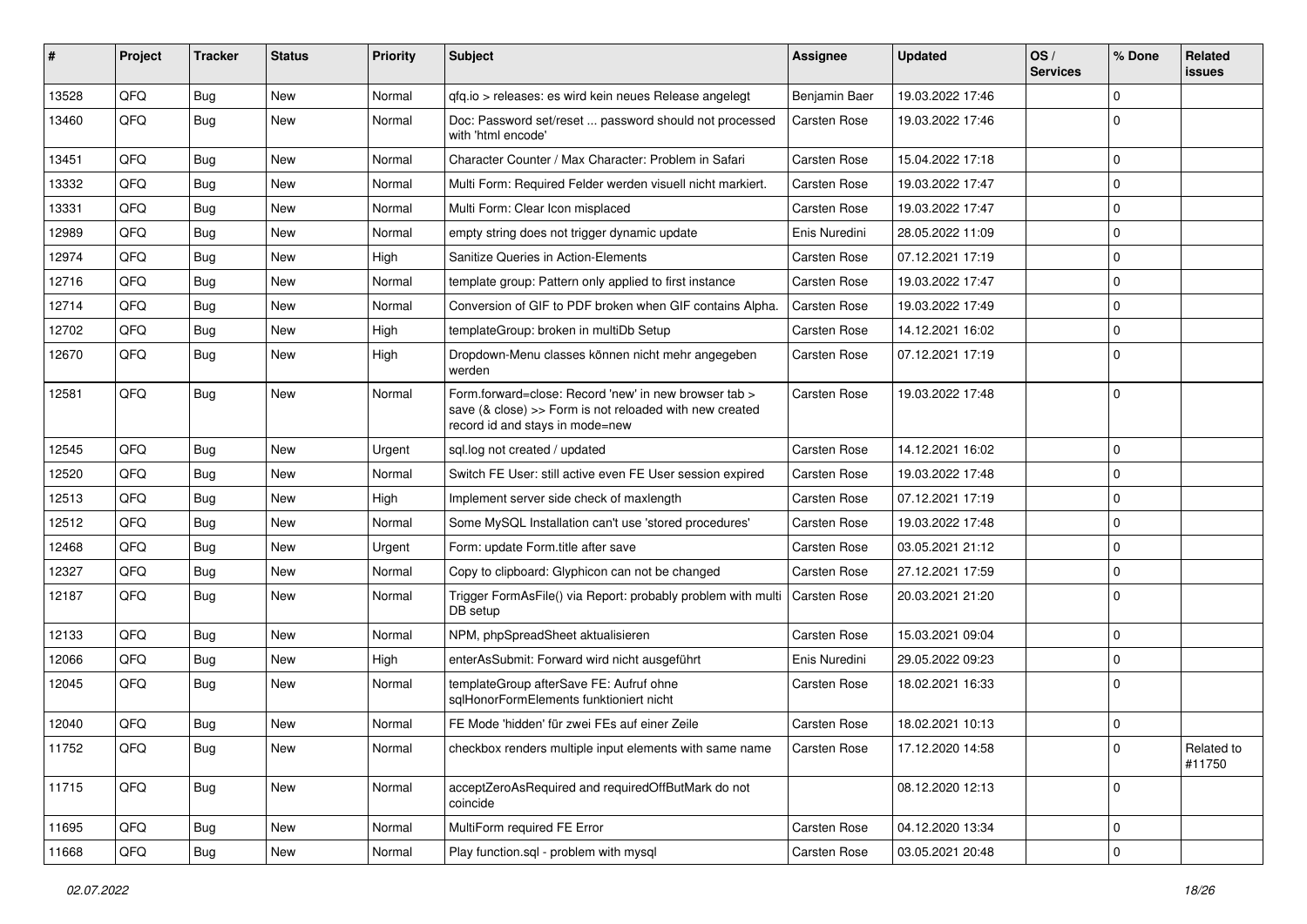| #     | Project | <b>Tracker</b> | <b>Status</b> | <b>Priority</b> | <b>Subject</b>                                                                      | Assignee      | <b>Updated</b>   | OS/<br><b>Services</b> | % Done         | Related<br><b>issues</b>                                             |
|-------|---------|----------------|---------------|-----------------|-------------------------------------------------------------------------------------|---------------|------------------|------------------------|----------------|----------------------------------------------------------------------|
| 11667 | QFQ     | <b>Bug</b>     | New           | Normal          | MySQL mariadb-server-10.3: Incorrect datetime value                                 | Carsten Rose  | 03.05.2021 20:48 |                        | $\mathbf 0$    |                                                                      |
| 11522 | QFQ     | Bug            | <b>New</b>    | Normal          | Aus/Einblenden von Reitern                                                          |               | 13.11.2020 14:58 |                        | $\mathbf 0$    |                                                                      |
| 11239 | QFQ     | <b>Bug</b>     | <b>New</b>    | Normal          | Radiobutton (plain): horizontales Rendern abhängig vom<br>Datentyp in der Datenbank | Carsten Rose  | 30.09.2020 18:37 |                        | $\mathbf 0$    |                                                                      |
| 11237 | QFQ     | <b>Bug</b>     | New           | High            | Radiobutton / parameter.buttonClass= btn-default - kein dirty<br>Trigger            | Benjamin Baer | 03.05.2021 21:12 |                        | $\Omega$       | Related to<br>#10766                                                 |
| 11195 | QFQ     | <b>Bug</b>     | New           | Low             | Dynamic Update: Note not updated if new text is empty<br>(v20.4)                    |               | 25.09.2020 11:14 |                        | $\mathbf 0$    |                                                                      |
| 11057 | QFQ     | <b>Bug</b>     | <b>New</b>    | High            | Checkboxes ohne span.checkmark im Report werden<br>ausgeblendet                     | Benjamin Baer | 03.05.2021 21:12 |                        | 0              | Related to<br>#11039                                                 |
| 10937 | QFQ     | Bug            | New           | Normal          | Fehler mit abhängigen Select- Feldern beim Positionieren                            | Carsten Rose  | 12.11.2020 23:45 |                        | $\mathbf 0$    |                                                                      |
| 10890 | QFQ     | Bug            | <b>New</b>    | Normal          | AutoCron hangs                                                                      |               | 20.07.2020 13:56 |                        | $\mathbf 0$    |                                                                      |
| 10766 | QFQ     | <b>Bug</b>     | New           | High            | Radiobutton / parameter.buttonClass=btn-default: dynamic<br>update                  |               | 03.05.2021 21:12 |                        | $\mathbf 0$    | Related to<br>#11237                                                 |
| 10759 | QFQ     | Bug            | New           | Normal          | emptyMeansNull - Feld falsch aktualisiert                                           |               | 12.11.2020 23:45 |                        | $\mathbf 0$    |                                                                      |
| 10704 | QFQ     | Bug            | <b>New</b>    | Normal          | wkhtml problem rendering fullCalendar.js / fabric.js >><br>successor: puppeteer     | Carsten Rose  | 12.11.2020 23:45 |                        | $\mathbf 0$    | Related to<br>#5024,<br>Related to<br>#4650,<br>Related to<br>#10715 |
| 10658 | QFQ     | Bug            | New           | Normal          | processReadOnly broken                                                              | Carsten Rose  | 27.05.2020 17:55 |                        | 0              |                                                                      |
| 10640 | QFQ     | <b>Bug</b>     | <b>New</b>    | High            | TypeAhead Tag: FE editierbar trotz readOnly                                         | Carsten Rose  | 03.05.2021 21:12 |                        | $\Omega$       | Related to<br>#7795                                                  |
| 10588 | QFQ     | Bug            | <b>New</b>    | Normal          | typeahed Tag: Doku anpassen                                                         | Carsten Rose  | 12.11.2020 23:45 |                        | $\mathbf 0$    |                                                                      |
| 10508 | QFQ     | Bug            | New           | High            | Multi Form broken on Multi DB Instance                                              | Carsten Rose  | 03.05.2021 21:12 |                        | $\mathbf 0$    |                                                                      |
| 10506 | QFQ     | Bug            | <b>New</b>    | High            | Template Group broken on MultiDB instance                                           | Carsten Rose  | 03.05.2021 21:12 |                        | $\mathbf 0$    | Related to<br>#10505                                                 |
| 10324 | QFQ     | <b>Bug</b>     | New           | Normal          | Excel Export mit Template funktioniert nur, wenn Template<br>vor uid kommt          |               | 30.03.2020 11:20 |                        | $\mathbf 0$    | Related to<br>#10257                                                 |
| 10322 | QFQ     | Bug            | New           | Normal          | FormElement / Radio: missing column 'enum' >> FE not<br>reported                    | Carsten Rose  | 07.05.2020 09:37 |                        | l 0            |                                                                      |
| 10082 | QFQ     | Bug            | New           | Normal          | FE.type=SELECT - 'sanatize' Class                                                   | Carsten Rose  | 07.05.2020 09:36 |                        | 0              | Related to<br>#10081                                                 |
| 10081 | QFQ     | <b>Bug</b>     | New           | High            | Stale record lock after 'forbidden' character                                       | Carsten Rose  | 03.05.2021 21:12 |                        | 0              | Related to<br>#10082,<br>Related to<br>#9789                         |
| 9855  | QFG     | Bug            | New           | Normal          | <b>Required Check</b>                                                               |               | 01.02.2020 15:56 |                        | $\overline{0}$ |                                                                      |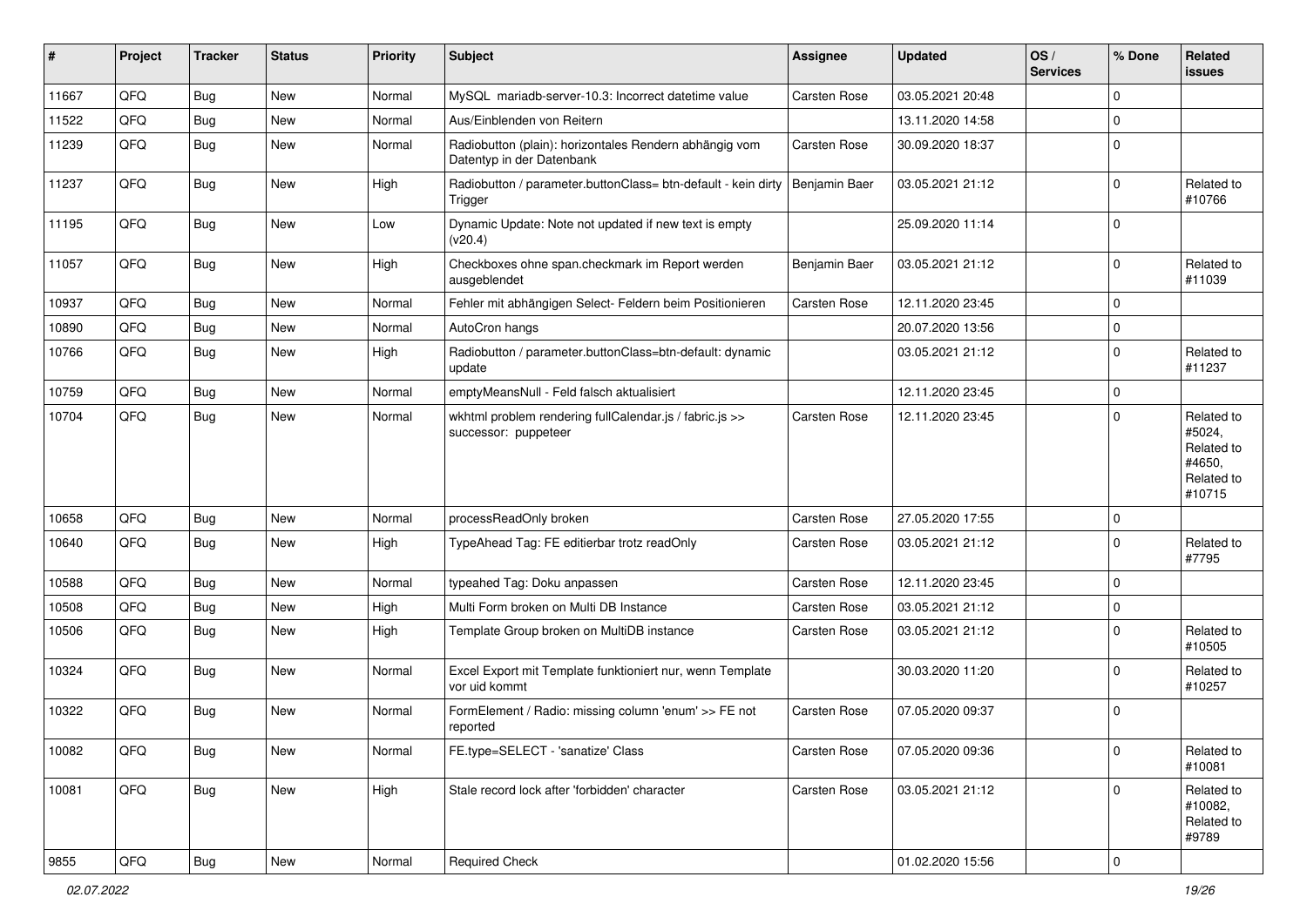| #    | Project | <b>Tracker</b> | <b>Status</b> | <b>Priority</b> | <b>Subject</b>                                                                                        | Assignee            | <b>Updated</b>   | OS/<br><b>Services</b> | % Done      | Related<br><b>issues</b>                     |
|------|---------|----------------|---------------|-----------------|-------------------------------------------------------------------------------------------------------|---------------------|------------------|------------------------|-------------|----------------------------------------------|
| 9783 | QFQ     | <b>Bug</b>     | New           | Normal          | Email with special characters                                                                         | Carsten Rose        | 01.02.2020 23:22 |                        | $\mathbf 0$ |                                              |
| 9773 | QFQ     | <b>Bug</b>     | New           | Normal          | form.parameter.formModeGlobal=requiredOff                                                             | Carsten Rose        | 01.02.2020 15:56 |                        | $\mathbf 0$ |                                              |
| 9533 | QFQ     | Bug            | New           | Normal          | FE.type=upload: Check in 'beforeSave' if upload is given                                              | Carsten Rose        | 01.02.2020 23:22 |                        | $\mathbf 0$ | Related to<br>#11523                         |
| 9531 | QFQ     | Bug            | New           | High            | FE File: Dynamic Update / modeSql / required detected<br>even it not set                              | Carsten Rose        | 11.06.2021 20:32 |                        | $\mathbf 0$ | Related to<br>#12398                         |
| 9347 | QFQ     | Bug            | New           | High            | FE.type=upload with dynamic show/hidden: required not<br>detected                                     | <b>Carsten Rose</b> | 12.06.2021 10:40 |                        | $\mathbf 0$ | Related to<br>#5305,<br>Related to<br>#12398 |
| 9317 | QFQ     | Bug            | New           | Normal          | FE.type=note: with dynamic show/hidden an empty label<br>causes trouble                               | Carsten Rose        | 01.02.2020 23:22 |                        | $\mathbf 0$ |                                              |
| 9275 | QFQ     | Bug            | New           | Normal          | autcron: t3 page, which takes to long to respond, is not<br>reported properly                         | Carsten Rose        | 01.02.2020 23:22 |                        | 100         |                                              |
| 9177 | QFQ     | Bug            | New           | Normal          | Bug? QFQ tries to save an action FE, which has real<br>existing column name                           | Carsten Rose        | 01.02.2020 23:22 |                        | $\mathbf 0$ |                                              |
| 9127 | QFQ     | Bug            | New           | Normal          | Error Message: change 'roll over' color - text not readable                                           | Carsten Rose        | 01.02.2020 23:22 |                        | $\mathbf 0$ |                                              |
| 9077 | QFQ     | <b>Bug</b>     | New           | Normal          | typeAheadSql: report broken SQL                                                                       | <b>Carsten Rose</b> | 29.06.2022 22:35 |                        | $\mathbf 0$ | Related to<br>#4018                          |
| 9013 | QFQ     | Bug            | New           | Normal          | Error in Twig template not handled                                                                    | Carsten Rose        | 20.10.2021 13:43 |                        | $\mathbf 0$ |                                              |
| 8891 | QFQ     | Bug            | New           | High            | formSubmitLog: do not log passwords                                                                   | Enis Nuredini       | 25.03.2022 09:06 |                        | $\mathbf 0$ |                                              |
| 8668 | QFQ     | Bug            | New           | High            | Pill disabled: dyamic mode 'hidden' not respected - FE is still<br>required                           | Carsten Rose        | 03.05.2021 21:14 |                        | $\mathbf 0$ |                                              |
| 8431 | QFQ     | Bug            | New           | High            | autocron.php with wrong path                                                                          | Carsten Rose        | 03.05.2021 21:14 |                        | $\mathbf 0$ |                                              |
| 8083 | QFQ     | Bug            | New           | High            | FormEditor: primary table list does not respect<br>'indexDb={{indexData:Y}}'                          | Carsten Rose        | 03.05.2021 21:14 |                        | $\mathbf 0$ | Has<br>duplicate<br>#6678                    |
| 8049 | QFQ     | Bug            | New           | Normal          | FE.type=note, column 'value': text moves some pixel to top<br>after save                              | Carsten Rose        | 01.02.2020 23:22 |                        | $\mathbf 0$ |                                              |
| 7899 | QFQ     | Bug            | New           | High            | Fe.type=password / retype / required: always complain<br>about missing value                          | Carsten Rose        | 03.05.2021 21:14 |                        | $\mathbf 0$ |                                              |
| 7890 | QFQ     | <b>Bug</b>     | New           | Normal          | FormElement 'required': extraButtonInfo not aligned                                                   | Carsten Rose        | 11.06.2021 21:17 |                        | $\mathbf 0$ | Related to<br>#11517                         |
| 7795 | QFQ     | <b>Bug</b>     | New           | Normal          | Readonly Form: Typeahead-Felder                                                                       | Carsten Rose        | 01.02.2020 23:22 |                        | $\mathbf 0$ | Related to<br>#10640                         |
| 7685 | QFQ     | <b>Bug</b>     | New           | Normal          | Open FormElement from QFQ error message and save<br>modified record: error about missing {{formId:F}} | Carsten Rose        | 01.02.2020 23:22 |                        | $\mathbf 0$ |                                              |
| 7650 | QFQ     | Bug            | New           | High            | Optional do not show 'required' sign on FormElement                                                   | Carsten Rose        | 03.05.2021 21:14 |                        | $\pmb{0}$   |                                              |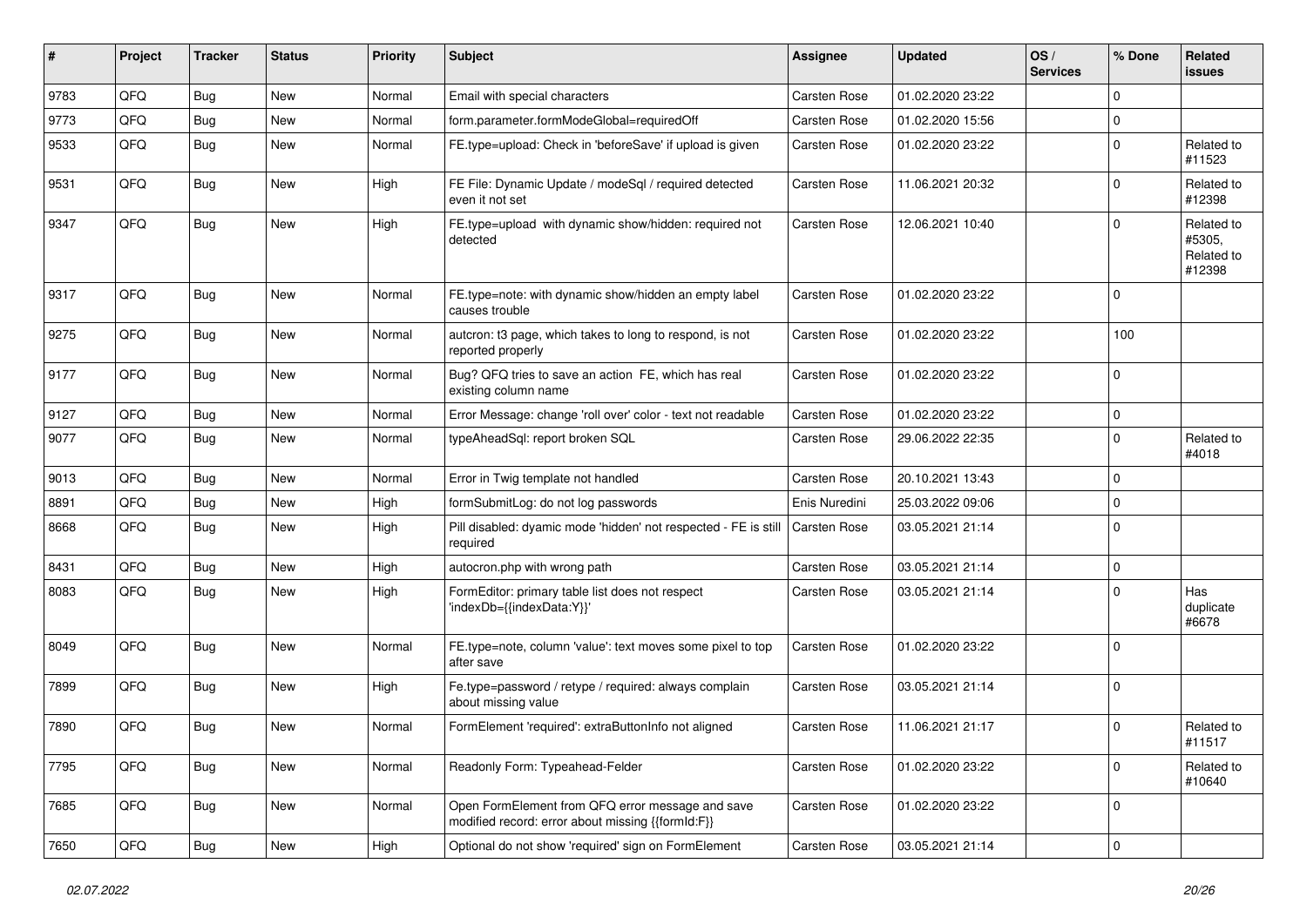| #     | Project | <b>Tracker</b> | <b>Status</b> | <b>Priority</b> | <b>Subject</b>                                                                                                   | <b>Assignee</b>     | <b>Updated</b>   | OS/<br><b>Services</b> | % Done      | Related<br>issues                           |
|-------|---------|----------------|---------------|-----------------|------------------------------------------------------------------------------------------------------------------|---------------------|------------------|------------------------|-------------|---------------------------------------------|
| 7574  | QFQ     | Bug            | <b>New</b>    | Normal          | Substitute error: form element not reported / dont parse<br>Form.note                                            | <b>Carsten Rose</b> | 01.02.2020 23:21 |                        | U           |                                             |
| 7547  | QFQ     | <b>Bug</b>     | New           | Normal          | Error Message in afterSave: wrong parameter column<br>reported                                                   | Carsten Rose        | 01.02.2020 23:22 |                        | $\Omega$    |                                             |
| 7524  | QFQ     | Bug            | <b>New</b>    | Normal          | QFQ throws a 'General Error' if 'fileadmin/protected/log/' is<br>not writeable                                   | <b>Carsten Rose</b> | 01.02.2020 23:22 |                        | $\mathbf 0$ |                                             |
| 7513  | QFQ     | <b>Bug</b>     | New           | Normal          | Radios not correct aligned                                                                                       | Carsten Rose        | 01.02.2020 23:22 |                        | $\Omega$    |                                             |
| 7512  | QFQ     | <b>Bug</b>     | <b>New</b>    | Normal          | FE: inputType=number >> 'pattern' is not respected                                                               | <b>Carsten Rose</b> | 01.02.2020 23:22 |                        | $\Omega$    |                                             |
| 7261  | QFQ     | <b>Bug</b>     | <b>New</b>    | Normal          | Report pathFilename for user without path, only the filename                                                     | <b>Carsten Rose</b> | 01.02.2020 23:21 |                        | $\Omega$    |                                             |
| 7219  | QFQ     | Bug            | <b>New</b>    | Normal          | typeSheadSql / typeAheadSqlPrefetch: change to curly<br>braces                                                   | <b>Carsten Rose</b> | 01.02.2020 23:21 |                        | $\Omega$    |                                             |
| 7014  | QFQ     | <b>Bug</b>     | <b>New</b>    | Normal          | Sending invalid emails succeeds when<br>debug.redirectAllMailTo is set                                           | <b>Carsten Rose</b> | 01.02.2020 23:21 |                        | $\Omega$    |                                             |
| 7002  | QFQ     | <b>Bug</b>     | New           | Normal          | Dynamic Update: row does not disappear / appear                                                                  | <b>Carsten Rose</b> | 01.02.2020 23:22 |                        | $\mathbf 0$ |                                             |
| 6912  | QFQ     | Bug            | <b>New</b>    | Normal          | error Message Var 'deadline' already set in SIP - in Form<br>with FE.value={{deadline:R:::{{deadlinePeriod:Y}}}} | <b>Carsten Rose</b> | 01.02.2020 23:21 |                        | $\Omega$    |                                             |
| 6677  | QFQ     | <b>Bug</b>     | New           | Normal          | Error message FE Action Element: no/wrong FE reference<br>who cause the problem.                                 | Carsten Rose        | 01.02.2020 23:21 |                        | $\Omega$    |                                             |
| 6483  | QFQ     | Bug            | New           | Normal          | R Store funktioniert nicht bei 'Report Notation' im FE                                                           | <b>Carsten Rose</b> | 01.02.2020 23:21 |                        | $\Omega$    |                                             |
| 6462  | QFQ     | Bug            | <b>New</b>    | Normal          | File Upload: Nutzlose Fehlermeldung wenn Datei zu gross                                                          | <b>Carsten Rose</b> | 01.02.2020 23:21 |                        | $\Omega$    | Related to<br>#6139                         |
| 5576  | QFQ     | <b>Bug</b>     | New           | Normal          | Using MySQL 'DROP' requires privilege - wich is not really<br>necessary.                                         | Carsten Rose        | 01.02.2020 23:21 |                        | $\Omega$    |                                             |
| 5559  | QFQ     | Bug            | <b>New</b>    | Normal          | FE.type = Upload: 'accept' might contain variables                                                               | <b>Carsten Rose</b> | 11.05.2020 21:23 |                        | $\mathbf 0$ |                                             |
| 5459  | QFQ     | Bug            | <b>New</b>    | High            | Multi DB: spread system tables between 'QFQ' and<br>'Data'-DB                                                    | <b>Carsten Rose</b> | 03.05.2021 21:14 |                        | $\Omega$    | Related to<br>#4720                         |
| 5305  | QFQ     | <b>Bug</b>     | New           | Normal          | Upload FormElement: nicht disabled by readonly Form                                                              | Carsten Rose        | 16.06.2021 13:43 |                        | U           | Related to<br>#9347,<br>Related to<br>#9834 |
| 5221  | QFQ     | Bug            | <b>New</b>    | High            | Download Dialog: Bleibt stehen in FF wenn Datei<br>automatisch gespeichert wird.                                 | <b>Carsten Rose</b> | 03.05.2021 21:14 |                        | $\Omega$    |                                             |
| 4756  | QFQ     | Bug            | <b>New</b>    | Normal          | Form dirty even nothing changes                                                                                  | <b>Carsten Rose</b> | 11.12.2019 16:16 |                        | 0           |                                             |
| 3547  | QFQ     | Bug            | <b>New</b>    | Normal          | FE of type 'note' causes writing of empty fields.                                                                | <b>Carsten Rose</b> | 01.02.2020 23:21 |                        | $\Omega$    |                                             |
| 14376 | QFQ     | Feature        | New           | Normal          | QFQ Bootstrap: if missing, create stored procedures                                                              | Enis Nuredini       | 19.06.2022 16:37 |                        | $\Omega$    |                                             |
| 14227 | QFQ     | Feature        | New           | Normal          | Selenium Konkurrenz: cypress.io                                                                                  | Enis Nuredini       | 28.05.2022 11:02 |                        | $\Omega$    |                                             |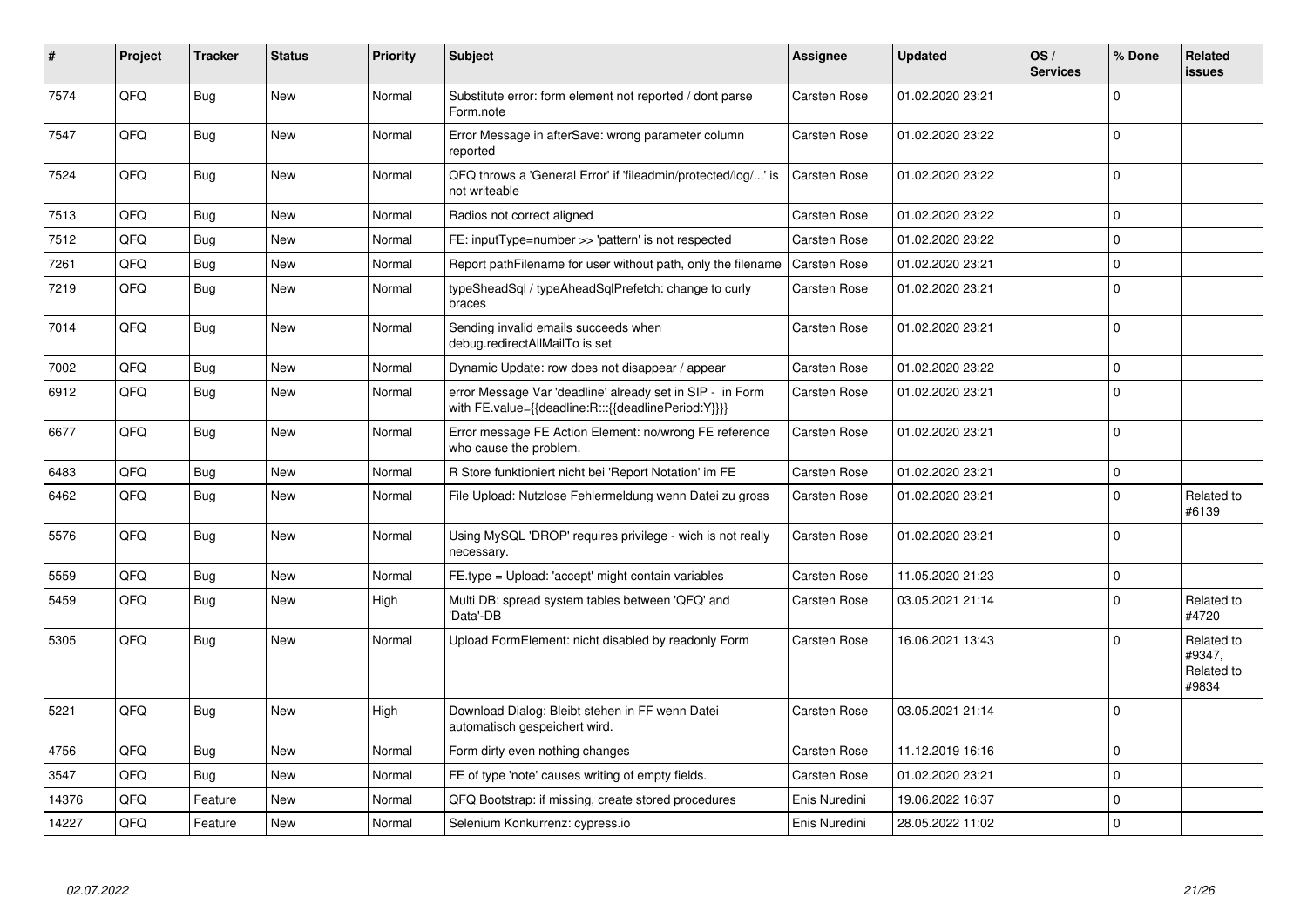| $\vert$ # | Project | <b>Tracker</b> | <b>Status</b> | <b>Priority</b> | <b>Subject</b>                                                                                                                        | Assignee               | <b>Updated</b>   | OS/<br><b>Services</b> | % Done      | <b>Related</b><br><b>issues</b>                                        |
|-----------|---------|----------------|---------------|-----------------|---------------------------------------------------------------------------------------------------------------------------------------|------------------------|------------------|------------------------|-------------|------------------------------------------------------------------------|
| 14187     | QFQ     | Feature        | New           | High            | gfg.log: show current URL                                                                                                             | Carsten Rose           | 28.05.2022 11:02 |                        | $\Omega$    | Related to<br>#13933,<br>Related to<br>#12532,<br>Related to<br>#11893 |
| 14185     | QFQ     | Feature        | <b>New</b>    | Normal          | External/Autocron.php - better suitable directory                                                                                     | Support: System        | 28.05.2022 11:03 |                        | $\Omega$    |                                                                        |
| 14090     | QFQ     | Feature        | <b>New</b>    | Normal          | Nützliche _script funktionen                                                                                                          | Carsten Rose           | 28.05.2022 11:03 |                        | $\Omega$    |                                                                        |
| 14028     | QFQ     | Feature        | <b>New</b>    | Normal          | Required notification: visual nicer                                                                                                   | Enis Nuredini          | 28.05.2022 11:01 |                        | $\mathbf 0$ |                                                                        |
| 13945     | QFQ     | Feature        | <b>New</b>    | Normal          | As link: content before/after link                                                                                                    | Enis Nuredini          | 28.05.2022 11:01 |                        | $\mathbf 0$ | Related to<br>#12262                                                   |
| 13843     | QFQ     | Feature        | <b>New</b>    | Normal          | Create JWT via QFQ                                                                                                                    | <b>Carsten Rose</b>    | 19.03.2022 17:42 |                        | $\mathbf 0$ |                                                                        |
| 13841     | QFQ     | Feature        | <b>New</b>    | Normal          | Create PDF via iText - evaluate                                                                                                       | <b>Carsten Rose</b>    | 19.03.2022 17:42 |                        | $\Omega$    |                                                                        |
| 13757     | QFQ     | Feature        | <b>New</b>    | High            | QR / Bar-Code Plugin                                                                                                                  | Enis Nuredini          | 19.03.2022 17:43 |                        | $\mathbf 0$ |                                                                        |
| 13700     | QFQ     | Feature        | New           | Normal          | Redesign qfq.io Seite                                                                                                                 | Carsten Rose           | 19.03.2022 17:43 |                        | $\mathbf 0$ |                                                                        |
| 13609     | QFQ     | Feature        | New           | Normal          | QFQ Introduction: Seite aufloesen                                                                                                     | Philipp<br>Gröbelbauer | 28.05.2022 11:02 |                        | $\Omega$    |                                                                        |
| 13467     | QFQ     | Feature        | <b>New</b>    | Normal          | ChangeLog Generator                                                                                                                   | <b>Carsten Rose</b>    | 19.03.2022 17:46 |                        | $\mathbf 0$ | Related to<br>#11460                                                   |
| 13354     | QFQ     | Feature        | <b>New</b>    | Normal          | Using Websocket in QFQ                                                                                                                | Carsten Rose           | 10.11.2021 15:47 |                        | $\mathbf 0$ |                                                                        |
| 12679     | QFQ     | Feature        | <b>New</b>    | Normal          | tablesorter: custom column width                                                                                                      | Carsten Rose           | 16.06.2021 11:10 |                        | $\mathbf 0$ |                                                                        |
| 12664     | QFQ     | Feature        | <b>New</b>    | Normal          | TinyMCE: report/remove malicous HTML/JS Code                                                                                          | Carsten Rose           | 19.03.2022 17:47 |                        | $\Omega$    | Related to<br>#14320                                                   |
| 12632     | QFQ     | Feature        | <b>New</b>    | Normal          | TinyMCE: Prepare CSS classes for images                                                                                               | Carsten Rose           | 04.06.2021 14:35 |                        | 100         | Blocked by<br>#12186                                                   |
| 12603     | QFQ     | Feature        | <b>New</b>    | Normal          | Dropdown (Select), Radio, checkbox:<br>itemListAlways={{!SELECT key, value}}                                                          | <b>Carsten Rose</b>    | 19.03.2022 17:47 |                        | $\Omega$    |                                                                        |
| 12556     | QFQ     | Feature        | <b>New</b>    | Normal          | Pills Title: colored = static or dynamic on allrequiredgiven                                                                          | Benjamin Baer          | 19.03.2022 17:49 |                        | $\Omega$    |                                                                        |
| 12544     | QFQ     | Feature        | <b>New</b>    | High            | a) ' AS _link' new also as ' AS _format', b) sortierung via<br>'display: none;', c) '_format' benoeitgt nicht zwingend<br>u/U/p/m/z/d | <b>Carsten Rose</b>    | 14.12.2021 16:03 |                        | $\mathbf 0$ |                                                                        |
| 12532     | QFQ     | Feature        | <b>New</b>    | High            | SIP-Parameter bei Seitenaufruf in Browser-Console<br>anzeigen                                                                         | Carsten Rose           | 07.12.2021 17:19 |                        | $\Omega$    | Related to<br>#11893,<br>Related to<br>#14187                          |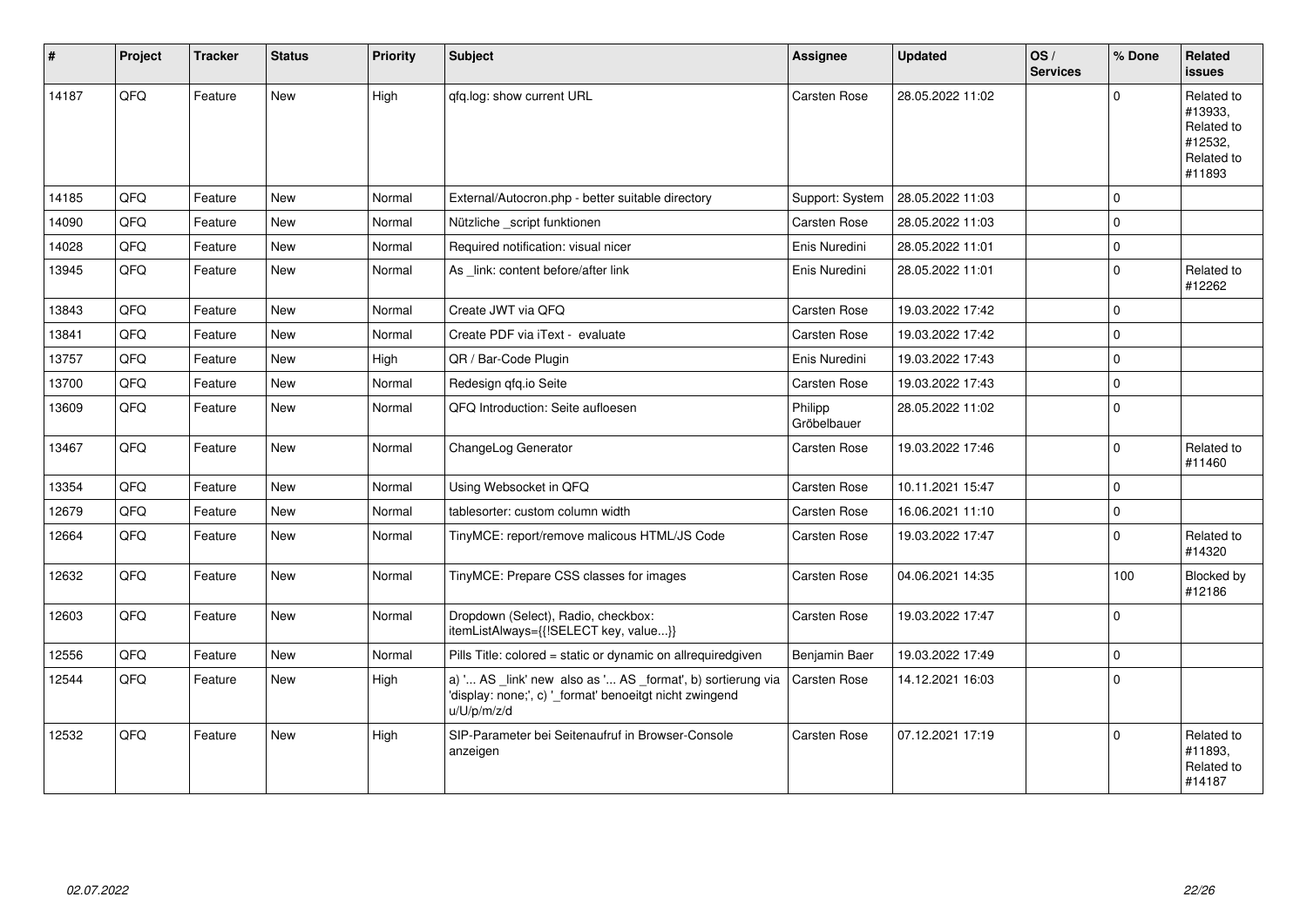| #     | Project | <b>Tracker</b> | <b>Status</b> | <b>Priority</b> | Subject                                                                                                        | <b>Assignee</b> | <b>Updated</b>   | OS/<br><b>Services</b> | % Done      | Related<br><b>issues</b>                                              |
|-------|---------|----------------|---------------|-----------------|----------------------------------------------------------------------------------------------------------------|-----------------|------------------|------------------------|-------------|-----------------------------------------------------------------------|
| 12490 | QFQ     | Feature        | New           | Normal          | Loading Plugins in QFQ - see what tinymce does. (lazy<br>loading)                                              | Benjamin Baer   | 08.06.2022 10:37 |                        | $\Omega$    | Related to<br>#12611,<br>Related to<br>#10013,<br>Related to<br>#7732 |
| 12480 | QFQ     | Feature        | <b>New</b>    | Normal          | If QFQ upgrade is running, block further request                                                               | Carsten Rose    | 03.05.2021 20:45 |                        | $\mathbf 0$ |                                                                       |
| 12477 | QFQ     | Feature        | New           | Normal          | Support for refactoring: Form, FormElement, diverse<br>Tabellen/Spalten, tt-content Records                    | Carsten Rose    | 03.05.2021 20:45 |                        | $\mathbf 0$ |                                                                       |
| 12476 | QFQ     | Feature        | New           | Normal          | clearMe: a) should trigger 'dirty', b) sticky on textarea resize                                               | Benjamin Baer   | 04.01.2022 08:40 |                        | $\mathbf 0$ | Related to<br>#9528                                                   |
| 12474 | QFQ     | Feature        | <b>New</b>    | Normal          | Check BaseConfigURL if it is given and the the last char is '/'                                                | Carsten Rose    | 03.05.2021 20:45 |                        | $\mathbf 0$ |                                                                       |
| 12465 | QFQ     | Feature        | New           | Normal          | QFQ Function: use in FE to fill StoreRecord                                                                    | Carsten Rose    | 05.05.2021 21:58 |                        | 0           |                                                                       |
| 12413 | QFQ     | Feature        | New           | Normal          | STORE_TYPO3: enhance for {{be_users.email:T}},<br>{{fe_users.email:T}}                                         | Carsten Rose    | 03.05.2021 20:45 |                        | $\Omega$    | Related to<br>#12412,<br>Related to<br>#10012                         |
| 12412 | QFQ     | Feature        | New           | Normal          | Action/Escape qualifier 'e' (empty), '0': if given, an empty<br>string (or '0') will be treated as 'not found' | Carsten Rose    | 08.05.2021 09:40 |                        | $\Omega$    | Related to<br>#12413,<br>Related to<br>#10012                         |
| 12400 | QFQ     | Feature        | <b>New</b>    | Normal          | Tutorial ist in QFQ Doku, Wird in der Suche gefunden, es<br>gibt aber kein Menupunkt - Inhalt ueberpruefen     | Carsten Rose    | 03.05.2021 20:45 |                        | $\Omega$    |                                                                       |
| 12330 | QFQ     | Feature        | <b>New</b>    | Normal          | Copy to input field / text area / TinyMCE                                                                      | Carsten Rose    | 07.04.2021 09:01 |                        | $\mathbf 0$ |                                                                       |
| 12269 | QFQ     | Feature        | New           | Normal          | 2FA - Login                                                                                                    | Carsten Rose    | 03.05.2021 20:45 |                        | $\mathbf 0$ |                                                                       |
| 12186 | QFQ     | Feature        | New           | High            | TinyMCE Config für Objekte                                                                                     | Carsten Rose    | 07.12.2021 17:19 |                        | $\mathbf 0$ | <b>Blocks</b><br>#12632                                               |
| 12163 | QFQ     | Feature        | New           | Normal          | Checkbox: table wrap                                                                                           | Carsten Rose    | 03.05.2021 20:51 |                        | $\mathbf 0$ |                                                                       |
| 12162 | QFQ     | Feature        | New           | Normal          | FE.type=sendmail: personalized mailing (several mails) via<br>template                                         | Carsten Rose    | 03.05.2021 20:45 |                        | $\mathbf 0$ |                                                                       |
| 12156 | QFQ     | Feature        | New           | Normal          | Form: Optional disable 'leave page'                                                                            |                 | 03.05.2021 20:45 |                        | $\mathbf 0$ |                                                                       |
| 12146 | QFQ     | Feature        | New           | Normal          | Autocron Job: Anzeigen wann der naechste Job ausgefuehrt<br>wird, resp das er nicht ausgefuehrt wird           | Carsten Rose    | 15.03.2021 15:23 |                        | $\mathbf 0$ |                                                                       |
| 12135 | QFQ     | Feature        | New           | Normal          | Subrecord: Notiz                                                                                               |                 | 24.04.2021 16:58 |                        | 0           |                                                                       |
| 12119 | QFQ     | Feature        | New           | Normal          | AS paged: error message missing if there ist no 'r' argument.                                                  | Carsten Rose    | 03.05.2021 20:51 |                        | 0           |                                                                       |
| 12109 | QFQ     | Feature        | New           | Normal          | Donwload Link: Plain, SIP, Persistent Link, Peristent SIP -<br>new notation                                    | Carsten Rose    | 03.05.2021 20:45 |                        | 0           | Related to<br>#12085                                                  |
| 12039 | QFQ     | Feature        | New           | Normal          | Missing htmlSpecialChar() in pre processing on form submit                                                     |                 | 18.02.2021 00:09 |                        | 0           | Related to<br>#14320                                                  |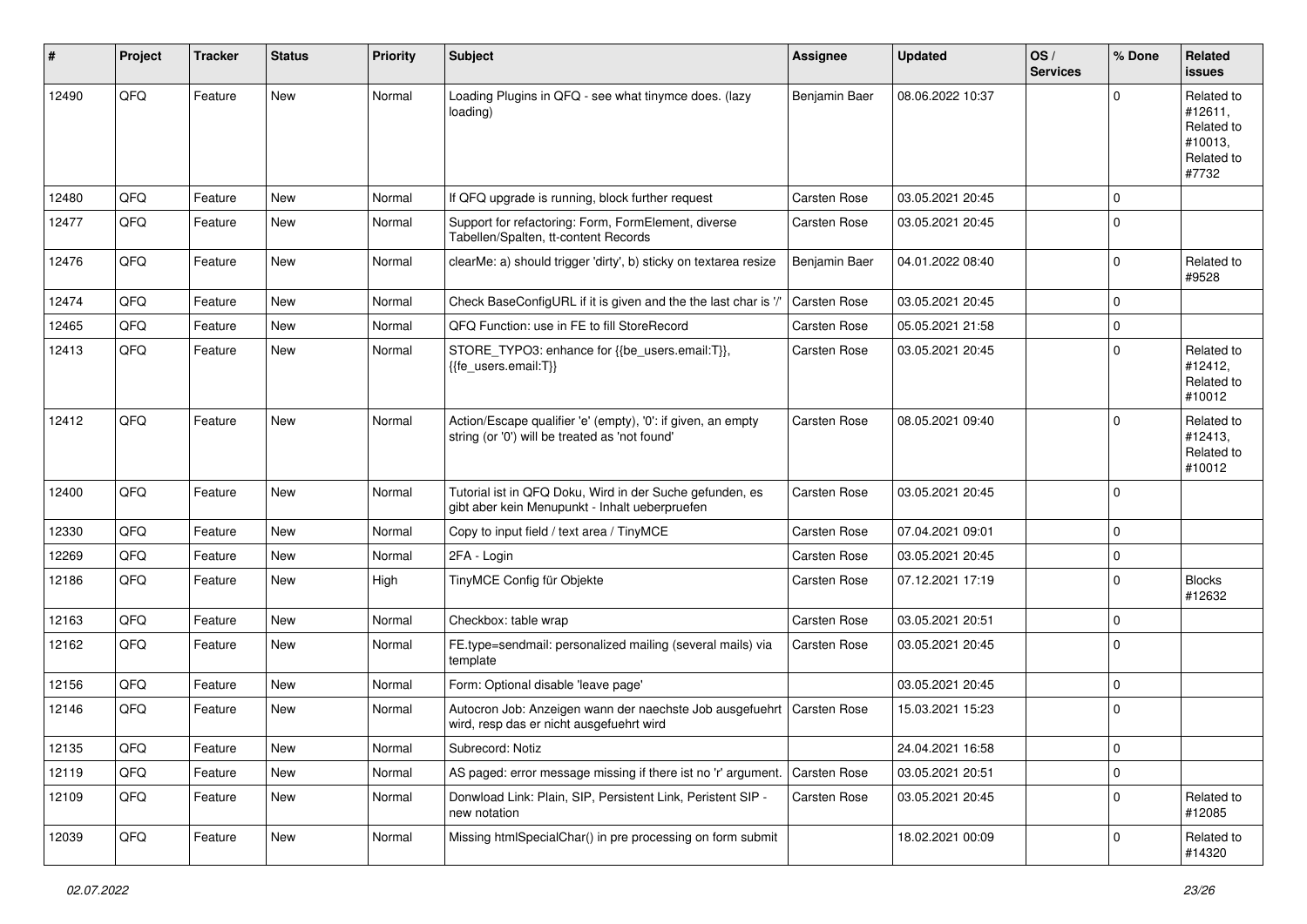| #     | Project | <b>Tracker</b> | <b>Status</b> | <b>Priority</b> | <b>Subject</b>                                                                                       | Assignee                                               | <b>Updated</b>   | OS/<br><b>Services</b> | % Done      | Related<br><b>issues</b>                      |                      |
|-------|---------|----------------|---------------|-----------------|------------------------------------------------------------------------------------------------------|--------------------------------------------------------|------------------|------------------------|-------------|-----------------------------------------------|----------------------|
| 12038 | QFQ     | Feature        | <b>New</b>    | Normal          | a) STORE_VAR: filenameOnlyStripUniq, b) SP:<br>QSTRIPUNIQ()                                          |                                                        | 17.02.2021 23:55 |                        | $\mathbf 0$ |                                               |                      |
| 12024 | QFQ     | Feature        | New           | Normal          | Excel Export: text columns by default decode<br>htmlspeciachar()                                     | Carsten Rose                                           | 17.02.2021 23:55 |                        | $\mathbf 0$ | Related to<br>#12022                          |                      |
| 12023 | QFQ     | Feature        | New           | Normal          | MySQL Stored Precdure: QDECODESPECIALCHAR()                                                          | Carsten Rose                                           | 16.02.2021 11:16 |                        | $\mathbf 0$ | Related to<br>#12022                          |                      |
| 11955 | QFQ     | Feature        | New           | Normal          | subrecord: new title option to set <th> attributes - e.g. to<br/>customize tablesorter options.</th> | attributes - e.g. to<br>customize tablesorter options. | Carsten Rose     | 03.05.2021 20:47       |             | $\mathbf 0$                                   | Related to<br>#11775 |
| 11893 | QFQ     | Feature        | New           | High            | Broken SIP: a) only report one time, b) only report in main<br>column                                | Carsten Rose                                           | 12.05.2021 12:13 |                        | $\mathbf 0$ | Related to<br>#12532,<br>Related to<br>#14187 |                      |
| 11892 | QFQ     | Feature        | New           | Normal          | tablesorter: columns with links are hard to order - new<br>qualifier 'Y: <ord>'</ord>                | Enis Nuredini                                          | 23.03.2022 09:22 |                        | $\mathbf 0$ |                                               |                      |
| 11850 | QFQ     | Feature        | New           | Urgent          | Wizard Form: basierend auf einer Tabelle eine Form<br>anlegen.                                       |                                                        | 03.05.2021 21:12 |                        | $\mathbf 0$ | Blocked by<br>#8082                           |                      |
| 11775 | QFQ     | Feature        | New           | Normal          | Subrecord Tooltip pro Feld                                                                           | Carsten Rose                                           | 18.12.2020 15:22 |                        | $\mathbf 0$ | Related to<br>#11955                          |                      |
| 11747 | QFQ     | Feature        | New           | Normal          | Maintenance Page with Redirect                                                                       | Carsten Rose                                           | 03.05.2021 20:47 |                        | $\mathbf 0$ | Related to<br>#11741                          |                      |
| 11716 | QFQ     | Feature        | New           | Normal          | Form an beliebiger Stelle im Report anzeigen                                                         |                                                        | 09.12.2020 09:47 |                        | $\mathbf 0$ |                                               |                      |
| 11702 | QFQ     | Feature        | New           | Normal          | HTML Special Char makes no sense for 'allbut' if '&' is<br>forbidden                                 | Carsten Rose                                           | 07.12.2021 16:35 |                        | $\mathbf 0$ | Related to<br>#5112,<br>Related to<br>#14320  |                      |
| 11535 | QFQ     | Feature        | New           | Normal          | Ability to create SQL columns in frontend QFQ forms                                                  |                                                        | 17.11.2020 12:11 |                        | $\mathbf 0$ |                                               |                      |
| 11534 | QFQ     | Feature        | New           | Normal          | Report: Action on selected rows - Table batchprocessing<br>feature                                   |                                                        | 18.11.2020 08:15 |                        | $\mathbf 0$ |                                               |                      |
| 11523 | QFQ     | Feature        | <b>New</b>    | Normal          | Mit dynamic Update erkennen, ob Upload gemacht wurde                                                 | Carsten Rose                                           | 13.11.2020 15:07 |                        | $\mathbf 0$ | Related to<br>#9533                           |                      |
| 11516 | QFQ     | Feature        | New           | Normal          | Multi Page Form (Previous/Next Buttons)                                                              | Carsten Rose                                           | 16.03.2021 17:52 |                        | $\mathbf 0$ |                                               |                      |
| 11504 | QFQ     | Feature        | New           | Normal          | Dynamic Update: Button text update for 'Save',' Close' &<br>'Delete'                                 | Carsten Rose                                           | 12.11.2020 23:44 |                        | $\mathbf 0$ |                                               |                      |
| 11460 | QFQ     | Feature        | New           | Normal          | Easier creation of changelog: gitchangelog                                                           | Carsten Rose                                           | 12.06.2021 10:20 |                        | 0           | Related to<br>#13467                          |                      |
| 11080 | QFQ     | Feature        | New           | Normal          | Send MQTT messages                                                                                   | Carsten Rose                                           | 29.08.2020 19:49 |                        | $\mathbf 0$ |                                               |                      |
| 10996 | QFQ     | Feature        | New           | Normal          | Download video via sip: no seek                                                                      | Carsten Rose                                           | 12.08.2020 14:18 |                        | $\mathbf 0$ |                                               |                      |
| 10979 | QFQ     | Feature        | New           | Normal          | Ajax Calls an API - dataReport                                                                       | Carsten Rose                                           | 11.05.2022 12:15 |                        | 0           |                                               |                      |
| 10976 | QFQ     | Feature        | New           | Normal          | Excel Export Verbesserungen                                                                          | Carsten Rose                                           | 06.08.2020 10:56 |                        | $\mathsf 0$ |                                               |                      |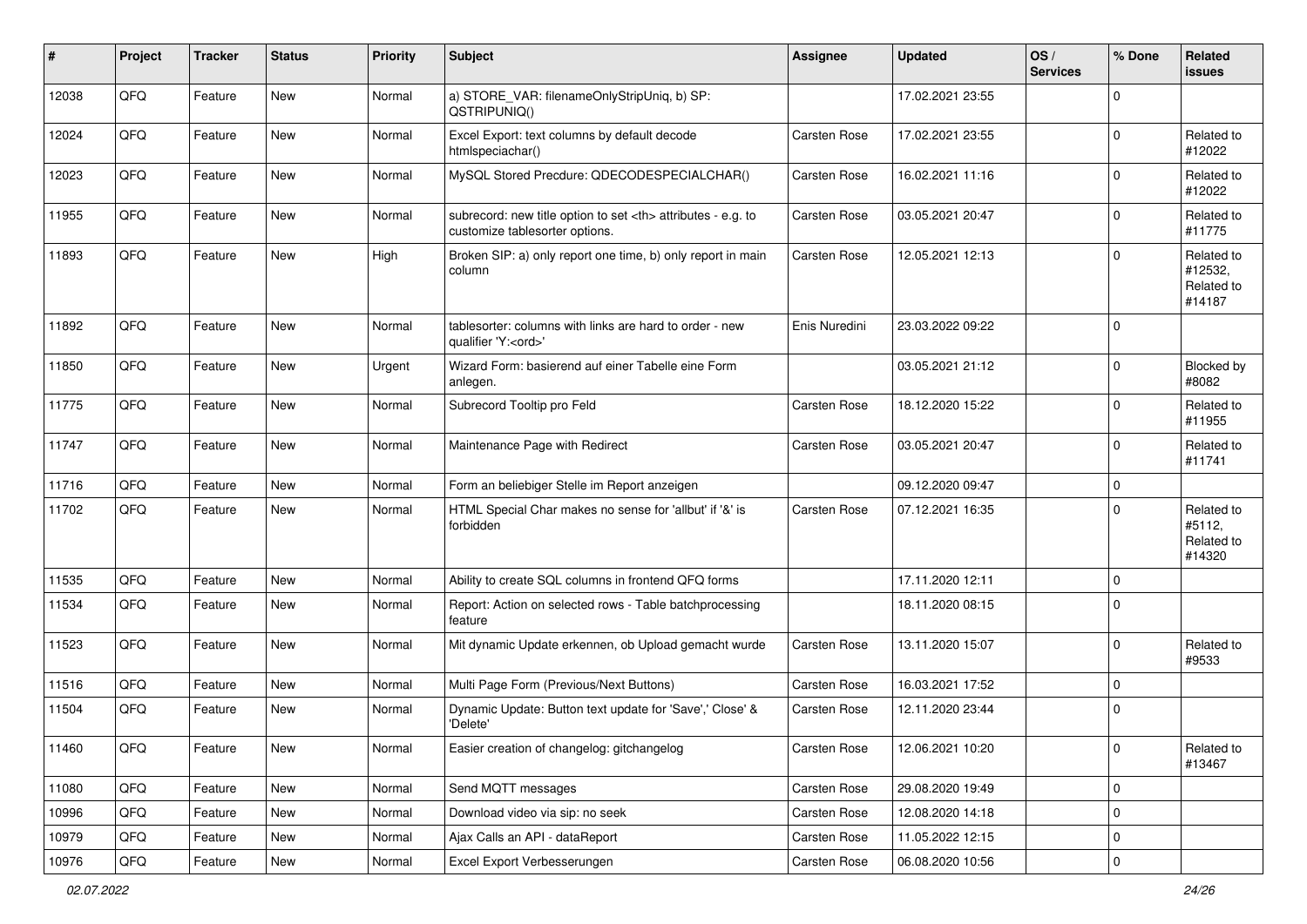| $\vert$ # | Project | <b>Tracker</b> | <b>Status</b> | <b>Priority</b> | <b>Subject</b>                                                                                                                        | Assignee            | <b>Updated</b>   | OS/<br><b>Services</b> | % Done      | Related<br><b>issues</b>                                             |
|-----------|---------|----------------|---------------|-----------------|---------------------------------------------------------------------------------------------------------------------------------------|---------------------|------------------|------------------------|-------------|----------------------------------------------------------------------|
| 10874     | QFQ     | Feature        | <b>New</b>    | Normal          | Erstellen eines Foreign Keys in der Tabelle "FormElement"                                                                             |                     | 13.07.2020 10:11 |                        | $\Omega$    |                                                                      |
| 10819     | QFQ     | Feature        | New           | Normal          | Persistent SIP - second try                                                                                                           | Carsten Rose        | 29.06.2020 23:02 |                        | $\mathbf 0$ | Related to<br>#6261                                                  |
| 10763     | QFQ     | Feature        | <b>New</b>    | Normal          | form accessed and submitted despite logout?                                                                                           |                     | 16.06.2020 11:43 |                        | $\Omega$    |                                                                      |
| 10714     | QFQ     | Feature        | New           | Normal          | multi Table Form                                                                                                                      | <b>Carsten Rose</b> | 16.03.2021 18:44 |                        | $\mathbf 0$ |                                                                      |
| 10593     | QFQ     | Feature        | New           | Normal          | label2: text behind input element                                                                                                     | <b>Carsten Rose</b> | 16.05.2020 10:57 |                        | $\mathbf 0$ |                                                                      |
| 10463     | QFQ     | Feature        | <b>New</b>    | Normal          | Report link: expliztes setzen von HTML Tags (Bedarf fuer<br>'data-selenium' & 'id')                                                   | Enis Nuredini       | 23.03.2022 09:23 |                        | $\mathbf 0$ | Related to<br>#7648                                                  |
| 10384     | QFQ     | Feature        | <b>New</b>    | Normal          | Parameter Exchange QFQ Instances                                                                                                      |                     | 07.05.2020 09:38 |                        | $\mathbf 0$ |                                                                      |
| 10345     | QFQ     | Feature        | <b>New</b>    | Normal          | Templates - Patterns QFQ Style                                                                                                        |                     | 03.05.2021 21:01 |                        | $\Omega$    | Related to<br>#10713                                                 |
| 10119     | QFQ     | Feature        | <b>New</b>    | Normal          | Dropdown (selectlist) & Type Ahead: format and catagorize<br>list                                                                     | Carsten Rose        | 07.05.2020 09:36 |                        | $\mathbf 0$ |                                                                      |
| 10115     | QFQ     | Feature        | New           | Normal          | TypeAhead: static list                                                                                                                | <b>Carsten Rose</b> | 26.02.2020 16:42 |                        | 100         |                                                                      |
| 10114     | QFQ     | Feature        | <b>New</b>    | High            | Symbol (Link): 'G:' (Glyphicon) replaced by 'i:' (icon)                                                                               |                     | 07.12.2021 17:19 |                        | $\Omega$    | Related to<br>#3797,<br>Related to<br>#4194                          |
| 10080     | QFQ     | Feature        | New           | Normal          | Popup on 'save' / 'close': configure dialog (answer<br>yes/no/cancle/)                                                                | Carsten Rose        | 28.03.2021 20:52 |                        | $\mathbf 0$ | Is duplicate<br>of #12262                                            |
| 10014     | QFQ     | Feature        | <b>New</b>    | Normal          | Manual.rst: describe behaviour and process order of<br>fillStoreVar, slaveId, sqlBefore,                                              | Carsten Rose        | 01.02.2020 22:31 |                        | $\mathbf 0$ |                                                                      |
| 9983      | QFQ     | Feature        | <b>New</b>    | Normal          | Report Notation: new keyword 'range'                                                                                                  | <b>Carsten Rose</b> | 01.02.2020 15:55 |                        | $\mathbf 0$ |                                                                      |
| 9927      | QFQ     | Feature        | New           | Normal          | QFQ Update: a) Update nur machen wenn BE User<br>eingeloggt ist., b) Bei Fehler genaue Meldung welcher<br>Updateschritt Probleme hat. | Carsten Rose        | 22.01.2020 12:59 |                        | $\mathbf 0$ |                                                                      |
| 9853      | QFQ     | Feature        | New           | Normal          | Check das SQL / QFQ / Mail Logfile geschrieben wird                                                                                   |                     | 09.01.2020 11:15 |                        | $\Omega$    |                                                                      |
| 9811      | QFQ     | Feature        | New           | Normal          | Report: tag every n'th row                                                                                                            | <b>Carsten Rose</b> | 01.02.2020 23:22 |                        | $\mathbf 0$ |                                                                      |
| 9781      | QFQ     | Feature        | New           | Normal          | Button: CSS class to make buttons smaller                                                                                             | <b>Carsten Rose</b> | 01.02.2020 23:22 |                        | $\mathbf 0$ |                                                                      |
| 9777      | QFQ     | Feature        | New           | Normal          | Logging QFQ Variables                                                                                                                 | Carsten Rose        | 16.12.2019 17:17 |                        | $\mathbf 0$ |                                                                      |
| 9707      | QFQ     | Feature        | New           | Normal          | SIP security: encode pageld and check pageld on decode                                                                                | <b>Carsten Rose</b> | 01.02.2020 23:22 |                        | $\mathsf 0$ |                                                                      |
| 9706      | QFQ     | Feature        | <b>New</b>    | Normal          | Multi File Upload (hidden template group)                                                                                             | Carsten Rose        | 01.02.2020 23:22 |                        | $\Omega$    | Related to<br>#7521,<br>Related to<br>#5562,<br>Related to<br>#13330 |